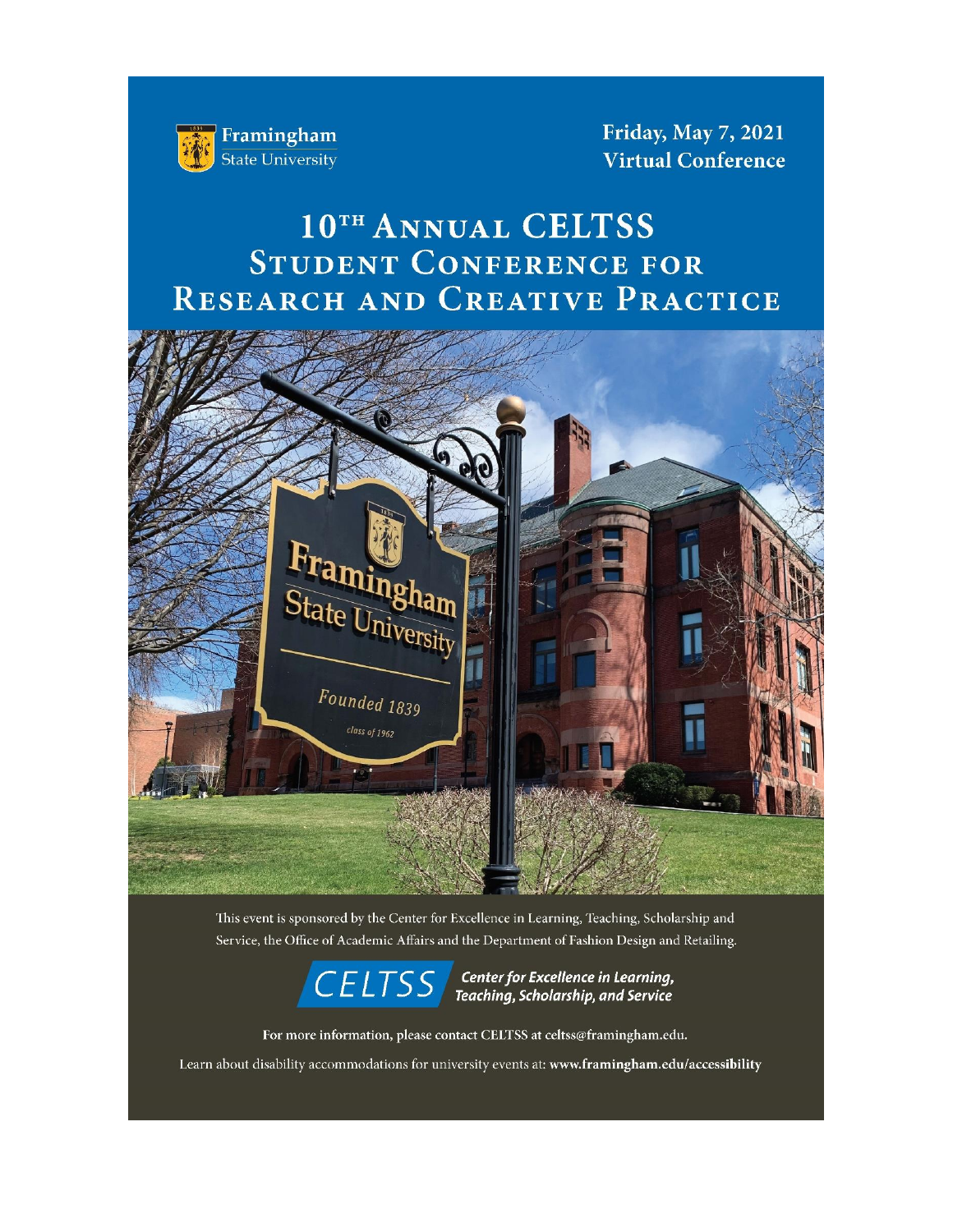# **Welcome to Framingham State University's Tenth Annual Student Conference for Research and Creative Practice!**

Today marks our tenth celebration of student scholarly work and faculty support. As students, you have undertaken a special initiative to understand something deeply, working together with your faculty who have shared their expertise and guidance with you. They have done so because they care about you and believe in your future success. The steps you have taken to get to today's presentation will open many doors for you as you move into your professions and careers. Your work, and future work, will improve life for others in multiple ways—improving healthcare; enlivening the arts; creating new strategies for people to understand their own behavior and that of others; enabling businesses to thrive; teaching people of all ages; caring for the planet; and making discoveries in the sciences that make a difference. Keep learning. Keep working. Thank your professors, and continue to expect a lot of yourselves. This is a significant moment. **We are proud of you. Congratulations!** 

To Professors Jon Huibregtse, Rongbing Liu, Virginia Noon, Cara Pina, Zahra Tohidinia, and our faculty who serve the university through the Center for Excellence in Learning, Teaching, Scholarship and Service, thank you for your hard work and success in making this event happen. Great work! To our faculty who have mentored these students who are here today, what a community you have created! Clearly, it is something to celebrate. Thank you!

# **Ellen Zimmerman, Ph.D.**

# **Interim Provost and Vice President for Academic Affairs**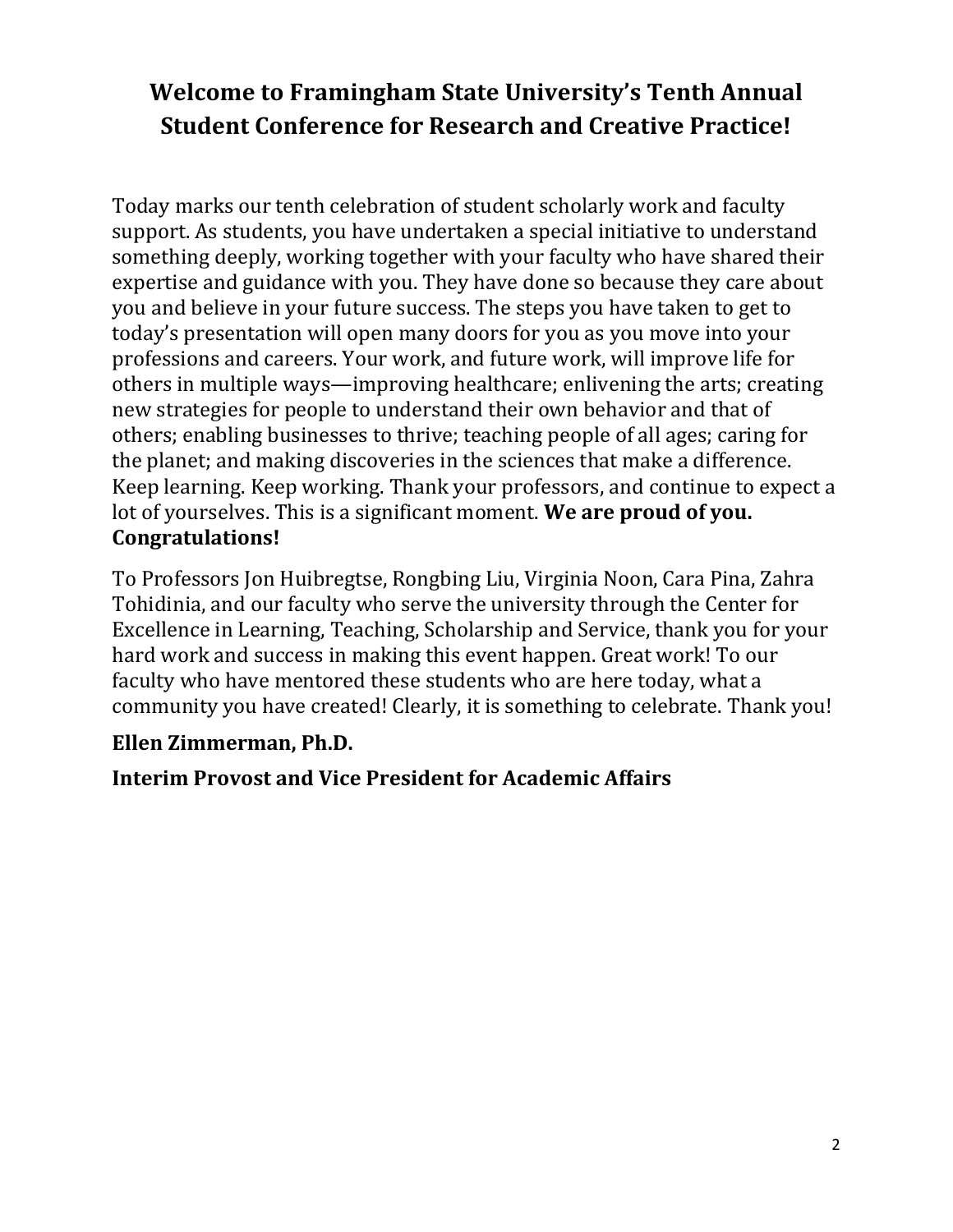# **Scheduling Note**

Due to the ongoing global pandemic, today's conference has been modified from its traditional face to face interactive event to a conference that is safe for all. Student work will be presented in a variety of formats including several live presentations on Zoom starting at 12:30pm, prerecorded presentations, posters, a showcase of fashion design portfolios, and 'mini' runway shows. To access student work, click on the title, student name, or Zoom link for each student presentation.

# **Table of Contents**

| Fashion Design and Retailing Portfolio Day    | Page 4  |
|-----------------------------------------------|---------|
| Live Oral Presentation Schedule               | Page 11 |
| Student Presentations Alphabetically by Major | Page 12 |
| Abstracts                                     | Page 15 |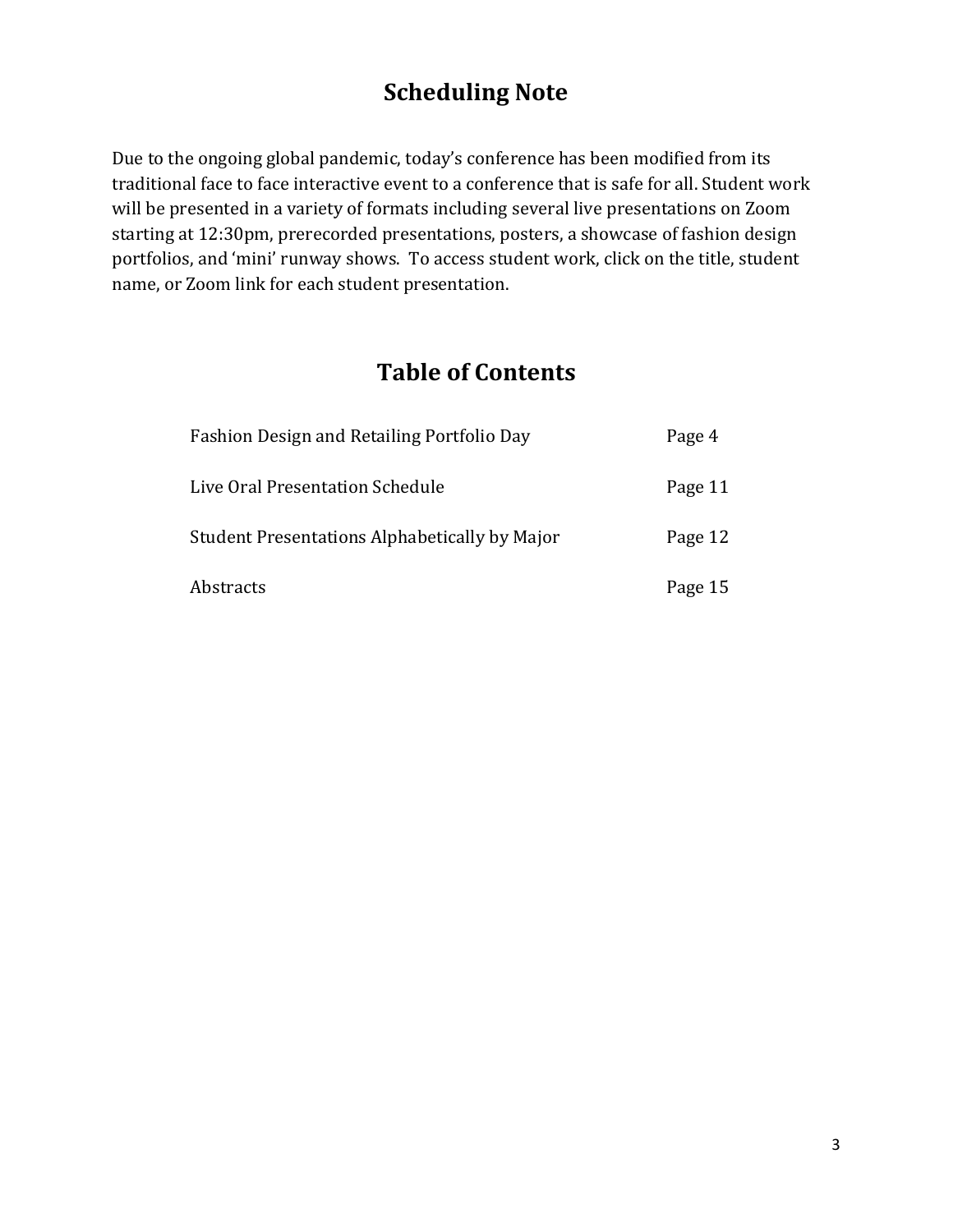# **Fashion Design and Retailing Portfolio Day**

*Design Students presenting final senior design portfolio*

# **FASH 487 Apparel Design Portfolio** (Capstone course)

Г

A capstone experience to organize and present design work created in the Apparel Design concentration and to produce a portfolio appropriate for obtaining a professional position in the apparel industry. Students develop a portfolio to demonstrate knowledge and skills in a variety of garment categories; hand and digital illustration; technical sketching techniques; and original full-scale garments. Ideas are assembled in a professional format by integrating the components of design, fabric, and end use.

| <b>Student Design Portfolio Presentations</b><br><b>Sponsor: Seunghye Cho</b> |                                                                                                                                                                                                                                                                                                                                                                                                                                                                                                                                                                         |  |
|-------------------------------------------------------------------------------|-------------------------------------------------------------------------------------------------------------------------------------------------------------------------------------------------------------------------------------------------------------------------------------------------------------------------------------------------------------------------------------------------------------------------------------------------------------------------------------------------------------------------------------------------------------------------|--|
| <b>Designer's Name</b>                                                        | <b>Designer's Statement</b>                                                                                                                                                                                                                                                                                                                                                                                                                                                                                                                                             |  |
| Sabrina Barandiaran                                                           | <b>Extravagant Ideals</b><br>Dark slim gowns, bright flared skirts, and extravagantly oversized<br>dresses make up this collection. Each corset and bodice are fully<br>boned, with the understructure as the real focus. With layers of<br>tulle skirts to flare and spin and grand panniers with lace trim,<br>what's under the dresses are as important as the outer dress<br>itself. Ballgowns are how I learned to sew and are always a<br>learning process and an evolving opportunity. I will only be<br>satisfied when the skirts cannot fit through a doorway. |  |
| <b>Charlene Desjardin</b>                                                     | <b>Elegant Endearment</b><br>Elegant Endearment is a collection of bridal gowns inspired by<br>flowers and architecture. I designed these gowns for women who<br>are seeking unique, stylish looks on their wedding day. Every<br>bride wants to find a perfect dress that expresses who they are.<br>Weddings are intimate, personal, and important to many women.<br>It is my goal to make women feel elegant and beautiful on their<br>day.                                                                                                                          |  |

*Click on the titles below to view the presentations.*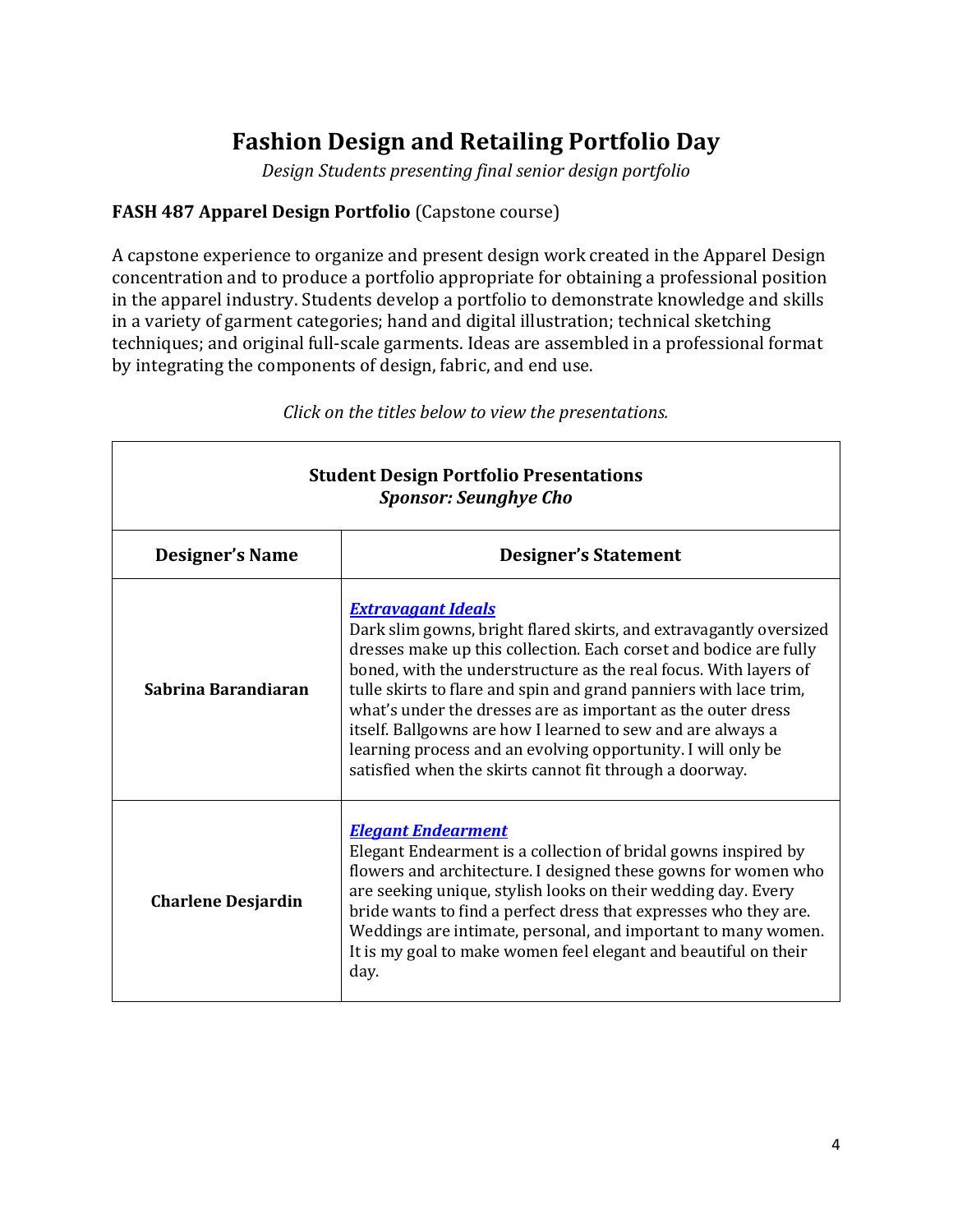| Savana Gutierrez     | <b>Serina</b><br>My collection is called Serina, it is a formal wear collection. It's<br>made for high school students going to prom, homecoming, or any<br>formal school dance. I chose the name Serina because I like the<br>way it sounds, but I also like what it means. Serina means calm,<br>serene, peaceful, and tranquil. That's how I want people to feel<br>when they are wearing my collection, instead of stressed out. My<br>style inspirations are Selena Gomez, Ariana Grande, Zayn Malik,<br>Harry Styles, and Justin Bieber. I wanted to design formal wear<br>that was unprecedented, formal wear that I've never seen before.<br>I want the people wearing my clothes to not only look good, but to<br>also feel good in what they're wearing. When you walk into the<br>room all eyes will be on you. |
|----------------------|----------------------------------------------------------------------------------------------------------------------------------------------------------------------------------------------------------------------------------------------------------------------------------------------------------------------------------------------------------------------------------------------------------------------------------------------------------------------------------------------------------------------------------------------------------------------------------------------------------------------------------------------------------------------------------------------------------------------------------------------------------------------------------------------------------------------------|
| <b>Erick Lima</b>    | <b>MONARCH</b><br>My "Butterfly" collection (MONARCH) aims to highlight the<br>ephemeral and fragile nature, ie vulnerability of the human<br>condition, that connects us with our environment and the nature<br>around us. The inspiration for this collection is the<br>metamorphosis of a caterpillar that radically transforms its body,<br>eventually emerging as a butterfly. The collection will illustrate<br>this metamorphosis, with each piece celebrating the beauty,<br>magic and vulnerability at each stage.                                                                                                                                                                                                                                                                                                |
| Marissa Lynch        | <b>Petrichor</b><br>As our planet is threatened by climate change, it is my passion to<br>use my love for nature in this conscious collection. This project<br>unites organic forms found in nature with eco-friendly fabrics to<br>protect the very inspiration of the collection. Each piece was<br>designed to work with and enhance the shapes and movement of<br>the body, rather than just cover it for the sake of modesty.<br>Aesthetic influences come from the life and natural processes<br>found in the deep forest. Petrichor is the smell produced when<br>parched soil is met with the sweet relief of a long-awaited rainfall.<br>I aim to encapsulate this feeling of satisfaction and pleasure<br>within my collection.                                                                                  |
| <b>Sarah McBrien</b> | <b>On The Run</b><br>My collection is designed for Beyonce's On The Run tour, which is<br>inspired by Bonnie & Clyde. My collection tells a dangerous love<br>story between two people. There is no perfect love story, but they<br>will do anything for each other no matter if they are on the run. At<br>the end of the day, it's them versus the world. This collection<br>shows the powerful and rebellious side of Beyoncé to go with the<br>theme of her tour through the use of embellishments, specialty<br>fabrics, and color schemes. The color story of my collection<br>represents power, aggression, love, elegance, protection, and<br>purity.                                                                                                                                                              |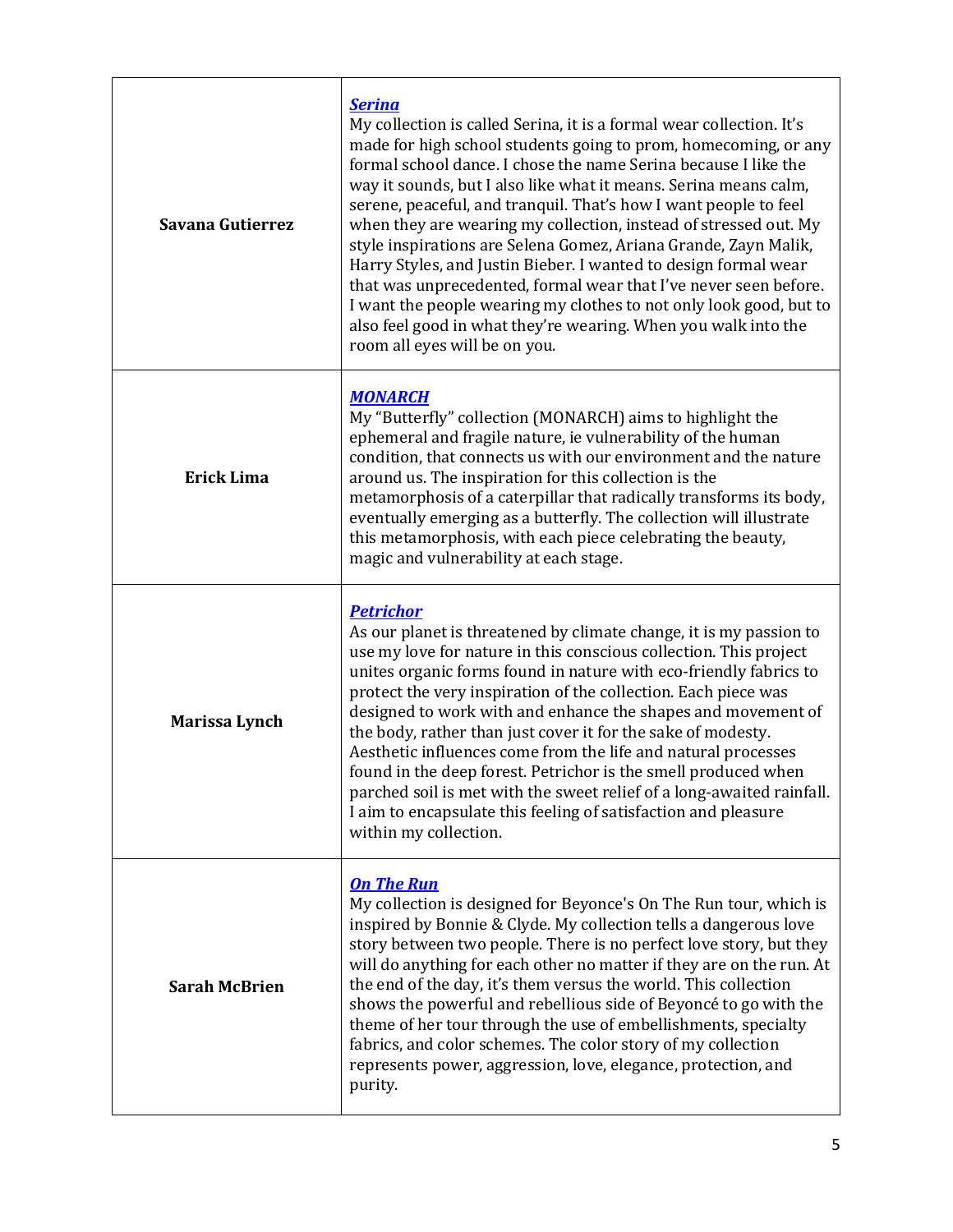| <b>Hannah Nesbitt</b> | <b>Fierce Honey</b><br>"Fierce Honey" is an inclusive series of sophisticated,<br>unconventional silhouettes designed for the adventurous, yet<br>grounded woman of any age. In this red carpet, dress collection, I<br>reconstruct chapters of ruin into beautifully laced narratives that<br>will occupy space and time.                                                                                                                                                                                                                                                                                                                                                                                                                                                                         |
|-----------------------|----------------------------------------------------------------------------------------------------------------------------------------------------------------------------------------------------------------------------------------------------------------------------------------------------------------------------------------------------------------------------------------------------------------------------------------------------------------------------------------------------------------------------------------------------------------------------------------------------------------------------------------------------------------------------------------------------------------------------------------------------------------------------------------------------|
| <b>Brittany Nyman</b> | <b>Sweetness</b><br>Brittany Nyman's Spring/Summer 2021 senior collection entitled<br>Sweetness dives into a modern take on the 1960s. Using bright<br>colors and flowy silhouettes this collection exudes vibrance in<br>every piece. Designed with the idea of being trendy and also<br>unique. Each piece is designed to be versatile to the everyday<br>needs of the wearer. The collection varies from an off the<br>shoulder top with exaggerated sleeves and matching skirt that is<br>business casual ready, to a color blocking jumpsuit that is ready<br>for a night out with friends and even a luxurious dress with a<br>jumpsuit underneath that would stun at any black-tie event. This<br>collection is sure to bring a sense of confidence and radiance to<br>anyone who wears it. |
| <b>Jordan Petro</b>   | <b>Modern Psychedelia</b><br>Modern Psychedelia is designed for the nostalgic, bold, and<br>whimsical. This collection features 10 groovy ensembles; all made<br>to enhance the female form by showing skin in all the right places.<br>Looks 1 through 10 take you on a visual journey through 1960's<br>trends, starting with mod fashion and ending with psychedelic<br>prints. This collection plays with unique silhouettes and color that<br>lend perfectly to the Spring season. Fashion should be fun;<br>Modern Psychedelia is a playful spin on historical dress.                                                                                                                                                                                                                        |
| <b>Kayla Robinson</b> | <b>Modernized Old Hollywood</b><br>This collection pulls inspiration from my favorite points of the<br>20th century. The 1930s, the 1940s, and the 1950s. The silhouette<br>and drama of the dresses from these times are something I have<br>always been drawn to. With that in mind, I chose to design<br>ensembles befitting the starlets of old. I wanted to incorporate a<br>lot of the femininity that was seen, along with the drama that<br>often walked the early red carpets. I also made to give everything<br>a vintage feel, but keep a modern look.                                                                                                                                                                                                                                  |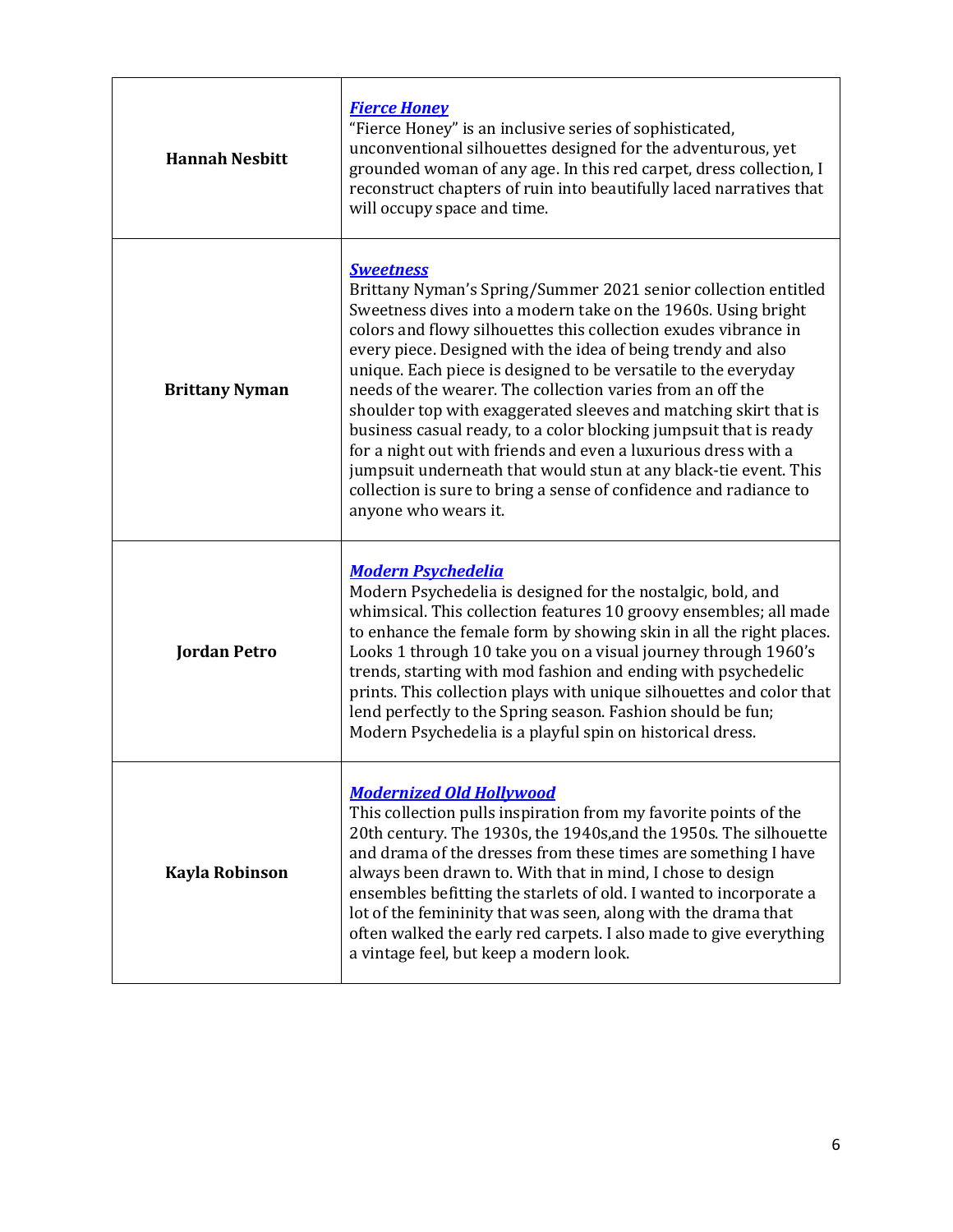| <b>Amy Westlund</b> | <b>Ethereal Dreams</b><br>Ethereal dreams is a Spring collection for the hopeless romantics<br>and the dreamers. The ten designs embrace the delicate side of<br>women, while playing with unique cutouts and bold shapes that<br>enhance the female form. With soft, free-flowing silhouettes and a<br>dreamy color story, these looks were designed to be delicate yet<br>confident. The collection was inspired by a mystical forest of<br>woodland fairies and pretty flowers, covered in a layer of<br>mysterious fog. The whimsy of this inspiration, but under a<br>modern, minimalist lens is what makes these looks fanciful yet<br>realistic and wearable. |  |
|---------------------|----------------------------------------------------------------------------------------------------------------------------------------------------------------------------------------------------------------------------------------------------------------------------------------------------------------------------------------------------------------------------------------------------------------------------------------------------------------------------------------------------------------------------------------------------------------------------------------------------------------------------------------------------------------------|--|
| <b>Mariah Yoder</b> | <b>Meet me in the garden</b><br>This collection is inspired by travel and nature. I imagine a group<br>of friends getting dressed up for a garden tea party. I wanted to<br>design a collection that was timeless and romantic.                                                                                                                                                                                                                                                                                                                                                                                                                                      |  |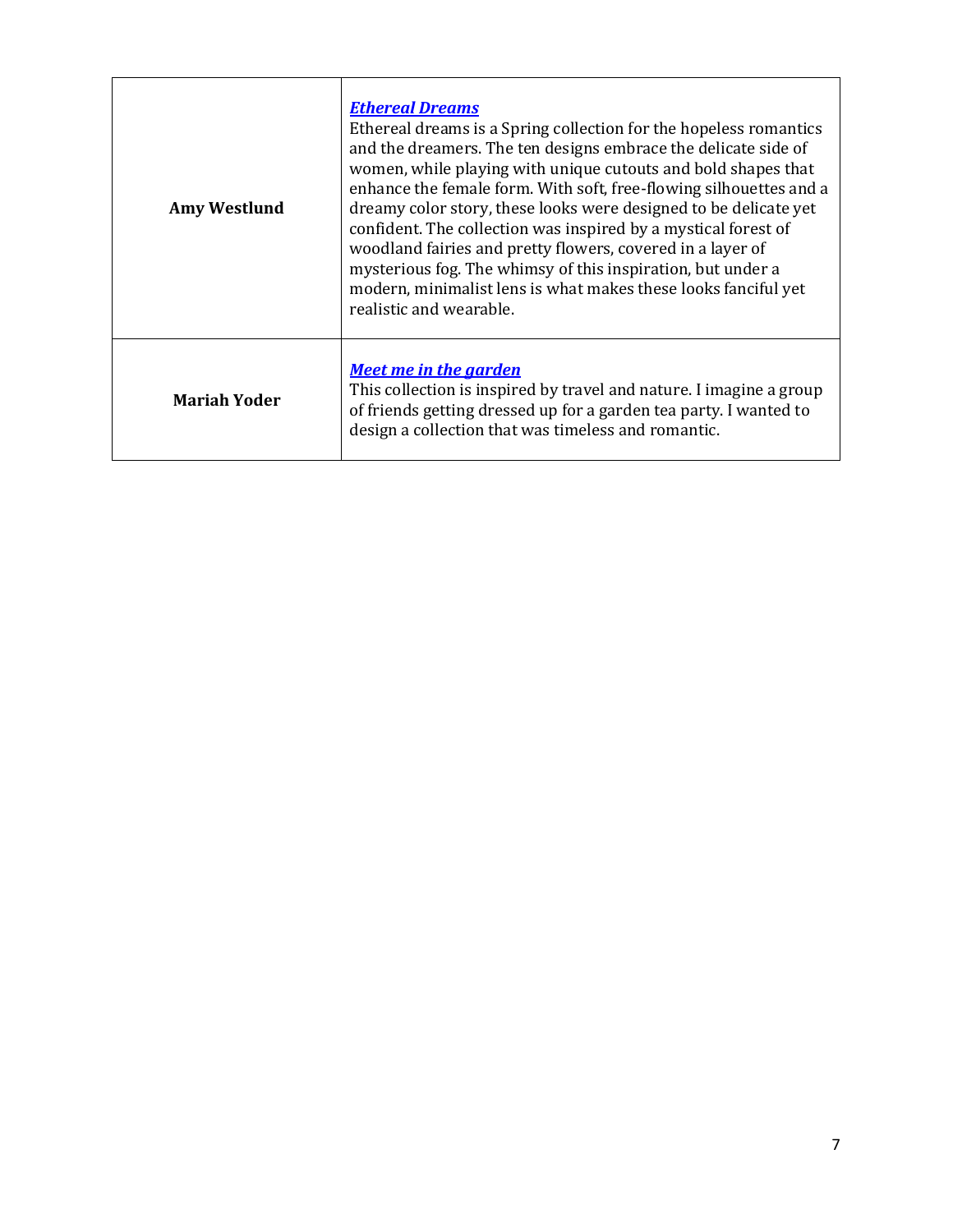# **Fashion Design and Retailing Portfolio Day**

*Merchandising Students presenting business plans*

# **FASH 464 Fashion Merchandising: Planning, Policies, and Implementation**

(Capstone course)

An analysis of industry standards in a business plan for a model retail business. Concepts included are financial planning, store location, organizational structure, merchandise assortment, and financial structure of the apparel and home furnishings industries. The role of the buyers and managers in policy making is analyzed. Open-to-buy and pricing are calculated and evaluated. Procedures and techniques practiced in assortment, movement of goods, customer service, security, and store policies are reviewed.

| <b>Student Business Plan Analyses by Groups</b><br><b>Sponsor: Virginia Noon</b>            |                                                                                                                                                                                                                                                                                                                                                                                                                                                                                                                                                                                                                                                                                                                                                             |  |
|---------------------------------------------------------------------------------------------|-------------------------------------------------------------------------------------------------------------------------------------------------------------------------------------------------------------------------------------------------------------------------------------------------------------------------------------------------------------------------------------------------------------------------------------------------------------------------------------------------------------------------------------------------------------------------------------------------------------------------------------------------------------------------------------------------------------------------------------------------------------|--|
| <b>Group Members</b>                                                                        | <b>Store Name and Description</b>                                                                                                                                                                                                                                                                                                                                                                                                                                                                                                                                                                                                                                                                                                                           |  |
| <b>Amanda Carrier</b><br><b>Hailey Davis</b><br><b>Angela Dube</b><br><b>Kalia Pfeiffer</b> | <b>The Cosmetic Project</b><br>The Cosmetic Project is a clean beauty makeup brand that aims to<br>enhance one's natural beauty while being advocates for women-<br>run/owned businesses. The Cosmetic Project stands out from<br>other makeup companies due to the focus on female<br>empowerment and its dedication to providing only the best<br>products for skin everywhere. By using sustainable packaging,<br>being a transparent brand, and helping women-run businesses in<br>the community, The Cosmetic Project plans to be the next big<br>thing in the cosmetic industry.                                                                                                                                                                      |  |
| <b>Taylor Cloonan</b><br><b>John Frasca</b><br><b>Raven Grinstein</b>                       | <b>Otium Athleisure</b><br>Otium Athleisure is an eco-friendly athleisure brand that inspires<br>mindful and active women who practice wellness and<br>sustainability throughout the community. The store is situated in<br>Wellesley Square in downtown Wellesley, Massachusetts and<br>aims to promote total mind and body wellness through its<br>product assortment and in-store fitness events. As part of Otium<br>Athleisure's commitment to a circular business model, the store<br>will also act as a textile drop-off center for unwanted garments to<br>be recycled. Otium's vision is to become a lifestyle retail brand<br>which enhances consumers experience by incorporating a juice<br>bar alongside the retail and community led classes. |  |

*Click on the titles below to view the presentations.*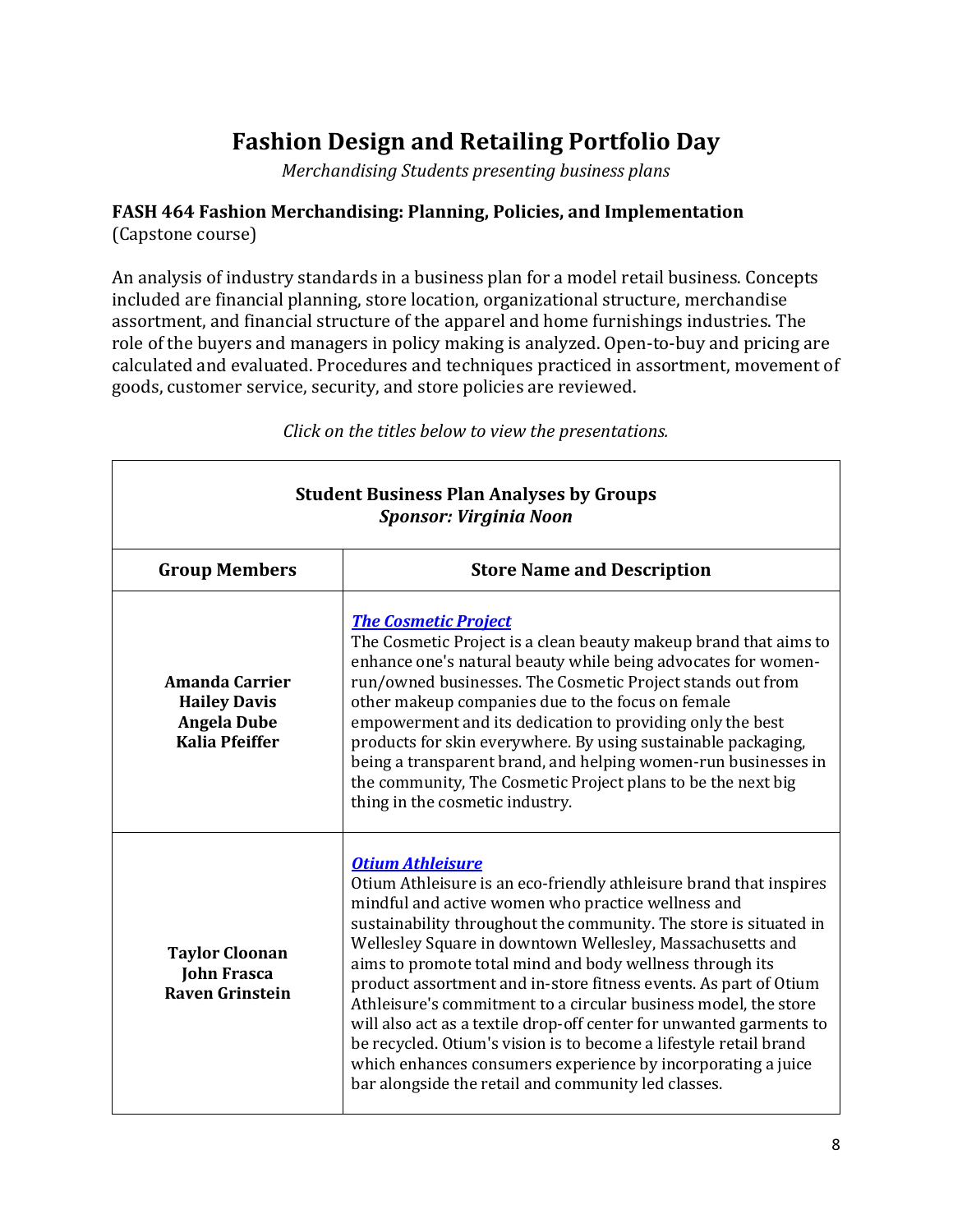| <b>Sheriden Costello</b><br><b>Cheyenne McLeod</b><br><b>Katelyne Murphy</b><br><b>Angeles Ramos</b> | <b>Upcycle Obsessed</b><br>Upcycle Obsessed is a casual women's clothing store located in<br>the Seaport District of Boston, Massachusetts. The Seaport<br>District has heavy foot traffic and is a great location for a startup<br>company like Upcycle Obsessed. This specialty store sells clothing<br>for both formal and informal occasions, products include tops,<br>bottoms, dresses, and accessories. All of the products found in the<br>store are sustainable so there is no harm being done to the<br>environment. The owners plan to take unwanted or unworn<br>clothing and refurbish it into a fresher and newer product that<br>will appeal to the target market.                                                                                                                                                                                                                                                          |
|------------------------------------------------------------------------------------------------------|--------------------------------------------------------------------------------------------------------------------------------------------------------------------------------------------------------------------------------------------------------------------------------------------------------------------------------------------------------------------------------------------------------------------------------------------------------------------------------------------------------------------------------------------------------------------------------------------------------------------------------------------------------------------------------------------------------------------------------------------------------------------------------------------------------------------------------------------------------------------------------------------------------------------------------------------|
| <b>Ricardo Damas</b><br><b>Katelyn DiMaggio</b><br><b>Abbie Kurtzer</b><br><b>Sydney Spunt</b>       | <b>The Expressions Collective</b><br>The Expressions Collective is a sustainable curated thrift shop<br>that sells one of a kind second hand, upcycled and vintage<br>clothing, in Boston Massachusetts. The retail store is located in<br>Allston, Massachusetts at 226 Harvard Ave. The brand offers a<br>quality, hand-picked thrifted inventory to consumers of all<br>genders, sizes, and races ranging from the ages of 18 to 38 years<br>old. The Expressions Collective aims to provide a positive<br>atmosphere for small businesses to rent space in the shop to sell<br>handmade and ethically sourced products in one location. The<br>company's mission is to offer sustainable clothing as well as<br>incorporating the community's nearby vendors to promote and<br>sell their products. The Expressions Collective is brand that<br>hopes to encourage consumers to shop second hand while<br>supporting local businesses. |
| <b>Annie Debarros</b><br><b>Maggie Destino</b><br><b>Alexa Roche</b><br>Nina Romano                  | <b>Breathe Athletics</b><br>Breathe Athletics is luxury athletic wear reinvented; the brand<br>that is most reliable for the strong athletic woman, as well as the<br>most stylish athleisure for the everyday woman looking for<br>comfort. Patented fabrics have been developed to assure its<br>sweat proof and smell proof features, allowing the customer to be<br>able to undergo a grueling workout and maintain the fact that her<br>outfit does not show her sweat through the fabric or have an<br>odor. Breathe Athletics is not just a clothing brand, but a<br>community of women who strive to live a healthy lifestyle and<br>demand athleisure wear that is reliable and on trend. The<br>company vision is to create a movement and further motivate the<br>women who already incorporate fitness in their life, while<br>pushing new customers to value the role of fitness, even if that<br>means in small ways.        |

r

٦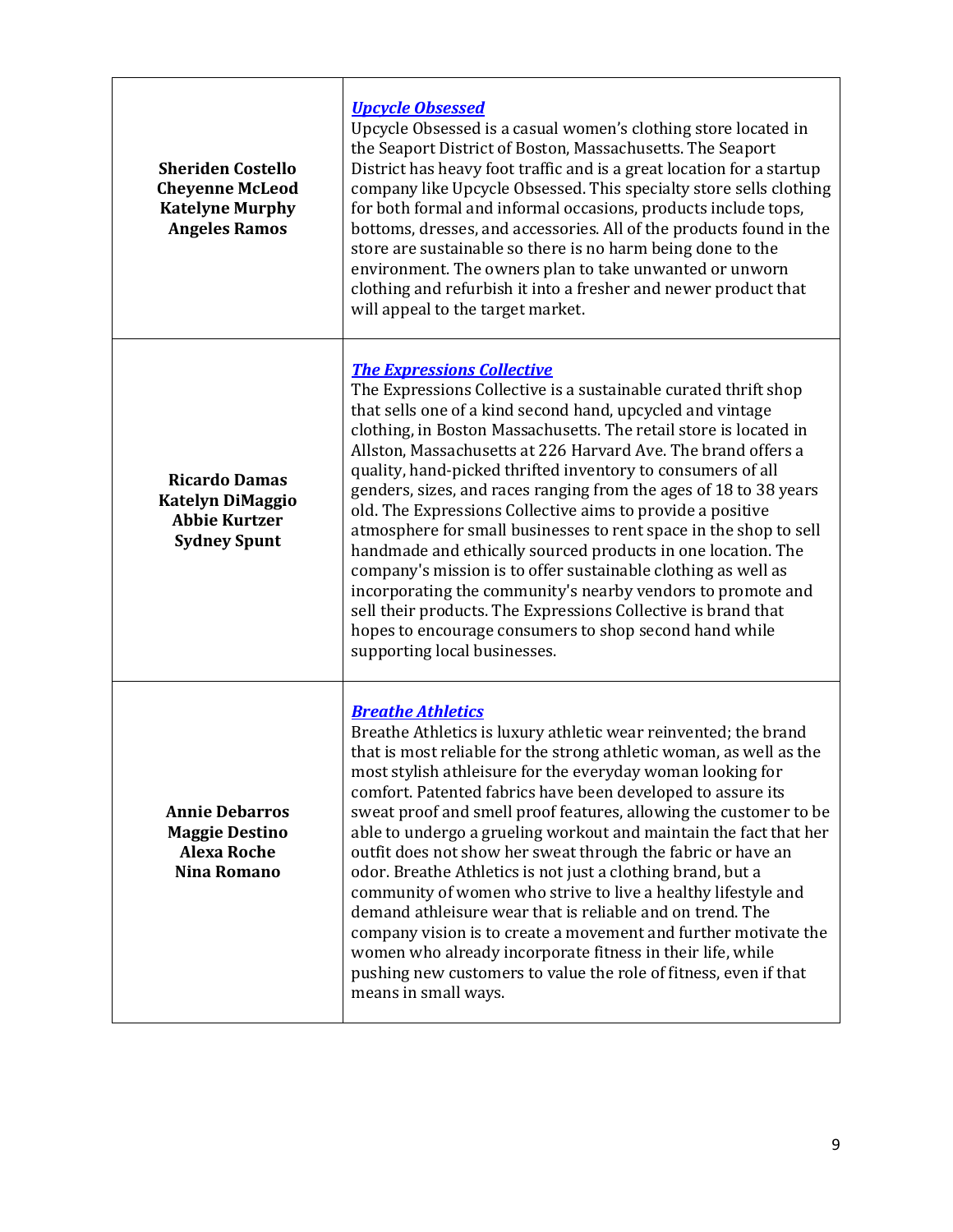| <b>Emily Ferris</b><br><b>Miyah Gaston</b><br>Lauren Kimura<br><b>Sophie Lannon</b>   | <b>Tierra Boutique</b><br>Tierra is a clothing boutique that offers mindfully manufactured<br>and produced apparel for young women that want to support<br>sustainability within the fashion industry while remaining on<br>trend with popular culture. Tierra prides itself on achieving<br>sustainability within multiple facets of the business. This includes<br>the decor and design choices, materials for shipping and<br>packaging, and fibers used for apparel. Tierra not only wants to<br>be a positive contributor towards improving the impact that the<br>fashion industry has on the planet but strives to empower<br>women. This includes promoting body positivity and female<br>empowerment through a wide range of sizing and in-store<br>tailoring. Tierra is a company that offers on-trend apparel for<br>women of all sizes. Inspiration for apparel design is gathered by<br>analyzing popular culture. This includes celebrity styles, fashion<br>runway shows, television, music, and movies. In the future, Tierra<br>hopes to expand store locations as well as partner with various<br>social media influencers to aid in spreading brand awareness and<br>growth of the company. |
|---------------------------------------------------------------------------------------|----------------------------------------------------------------------------------------------------------------------------------------------------------------------------------------------------------------------------------------------------------------------------------------------------------------------------------------------------------------------------------------------------------------------------------------------------------------------------------------------------------------------------------------------------------------------------------------------------------------------------------------------------------------------------------------------------------------------------------------------------------------------------------------------------------------------------------------------------------------------------------------------------------------------------------------------------------------------------------------------------------------------------------------------------------------------------------------------------------------------------------------------------------------------------------------------------------------|
| <b>Kianna Gainey</b><br>Zuzu Luetje<br><b>Nicole Maher</b><br><b>Tianna Sebastian</b> | <b>Asuna Activewear</b><br>Asuna Activewear is a modern yoga apparel company that sells<br>women's athleisure targeting women from ages 17-35 years.<br>Asuna is the seated posture used for meditation, from the<br>Sanskrit meaning seat. Sanskrit is regarded as the ancient<br>language in Hinduism, where it was used as a means of<br>communication and dialogue by the Hindu Celestial Gods. The<br>Asuna Active Wear store or company carries merchandise for the<br>health-conscious, socially responsible-woman hoping to make a<br>change in the world based on where she shops. The business<br>plans to exclusively use sustainable fibers and fabrics when<br>manufacturing its products. By using innovative and sustainable<br>textiles Asuna will be able to raise awareness on sustainability<br>through the products and values.                                                                                                                                                                                                                                                                                                                                                            |
| <b>Milani Gumbs</b><br>Gabriela Mendez-Acevedo<br><b>Mariya Vitalien</b>              | <b>The Curl Factory</b><br>The Curl Factory is an upcoming small business selling natural<br>ingredient, cruelty free hair care products and accessories for<br>men and women with textured hair. The company is owned by<br>three Black and Latina woman Milani Gumbs, Gabriela Mendez-<br>Acevedo, and Mariya Vitalien, who each have a different type of<br>textured hair. The company is personal to the owners as the<br>owners understand the experience and difficulties of learning to<br>embrace natural and textured hair. This is why the company was<br>created. The Curl Factory will be on 92 State Street, in Downtown<br>Crossing, Boston, Massachusetts which is an urban diverse area<br>in Downtown Boston. The company's mission is to redefine the<br>art of hair care, and empower people to embrace their natural<br>hair texture.                                                                                                                                                                                                                                                                                                                                                      |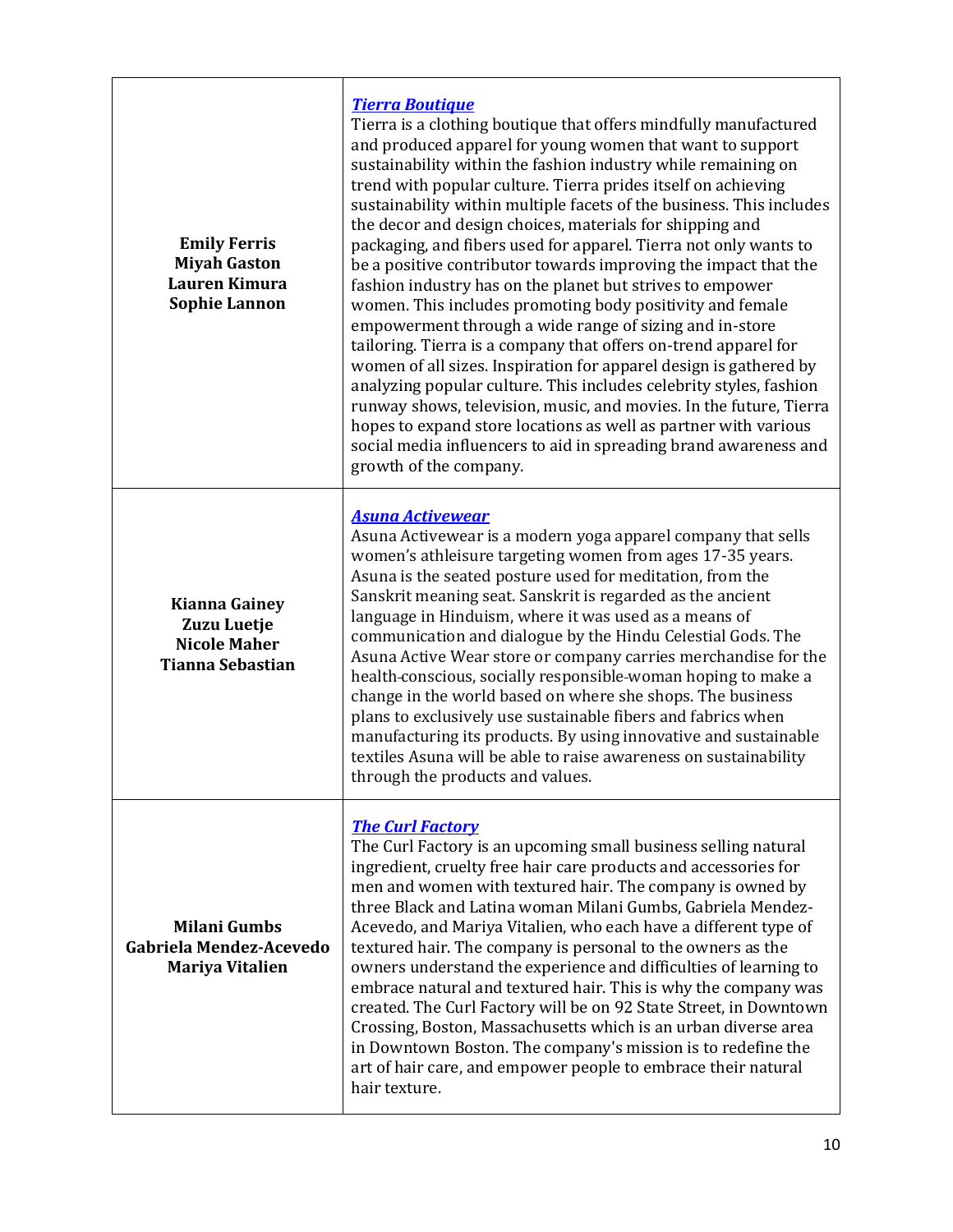# **Oral Student Presentations Friday, May 7, 2021 12:30pm**

# **[Click here to join Zoom session](https://us02web.zoom.us/j/83405581366?pwd=cGt2S2tJZExHYUtJaWhhMTZROGZmQT09)**

**12:30pm Collin Kelly**, *Faculty Sponsor: George Locascio Making a Withdrawal: Does germination of a coastal endemic decrease over 25+ years of storage in a conservation seed bank?*

**12:45pm Nunzio Rosselli,** *Faculty Sponsor: Paul Galvin Tribalism: Our Innate Us versus Them bias*

**1:00pm Luke Doherty, Jovan Rivera, and Garth Sharp**, *Faculty Sponsor: Karen Druffel Data Privacy: Students' Perception of Privacy Online*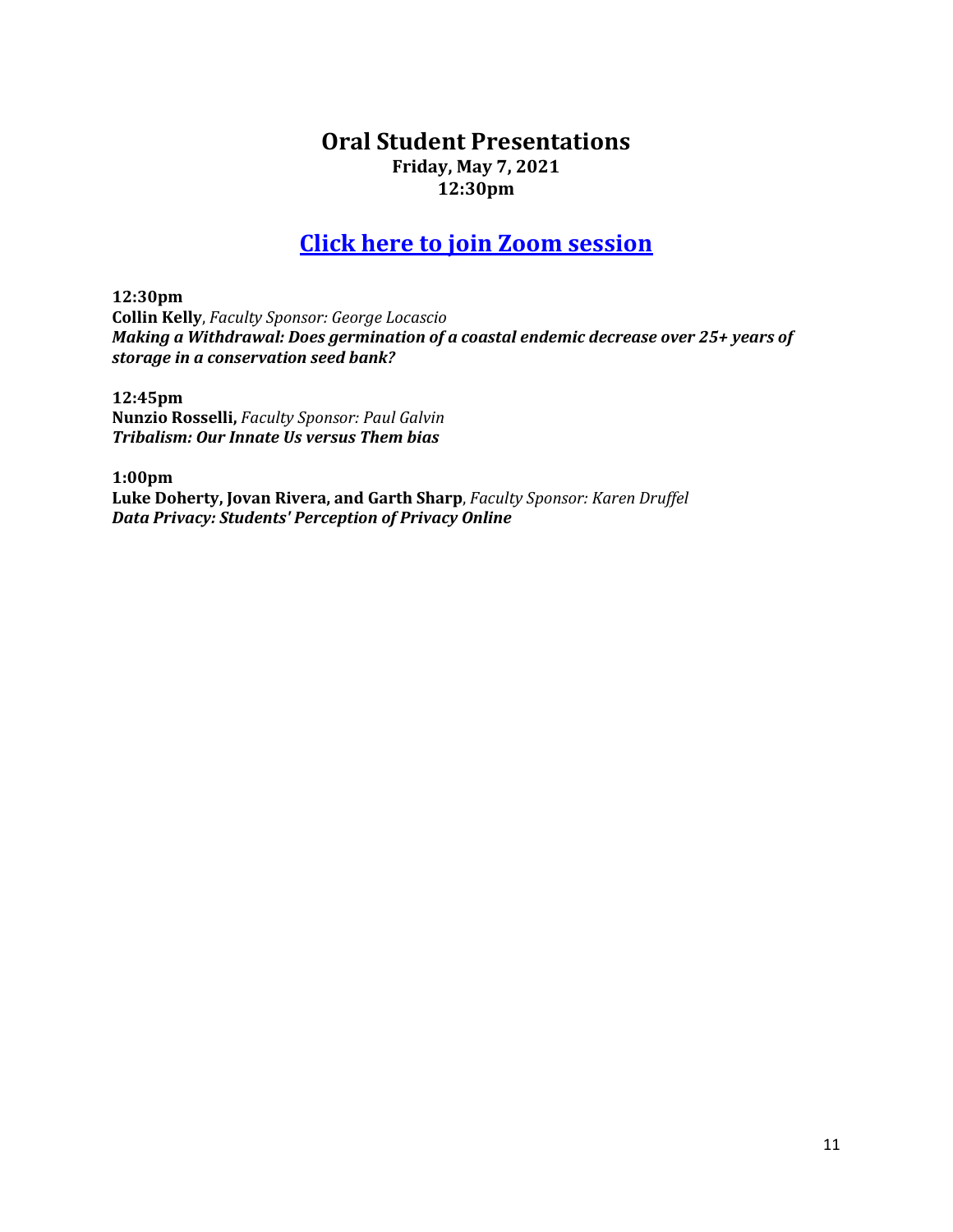# **Student Presentations Alphabetically by Major**

Click on the student name to view their title and abstract.

| Major                                                       | <b>Student Name</b>                                                                                                                                                                                                           | <b>Faculty Sponsor</b>                                                                                                                                                                |
|-------------------------------------------------------------|-------------------------------------------------------------------------------------------------------------------------------------------------------------------------------------------------------------------------------|---------------------------------------------------------------------------------------------------------------------------------------------------------------------------------------|
| <b>Art Education</b>                                        | <b>Michelle Haley</b>                                                                                                                                                                                                         | Erika Schneider                                                                                                                                                                       |
| Art History                                                 | <b>Alex LeBlanc</b><br><b>Eric Qua</b>                                                                                                                                                                                        | Erika Schneider<br>Erika Schneider                                                                                                                                                    |
| Biochemistry                                                | <b>Iustine Brown</b>                                                                                                                                                                                                          | Sarah Pilkenton                                                                                                                                                                       |
| <b>Biology</b>                                              | <b>Valeria Alves</b><br><b>Emma Bernier</b><br><b>Natalie Cooney</b><br><b>Collin Kelly</b><br><b>Kyla Mucciarone</b><br><b>Grace Pushor</b><br><b>Nunzio Rosselli</b><br><u>Amanda Stackpole</u><br><b>Cheryl Thomas</b>     | George Locascio<br>George Locascio<br>Aviva Liebert<br>George Locascio<br><b>Aline Davis</b><br><b>Richard Beckwitt</b><br>Paul Galvin<br><b>Richard Beckwitt</b><br>Richard Beckwitt |
| Business and<br><b>Information Technology</b>               | <b>Vanessa Boulos</b><br><b>Luke Doherty</b><br><b>Mason Hollick</b><br><u>Iovan Rivera</u><br><b>Jacob Robbins</b><br><b>Garth Sharp</b><br>Daniel Vazquez                                                                   | Karen Druffel<br>Karen Druffel<br>Karen Druffel<br>Karen Druffel<br>Karen Druffel<br>Karen Druffel<br>Karen Druffel                                                                   |
| <b>Business Management</b>                                  | <b>Vee Alvarado</b><br><b>Michael Compitiello</b><br><b>Kevin DhePaganon</b><br><b>Robert Doyle</b><br><b>Christopher Flores</b><br><b>Courtney Keery</b><br><b>Kyle Sawtelle</b><br><b>Julia Teixeira</b><br><b>Anni Xie</b> | Erastus Ndinguri<br>Erastus Ndinguri<br>Erastus Ndinguri<br>Erastus Ndinguri<br>Erastus Ndinguri<br>Erastus Ndinguri<br>Erastus Ndinguri<br>Erastus Ndinguri<br>Erastus Ndinguri      |
| Chemistry                                                   | <b>Jared Hudson-Bryant</b>                                                                                                                                                                                                    | Argyroula Stamatopoulou                                                                                                                                                               |
| Chemistry and<br><b>Environmental Science</b><br>and Policy | <b>Jessica Vinskus</b>                                                                                                                                                                                                        | Sarah Pilkenton                                                                                                                                                                       |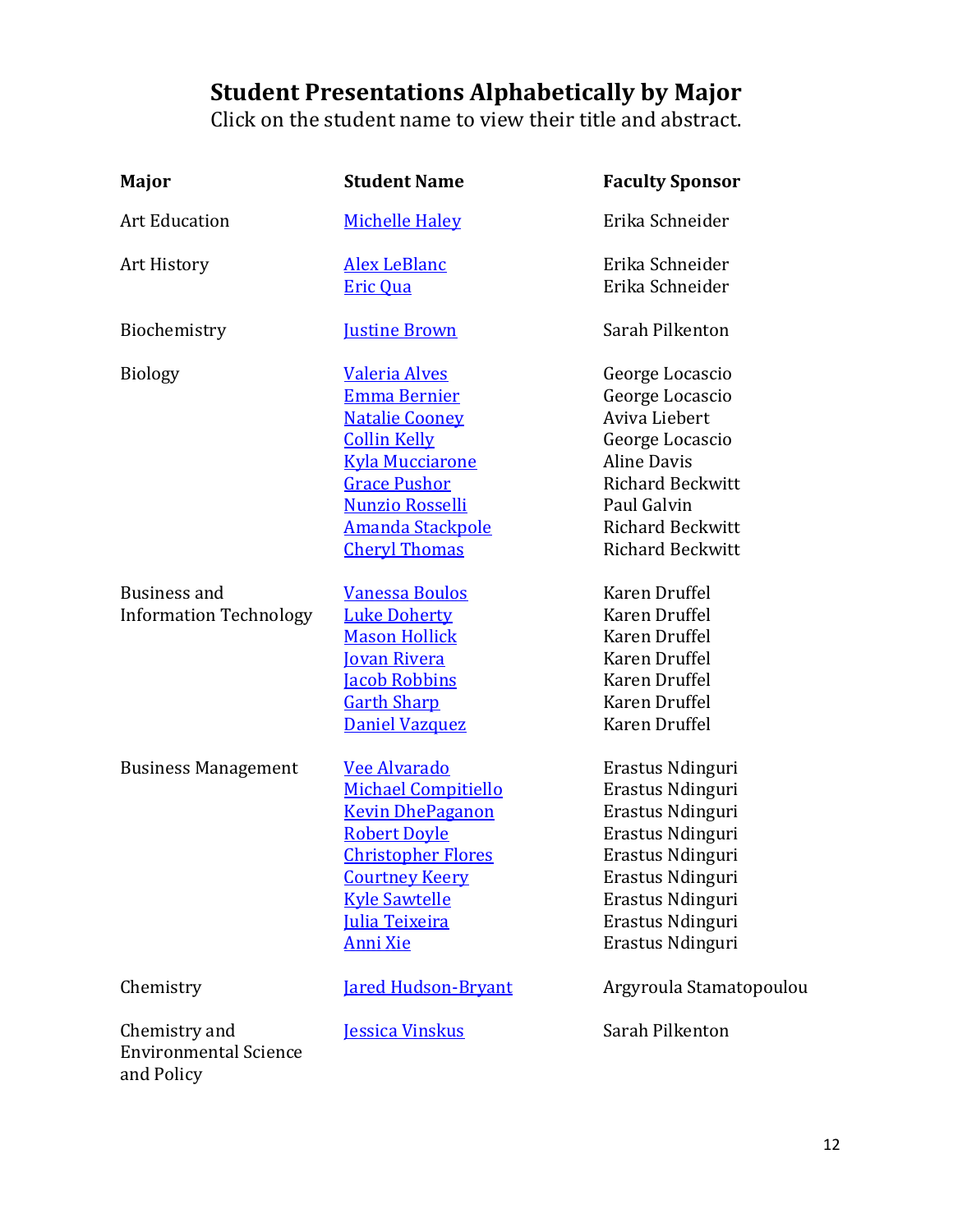| Major                                              | <b>Student Name</b>                                                                                                                                                                                                                                                                                                                                      | <b>Faculty Sponsor</b>                                                                                                                                                                                                                                                     |
|----------------------------------------------------|----------------------------------------------------------------------------------------------------------------------------------------------------------------------------------------------------------------------------------------------------------------------------------------------------------------------------------------------------------|----------------------------------------------------------------------------------------------------------------------------------------------------------------------------------------------------------------------------------------------------------------------------|
| Criminology                                        | <b>Josh Berman</b><br>Tianna Keaney<br><b>Kyle Martin</b><br><b>Issac Nascimento</b><br><b>Ryan Sistrand</b><br><b>Lordsley Sylvain</b>                                                                                                                                                                                                                  | Xavier Guadalupe-Diaz<br>Xavier Guadalupe-Diaz<br>Xavier Guadalupe-Diaz<br>Xavier Guadalupe-Diaz<br>Xavier Guadalupe-Diaz<br>Xavier Guadalupe-Diaz                                                                                                                         |
| <b>Fashion Design</b>                              | <b>Mariah Yoder</b>                                                                                                                                                                                                                                                                                                                                      | Seunghye Cho                                                                                                                                                                                                                                                               |
| Healthcare<br>Administration<br>(Graduate Program) | Daniel Ackom<br><b>Narosmi Auguste</b><br><b>Danise Benson</b><br><b>Jordan Bruso</b><br><b>Erin Cote</b><br><b>Palok Das</b><br><b>Isabela De Araujo</b><br><b>Sara Freedman</b><br><b>Lily Hannon</b><br><b>Luanne Hills</b><br><b>Gary Kersey</b><br><b>Erin McGrath</b><br><b>Cathleen Mendes</b><br><b>Francine Murphy</b><br><b>Ralph Valliere</b> | Stephen Lemire<br>Stephen Lemire<br>Stephen Lemire<br>Stephen Lemire<br>Stephen Lemire<br>Stephen Lemire<br>Stephen Lemire<br>Stephen Lemire<br>Stephen Lemire<br>Stephen Lemire<br>Stephen Lemire<br>Stephen Lemire<br>Stephen Lemire<br>Stephen Lemire<br>Stephen Lemire |
| History                                            | <b>Samantha Frost</b>                                                                                                                                                                                                                                                                                                                                    | Maria Bollettino                                                                                                                                                                                                                                                           |
| Illustration                                       | <b>Sage Ray</b>                                                                                                                                                                                                                                                                                                                                          | Erika Schneider                                                                                                                                                                                                                                                            |
| Mathematics                                        | <b>Emma Gertje</b>                                                                                                                                                                                                                                                                                                                                       | Christopher Staniszewski                                                                                                                                                                                                                                                   |
| <b>Nursing Education</b><br>(Graduate Program)     | <b>Hannah Bosse</b><br><b>Caitlin Coveney</b><br>Tara Johnson<br><b>Adriana Levy</b>                                                                                                                                                                                                                                                                     | <b>Kelly Fisher</b><br>Kelly Fisher<br>Kelly Fisher<br>Kelly Fisher                                                                                                                                                                                                        |
| <b>Nursing Leadership</b><br>(Graduate Program)    | <b>Lynn Barry</b><br><b>Deborah Bossey</b><br><b>Shelby Butwell</b><br><b>Joanne Cassell</b><br><b>Amy Edwards</b><br><b>AnneMarie Fleming</b><br><b>Christine Howe</b><br>Laura Moriarty<br><b>Kate Morse</b><br><b>Lauren Van Luling</b>                                                                                                               | Kelly Fisher<br>Kelly Fisher<br>Kelly Fisher<br>Kelly Fisher<br>Kelly Fisher<br>Kelly Fisher<br>Kelly Fisher<br><b>Kelly Fisher</b><br><b>Kelly Fisher</b><br>Kelly Fisher                                                                                                 |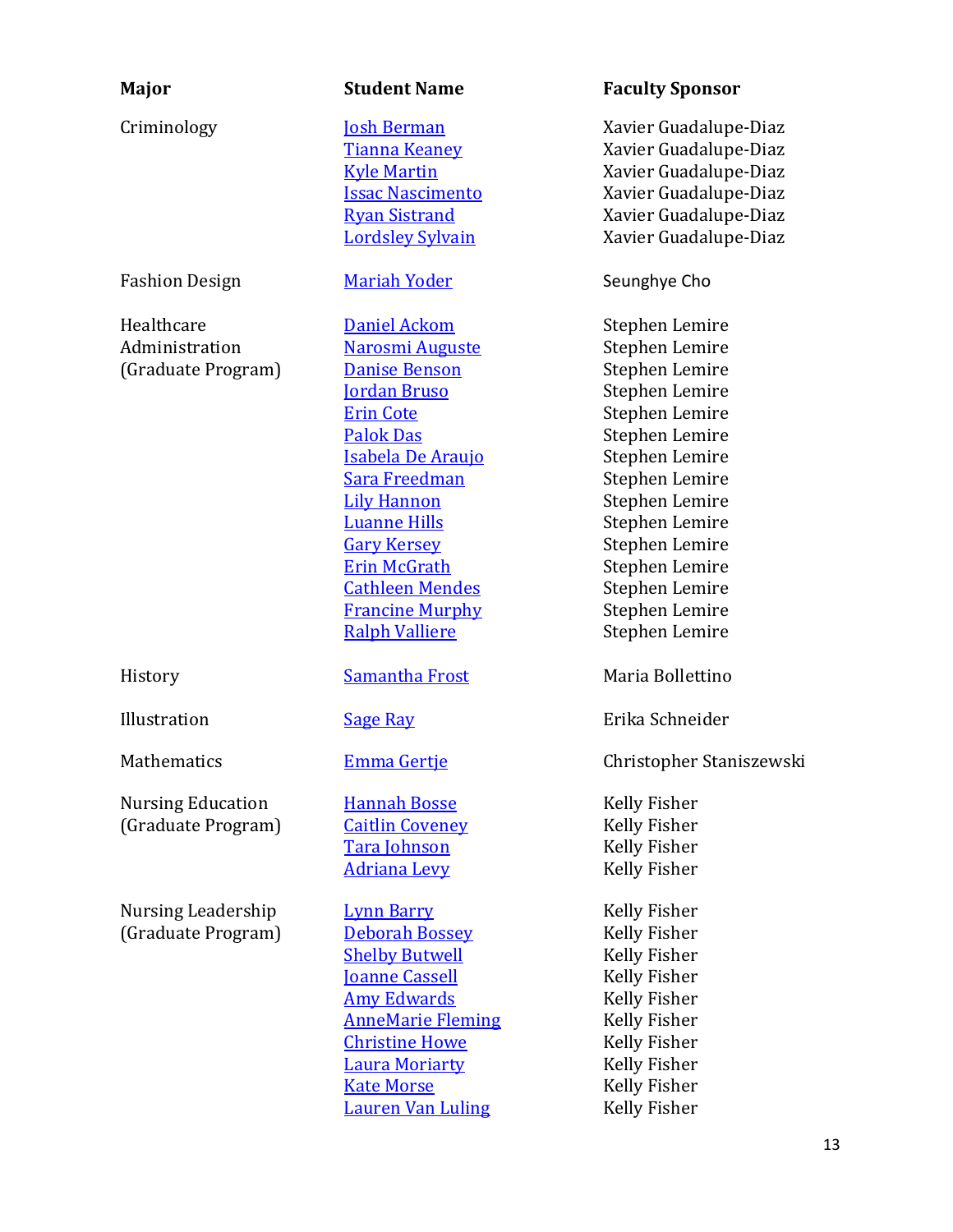| Major      | <b>Student Name</b>                                                                                                                                                                                                                                                                                                                                                                                                                                                                                                                                                                                                                                                                                                         | <b>Faculty Sponsor</b>                                                                                                                                                                                                                                                                                                                                                                                                                                                                                                                                                                                                                                                                         |
|------------|-----------------------------------------------------------------------------------------------------------------------------------------------------------------------------------------------------------------------------------------------------------------------------------------------------------------------------------------------------------------------------------------------------------------------------------------------------------------------------------------------------------------------------------------------------------------------------------------------------------------------------------------------------------------------------------------------------------------------------|------------------------------------------------------------------------------------------------------------------------------------------------------------------------------------------------------------------------------------------------------------------------------------------------------------------------------------------------------------------------------------------------------------------------------------------------------------------------------------------------------------------------------------------------------------------------------------------------------------------------------------------------------------------------------------------------|
| Psychology | <b>Abigail Adams</b><br><b>Samirah Antenor</b><br>Danaejah Buissereth<br><b>Eryca Carrier</b><br><b>Adriana Cogliandro-Vaughan</b><br><b>Jennifer Correa</b><br><b>Ivan Delacruz</b><br><b>Julia Dudek</b><br><b>Daniel Fuentes</b><br><b>Alana Gardner</b><br>Venessa Guerrero<br><b>Jacqueline Hill</b><br><b>Caetlin Johnson</b><br><b>Brian Kozek</b><br>Hannah Lima<br>Diana Marte<br><b>Vilmary Martinez</b><br><b>Knile McDowall</b><br><b>Kelsey Milinazzo</b><br><b>Iulianne Mola</b><br><b>Autumn Nisby</b><br><b>Kaylin Patterson-Soar</b><br><b>Sara Price</b><br><b>Sarah Rullie</b><br><b>Jacquelynn Schwalm</b><br><b>Elizabeth Siok</b><br><b>Kyle Smith</b><br><b>Gabby Synk</b><br><b>Zariah Thompson</b> | Kimberly Arditte Hall<br>Kimberly Arditte Hall<br>Kimberly Arditte Hall<br><b>Aline Davis</b><br>Kimberly Arditte Hall<br>Deborah McMakin<br>Kimberly Arditte Hall<br>Kimberly Arditte Hall<br>Kimberly Arditte Hall<br>Kimberly Arditte Hall<br>Deborah McMakin<br>Deborah McMakin<br>Kimberly Arditte Hall<br>Deborah McMakin<br>Kimberly Arditte Hall<br>Kimberly Arditte Hall<br>Deborah McMakin<br>Kimberly Arditte Hall<br>Kimberly Arditte Hall<br>Deborah McMakin<br>Kimberly Arditte Hall<br>Kimberly Arditte Hall<br>Deborah McMakin<br>Kimberly Arditte Hall<br>Kimberly Arditte Hall<br>Kimberly Arditte Hall<br>Kimberly Arditte Hall<br>Deborah McMakin<br>Kimberly Arditte Hall |
| Sociology  | Natasha De Leon<br><b>Kathyuska Gaitan</b><br>Gabriela Harmon<br><b>Abigail Salvucci</b><br><b>Melikke Van Alstyne</b>                                                                                                                                                                                                                                                                                                                                                                                                                                                                                                                                                                                                      | Xavier Guadalupe-Diaz<br>Xavier Guadalupe-Diaz<br>Xavier Guadalupe-Diaz<br>Lina Rincón<br>Xavier Guadalupe-Diaz                                                                                                                                                                                                                                                                                                                                                                                                                                                                                                                                                                                |
| Studio Art | <b>John Paul Blanchette</b><br><b>Haley Donahue</b><br>Daniele Farias de Pontes<br><b>Iennifer Hensel</b><br><b>Erin Kapurch</b><br>Sayana Medina-Carrasco<br>Danielle Ray<br><b>Lee Seaman</b>                                                                                                                                                                                                                                                                                                                                                                                                                                                                                                                             | Erika Schneider<br>Erika Schneider<br>Erika Schneider<br>Erika Schneider<br>Erika Schneider<br>Erika Schneider<br>Erika Schneider<br>Erika Schneider                                                                                                                                                                                                                                                                                                                                                                                                                                                                                                                                           |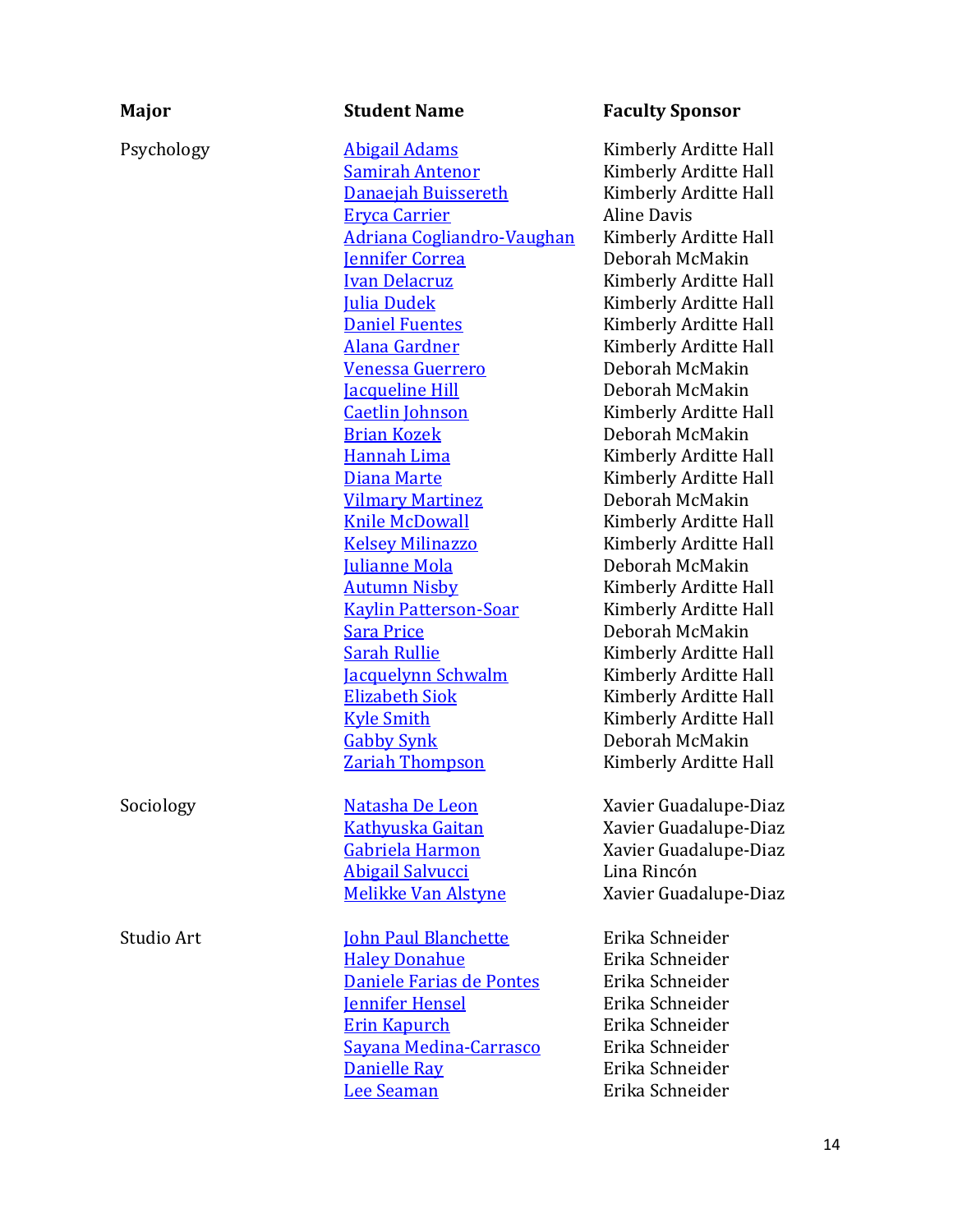# **Titles and Abstracts**

Click on the titles below to view the presentations.

# **Art Education**

## <span id="page-14-0"></span>**Michelle Haley**

*Faculty Sponsor: Erika Schneider*

# *[Kimsooja](https://www.framingham.edu/Assets/uploads/the-fsu-difference/centers-and-institutes/celtss/_documents/haley_michelle.pdf)*

Kimsooja, a south Korean based sculptor explores the circumstances of humanity and engages in the problems of aesthetics, culture and politics of our time including the transcendence of the idea of the individual. Thorough film she explores the idea of a needle intertwining the world as represented by the symbols of making fabrics, overall making herself a "needle person" by having others walk past her intertwining lives. Not only does Kimsooja increase inclusivity in the art business and education, she also encompasses the soul of art through her cultural understandings, personal experience and should absolutely be included in contemporary art history.

# **Art History**

## <span id="page-14-1"></span>**Alex LeBlanc**

### *Faculty Sponsor: Erika Schneider [Chitra Ganesh and LGBT+ mythological themes](https://www.framingham.edu/Assets/uploads/the-fsu-difference/centers-and-institutes/celtss/_documents/leblanc_alex.pdf)*

Chitra Ganesh is an Indian American artist inspired by Bollywood posters and uses her work to create narratives for LGBT+ people and to talk about politics regarding feminism and to make the viewer question current society's downfalls with these minority communities. She does this while using different styles like surrealism and expressionism, while using multiple mediums and compositions. With familiar styles like comic and mixed media pieces, she brings topics like feminism and sexuality to light for the viewers. Regarding feminism art, Ganesh should be in the dialogue of women artists that should be commended, for the way she presents these issues within society.

## <span id="page-14-2"></span>**Eric Qua**

### *Faculty Sponsor: Erika Schneider [Video Art: The Yonemoto Brothers](https://www.framingham.edu/Assets/uploads/the-fsu-difference/centers-and-institutes/celtss/_documents/qua_eric.pdf)*

The Japanese American brothers, Norman and Bruce Yonemoto, each successful mixed media artists in their own right, collaborated numerous times throughout their careers. The end results are short films that utilize popular Hollywood tropes to create dreamlike short films reflecting on themes of gender and sexual identity, politics, and what it means to be American.

# **Biochemistry**

## <span id="page-14-3"></span>**Justine Brown**

### *Faculty Sponsor: Sarah Pilkenton*

## *[Phenolic Phytochemicals in Dandelion and Dandelion Teas](https://vimeo.com/536171771)*

Dandelion (Taraxacum officinale) has been used in traditional medicine in Europe and Asia, and there is current interest in its medicinal properties. Traditionally, the plant has been used to treat dermatological conditions such as acne, warts, rashes, eczema, and dermatitis. Of particular interest are the phenolic phytochemicals in dandelion. These phytochemicals include gallic acid, chlorogenic acid, vanillic acid, caffeic acid, syringic acid, 4-coumaric acid, ferulic acid, trans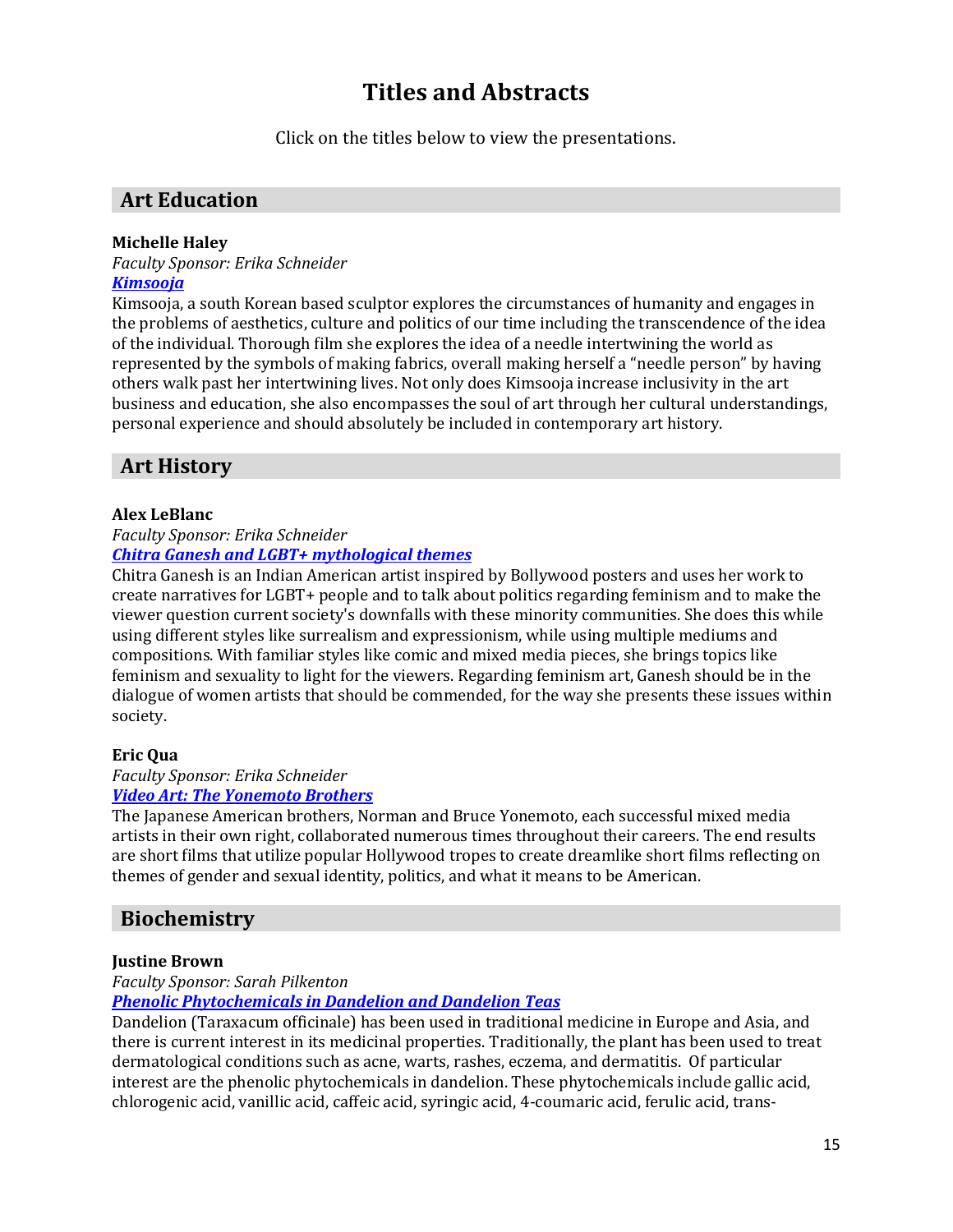cinnamic acid, rutin, quercetin, and chicoric acid. The focus of this study is the determination of the phenolic profile of both water and ethanol extracts of commercially available dandelion teas and the roots and leaves of dandelion harvested on campus using HPLC.

# **Biology**

# <span id="page-15-1"></span><span id="page-15-0"></span>**Valeria Alves and Emma Bernier**

*Faculty Sponsor: George Locascio*

*[Water soluble chemical components derived from burning common New England vegetation](https://www.framingham.edu/Assets/uploads/the-fsu-difference/centers-and-institutes/celtss/_documents/bernier_emma2.pdf)* Smoke produced from biomass combustion is an important ecological process. The chemical components that are produced are important to identify and quantify for a multitude of reasons. Smoke is important ecologically that stimulates seed germination in some species. Also, identifying the amount of particulate matter (PM) and other pollutants present in smoke are important to understand because of their effects on human health. When different species of plants burn, the smoke varies in quantities of many different unique compounds. To date, most studies have evaluated the chemical components of smoke from the fire prone habitats of Western North America, Australian, and South Africa. Our study examined native and nonnative plants found in the fire prone habitats of Northeastern North America. We evaluated the presence and amount of levoglucosan, an indicator of biomass burning and strigolactones, a plant hormone important for symbiotic relationships in the soil environment. We burned 7 individual plant species and 1 native plant mix using a bee-smoker and collected their smoke in distilled water. Once the water soluble compounds were collected, they were analyzed using High Powered Liquid Chromatography, UV and Mass Spectroscopy. We compared the collected smokes to a control of distilled water. Our findings from HPLC UV suggest that all of these species have extremely complex smoke products and more analysis needs to be completed. However, we did find similarities in the absorbance spectrum with the 4 woody species. This potentially suggests similarities among plant growth habits. This is important because the plants used in the experiment are from the globally rare ecosystem, the pitch pine-scrub oak barrens found in Northeastern North America. Furthermore, the Northeastern U.S. has one of the highest human population densities in the continuous U.S. The ability to predict the quantities of strigolactones and levoglucosan produced from each vegetation type is important ecologically for the rare plants found within these habitats, and the ability to predict the quantity of biomass burning during a fire event is important for human respiratory health.

Collaborators – Dr. William Beavers (Vanderbilt University)

## <span id="page-15-2"></span>**Natalie Cooney**

## *Faculty Sponsor: Aviva Liebert*

*[Passive pollen carrying differences between male and female Bombus impatiens on Solidago](https://framingham.voicethread.com/share/16394297/)* Male bumble bees are generally less studied than their female counterparts in many ecological contexts, especially regarding pollination. One of the most prevalent bumble bees found in the New England region is *Bombus impatiens*, better known as the Common Eastern Bumble Bee. While the pollination habits of female *B. impatiens* have been more intensely studied over time, there is little data available regarding if male *B. impatiens* engage in pollination or how much pollen they may be moving. Research on other species of bees has shown that in the presence of males successful pollination of host plants by female bees becomes more likely. As *B impatiens* is an important pollinator for the New England region having a better understanding of the males' ability to carry pollen could help us gain a more complete picture of the whole species contributions to the environment. To gain a baseline awareness of the potential pollination power of male *B. Impatiens*, I compared pollen loads of males and females that I collected from three locations across eastern and north central Massachusetts. I measured the size of each bee, and then washed the pollen load off to be analyzed. Pollen cells from individual bees were counted utilizing a hemocytometer and then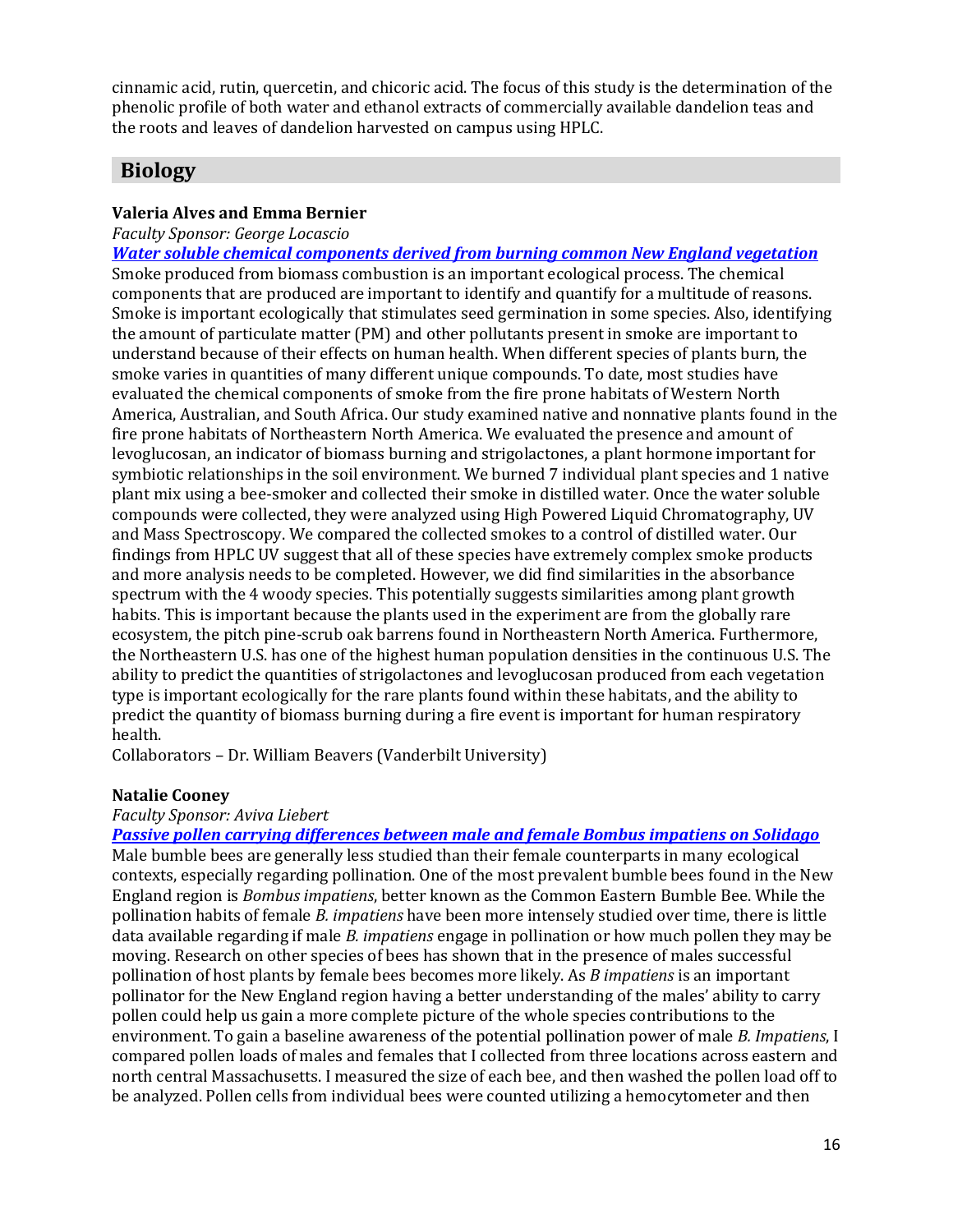compared to other bees of their size and sex. After analysis of the pollen samples there was no correlation between bee size and pollen load, as well as no correlation between bee sex and pollen load. These results suggest that male *B impatiens* can carry as much pollen on their bodies as female *B impatiens*.

## <span id="page-16-0"></span>**Collin Kelly**

#### *Faculty Sponsor: George Locascio Making a Withdrawal: Does germination of a coastal endemic decrease over 25+ years of storage in a conservation seed bank?*

*[Click here to join Zoom session at 12:30 on Friday,](https://us02web.zoom.us/j/83405581366?pwd=cGt2S2tJZExHYUtJaWhhMTZROGZmQT09) May 7, 2021 to view live presentation* Sandplain agalinis (Agalinis acuta) is a rare plant found in the fire prone habitat of the grassland and heathlands of Eastern North America. Since 1989, A. acuta seeds have been collected from several different populations in four different states and stored in the New England Plant Conservation Program seed bank. One study completed in the late 1980s found that A. acuta seeds when kept at -15°C had a reduction in viability when sown just after 2 years. Since then, protocols have been honed to preserve seeds for a longer time period. Understanding the rate of viability loss for rare seeds stored in seed banks with a different temperature and humidity regime is important for plant conservation. Using germination trials, we assayed the viability of A. acuta seeds collected over 26 years in Connecticut, Massachusetts, and Rhode Island and stored in sealed foil packets at -18°C. Our findings suggest that Agalinis acuta seeds do not lose viability predictably over time under seed bank conditions. Our results suggest that the seeds of the rare Agalinis acuta can be stored at -18°C for at least 26 years while maintaining high viability. This information will help seed banks make decisions when it comes to the collection storage for rare plant species seeds like Agalinis acuta.

## <span id="page-16-1"></span>**Kyla Mucciarone**

### *Faculty Sponsor: Aline Davis*

## *[A review of Medicinal Cannabis on the neurological system](https://framingham.voicethread.com/share/17568941/)*

Medicinal Cannabis, also known as medical marijuana has been a topic of controversy over the years. When it was first discovered it was very popular for treating many issues, however, the psychedelic effects caused laws to be placed making it illegal for use. It has slowly increased in popularity as a form of alternative medicine, helping patients when prescription medications have not been able to. Neurological disorders have been an area of interest for medicinal cannabis treatment. Much of what is understood about medicinal Cannabis is still unknown as the interactions between the body and Cannabis are very complex.

In this review, a multitude of different neurological conditions are covered as well as the impact of medicinal Cannabis on these issues. Relevant studies are evaluated regarding the impact of medicinal Cannabis as a treatment. The endocannabinoid system is discussed as is its modification by exogenous cannabinoids. This review will also highlight some of the issues that come about during scientific studies examining Cannabis. The influence of the COVID-19 pandemic on the usage of medicinal Cannabis will also be discussed. Lastly, this study will also discuss how the United States of America's government has restricted the proliferation of Medicinal Cannabis studies and research due to federal law.

## <span id="page-16-3"></span><span id="page-16-2"></span>**Grace Pushor and Amanda Stackpole**

*Faculty Sponsor: Richard Beckwitt [How New England White-Tailed Deer \(Odocoileus virginianus\) compare to the rest of the North](https://voicethread.com/share/17613186/)  [American White-Tailed Deer population](https://voicethread.com/share/17613186/)*

White Tailed Deer (Odocoileus virginianus) are found all over North America except the southwestern United States and Northern Canada. The first presence of deer was pre-Ice in the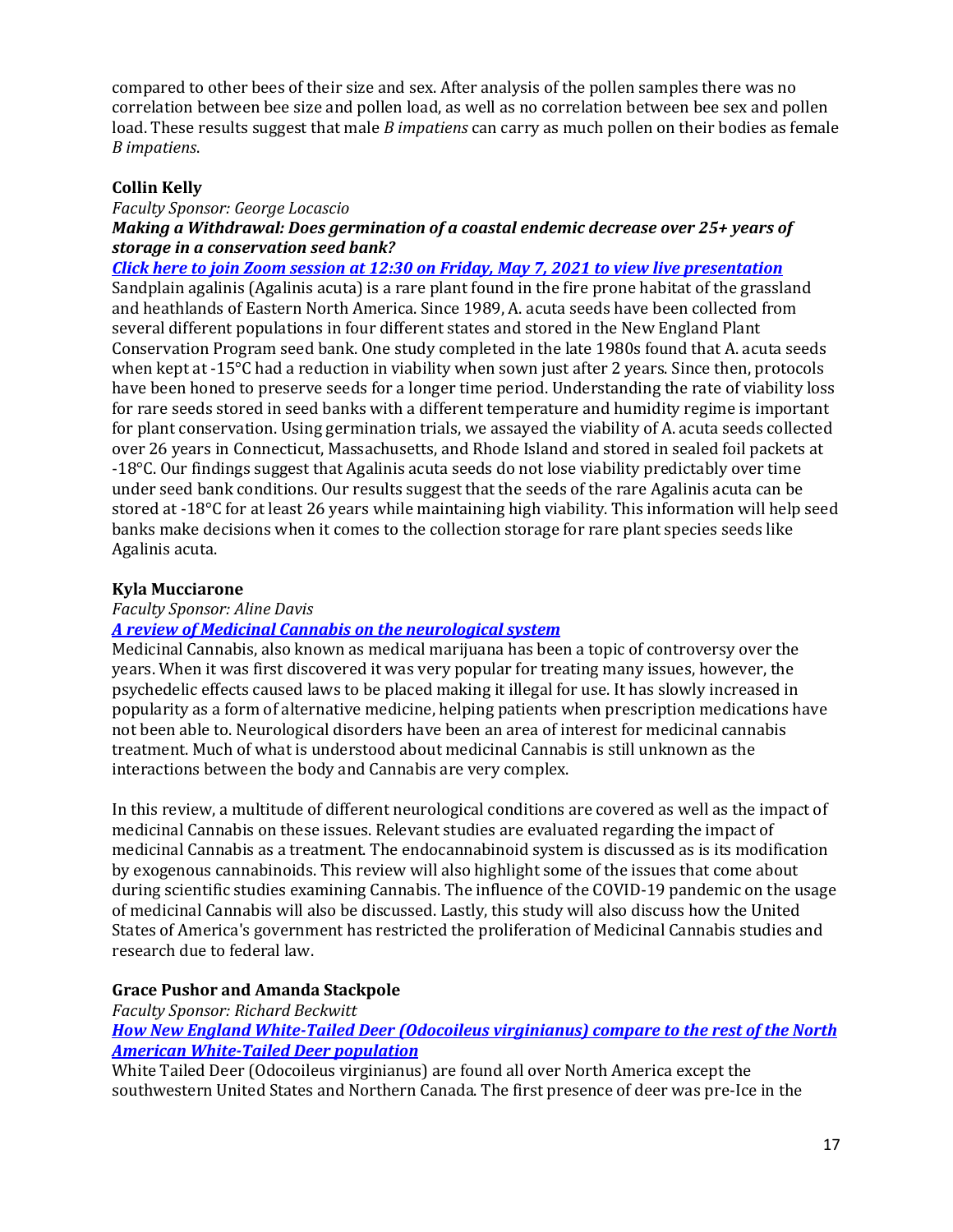Pliocene era, about 4 million years ago. After the Ice Age, the genus Odocoileus was the only deer genus in North America. There are now two species, one being the White-Tailed deer. As the glaciers retreated post-Ice Age, the White-Tailed Deer population migrated northward from refuges in the southeastern United States into most of North America, including New England. In our study we looked at mitochondrial sequences of White-Tailed deer individuals from New England and observed how these sequences compared to those of other geographic locations in North America. We observed that conservation efforts and the use of translocations has contributed to this DNA similarity. By obtaining sequence from GenBank from studies done in central Canada and the southeastern United States, then comparing them to each other and to New England using the computer programs MegaX, dnaSP, and GenAlEx, we were able to note the similarities between different individuals from different geographic locations. Our results showed that individuals from deer populations in Michigan and Canada were more closely related to each other, while the individuals from the populations in New England were more closely related to those of the southeastern United States. We identified 10 haplotypes from 27 sequences from New England. The genetic diversity of the deer in New England was concluded to be comparable to populations in other parts of North America (haplotype diversity (Hd)-0.863 and nucleotide diversity (Pi)=0.048).

### <span id="page-17-0"></span>**Nunzio Rosselli**

*Faculty Sponsor: Paul Galvin Tribalism: Our Innate Us versus Them bias*

*[Click here to join Zoom session at 12:30 on Friday, May 7, 2021 to view live presentation](https://us02web.zoom.us/j/83405581366?pwd=cGt2S2tJZExHYUtJaWhhMTZROGZmQT09)*

Humans are the product of hyper cohesive, hyper loyal, group forming ancestors, whose genes survived partly because of these traits. While this was an advantage in the plains of Africa hundreds of thousands if not millions of years ago, how does it affect our modern society?

### <span id="page-17-1"></span>**Cheryl Thomas**

#### *Faculty Sponsor: Richard Beckwitt [The Origin of White Tailed Deer on Nantucket Island](https://framingham.voicethread.com/share/17613380/)*

The deer on Nantucket Island were hunted entirely in the early 1900's. According to local history, a single buck was brought over by fishermen when it was found swimming near the island. Two does from Michigan were brought to the island in the mid 1920's. In the 1930's three does and two bucks were transported from New Hampshire to Nantucket. These deer were thought to have founded today's population. In this study, we have investigated the relatedness of the white-tailed Odocoileus virginianus deer between Nantucket Island and populations in the US including MI, New England, MA Mainland, and Long Island NY. To do this, we compared individual nucleotide sequences between and within these populations using the computer programs MEGAX, GenAlEx on Excel, and DNAsp. The haplotype diversity of the deer on Nantucket was 0.42602, which was less than all the other populations. The nucleotide diversity of the Nantucket deer was Pi= 0.01894, which was also a smaller value compared to other populations. We also constructed phylogenetic trees to compare the relatedness of each individual population. With this, we were able to determine that Nantucket deer resemble populations from Michigan. The low genetic diversity of the deer on Nantucket is indicative that the population was founded by a small number of individuals. Future research could include the evaluation of new samples collected from deer in New Hampshire, if possible.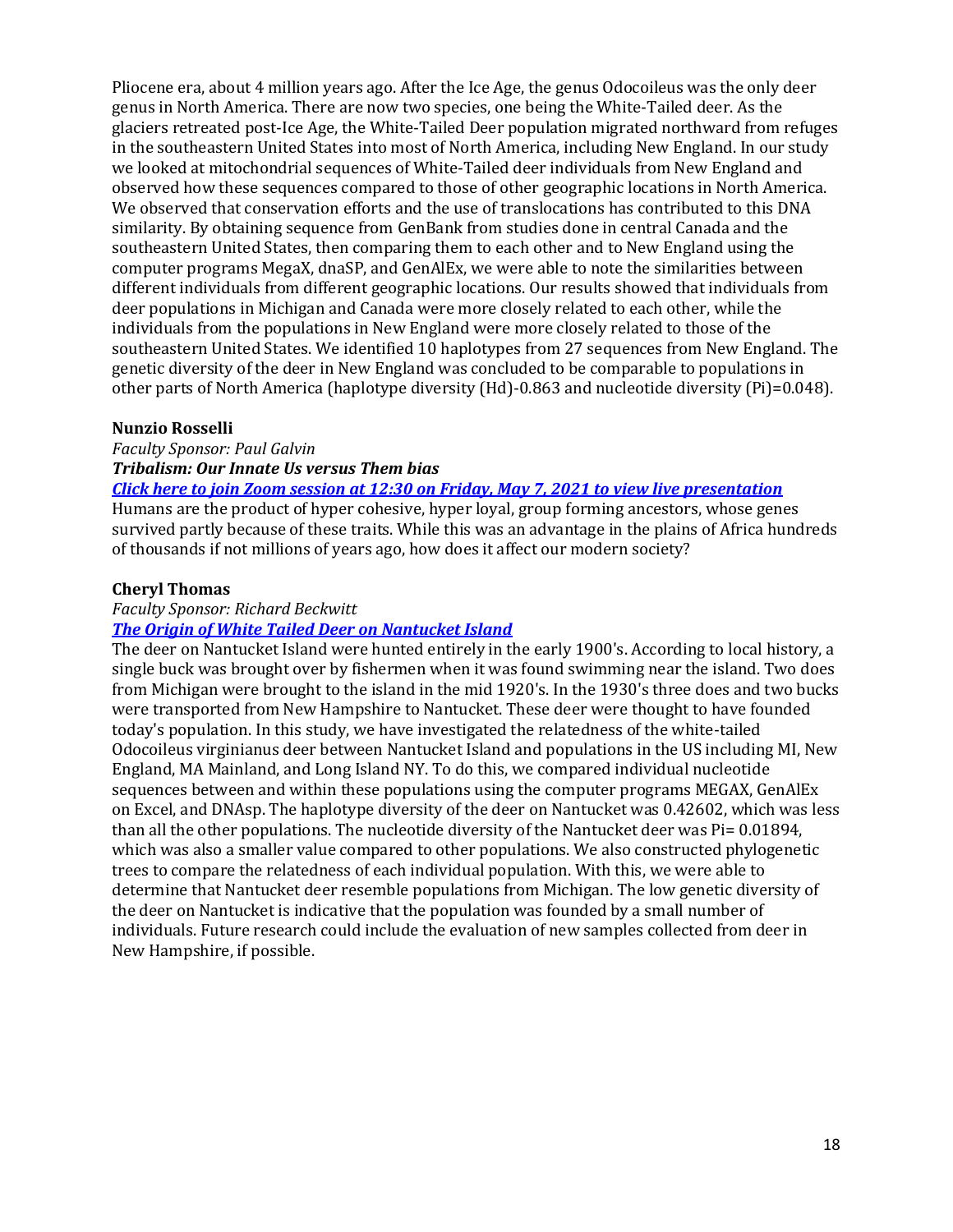# <span id="page-18-6"></span>**Business and Information Technology**

# <span id="page-18-0"></span>**Vanessa Boulos and Daniel Vazquez**

*Faculty Sponsor: Karen Druffel*

### *[The Many Ups and Downs of Cloud Computing](https://drive.google.com/file/d/18s4NBBNb-MQnuyyr3r9HcbmTtLbqL5cW/view)*

The use of cloud computing has grown to be more popular especially now that businesses and people are working from home. It is also commonly used for personal use and allows users to easily access data files. Some examples of cloud computing providers include Microsoft, Google Drive, Dropbox, and iCloud. Within this research paper, the main focus will be; How do people use cloud computing and what kind of information do they save? Some elements that will be looked at relate to trust, privacy, and how reliable cloud computing is. Another topic that will be spoken about is cloud security and measures that have been put in place to protect the information in a server. By using the research method of online surveying, the different elements as spoken about prior, will be assessed to see how people manage cloud computing on a day-to-day basis. The population of the survey is faculty and students at Framingham State University located in Framingham, Massachusetts. The participants are individuals of different age, gender, and race within the spring semester of 2021. The survey was distributed through an unbiased method of sending it electronically through Qualtrics to students and faculty to get the best results.

## <span id="page-18-5"></span><span id="page-18-3"></span><span id="page-18-1"></span>**Luke Doherty, Jovan Rivera, and Garth Sharp**

### *Faculty Sponsor: Karen Druffel*

### *Data Privacy: Students' Perception of Privacy Online*

### *[Click here to join Zoom session at 12:30 on Friday, May 7, 2021 to view live presentation](https://us02web.zoom.us/j/83405581366?pwd=cGt2S2tJZExHYUtJaWhhMTZROGZmQT09)*

The purpose of this study is to add to the current research regarding data privacy with respect to college students and their perception of privacy in the digital world and the rising threats to consumer data. This study combined data from multiple peer reviewed resources, and surveyed students from Framingham State University. This study will review the perception of students' understanding of who they believe is responsible for protecting consumer data, how students interact with technology, and how they use their personal information online. Furthermore, we surveyed student's knowledge regarding their rights online and how they see Government's role in passing regulations on social media platforms and other big tech companies.

## <span id="page-18-4"></span><span id="page-18-2"></span>**Mason Hollick and Jacob Robbins**

## *Faculty Sponsor: Karen Druffel*

## *[Do Students Trust Campus Provided Could Services?](https://www.framingham.edu/Assets/uploads/the-fsu-difference/centers-and-institutes/celtss/_documents/hollick_mason.pdf)*

In our survey that we have conducted, it shows the amount of trust that campus students have with their universities cloud provided software. We also will be receiving information about their knowledge of cloud based software and other ways to stay secure while using a computer.

# **Business Management**

## <span id="page-18-7"></span>**Vee Alvarado**

*Faculty Sponsor: Erastus Ndinguri [Leadership Application Project](https://framingham.hosted.panopto.com/Panopto/Pages/Viewer.aspx?id=032de67b-25fe-4e36-a8b5-ad1b004e3177)*

<span id="page-18-8"></span>A special guest that was interviewed, telling us about their experience in how they played a role of leadership.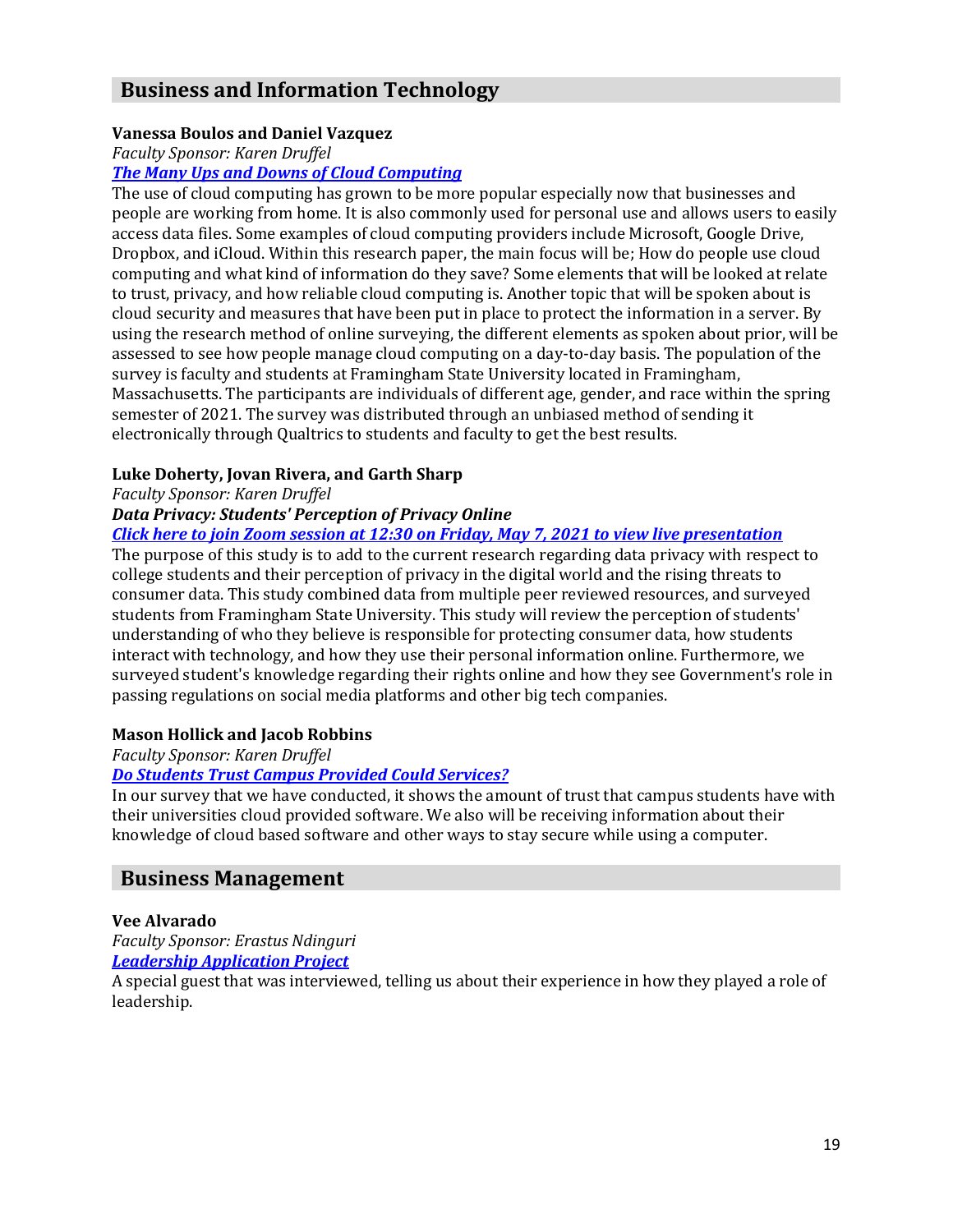## **Michael Compitiello**

*Faculty Sponsor: Erastus Ndinguri [Leadership Through Intuition:](https://pro.panopto.com/Panopto/Pages/Viewer.aspx?tid=3eadbdf8-5e69-4bb8-9ea7-ad1d0161e6dd) Seeing What's Not Visible*

The Leadership Application Project I will be presenting is an analysis from an interview with a former commander I served under during my tenure in the military. The gentleman in this interview had such a profound impact on what I believe true leadership should be, I ended up molding my leadership style from his example. What he taught me was how a great leader should know his people and be able to see what is unseen. It is my goal trough this presentation, to share with you my discoveries and help you better understand someone whom I consider a great leader.

### <span id="page-19-0"></span>**Kevin DhePaganon**

*Faculty Sponsor: Erastus Ndinguri [Leadership Application Project](https://framingham.hosted.panopto.com/Panopto/Pages/Viewer.aspx?id=0e2600f7-7451-4403-83b6-ad1b0029f46d)*

Analysis of an interview with Sirano DhePaganon, PhD, Director and Senior Scientist, Longwood Center for Structural & Chemical Biology at Dana-Farber Cancer Institute.

### <span id="page-19-1"></span>**Robert Doyle**

*Faculty Sponsor: Erastus Ndinguri*

### *MSG Saulnier–[Combat Escorts/Patrols on MSR Tampa](https://framingham.hosted.panopto.com/Panopto/Pages/Viewer.aspx?id=ef8f1c57-a3e8-4386-a4d9-ad1b0026ccf7)*

While assigned as a mission commander for over the road escorts and patrols in Iraq, MSG Saulnier must apply Army leadership skills while under fire outside the wire to ensure mission success, intel collection and always placing the safety of warriors under his command above his own.

### <span id="page-19-2"></span>**Christopher Flores**

*Faculty Sponsor: Erastus Ndinguri [Christopher Flores Interview](https://framingham.hosted.panopto.com/Panopto/Pages/Viewer.aspx?id=9eb0a8ac-6adb-40eb-b3b7-ad1a018aced3)* I will be interviewing an entrepreneur.

### <span id="page-19-3"></span>**Courtney Keery**

*Faculty Sponsor: Erastus Ndinguri [Leadership](https://screencast-o-matic.com/watch/crfvluVekTd)* Interview from a leader of today's everyday work life.

### <span id="page-19-4"></span>**Kyle Sawtelle**

*Faculty Sponsor: Erastus Ndinguri [Lindsey Sawtelle: Global Medical Affairs Operations Manager](https://framingham.hosted.panopto.com/Panopto/Pages/Viewer.aspx?id=94f25a01-4b0f-4a64-b0e2-ad1a01358c66)*

Lindsey Sawtelle, my sister, is a global medical affairs operations manager at GSK. She is responsible for gathering insights to forecast budget, drug supply and KPIs, tracking metrics, and managing the transition from study approval to operations set up, activation, and patient enrollment.

### <span id="page-19-5"></span>**Julia Teixeira**

*Faculty Sponsor: Erastus Ndinguri [Leadership Application Project](https://framingham.hosted.panopto.com/Panopto/Pages/Viewer.aspx?id=7368e720-292c-4003-8857-ad1c013a324f)*

<span id="page-19-6"></span>This project consists of an interview done by me. I will be speaking to a leader in my life and asking them questions, then I will be analyzing their leadership styles and connecting their styles to those of our class textbook as well as my own.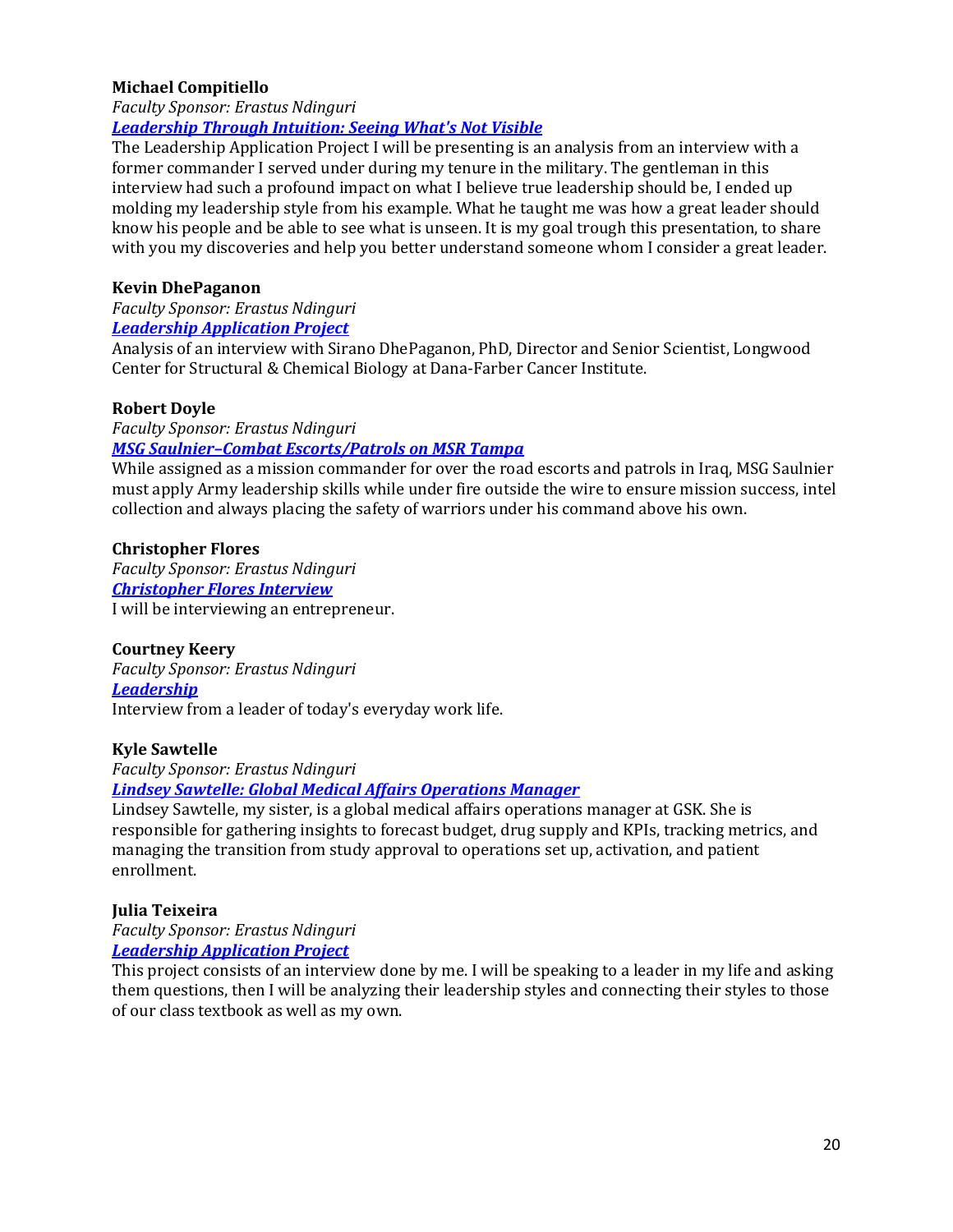#### **Anni Xie** *Faculty Sponsor: Erastus Ndinguri [Dr. James Cressey](https://drive.google.com/file/d/1999DiYk_NPyLah1U3S9mSYaXvpuuZee6/view?usp=sharing)*

This is a presentation on a faculty member in Framingham State University. His name is Dr. James Cressey, and I will be presenting about when he came to his role as the coordinator of the Chris Walsh Center.

# **Chemistry**

# <span id="page-20-0"></span>**Jared Hudson-Bryant**

*Faculty Sponsor: Argyroula Stamatopoulou [Comparative Protein Modeling and COVID-19](https://www.youtube.com/watch?v=vKNklb87E6k)*

With how suddenly the world was hit by the COVID-19 pandemic, it is becoming more important than ever that researchers can react to the presence of new viruses as efficiently as possible, as to counteract such poor preparations. Comparative protein modeling, as the name suggests, uses known protein structures, often determined by experimentation, to predict the models of unknown protein structures with similar amino acid sequences. This method works because changes to the amino acids of a protein changes the 3-dimensional conformation of the protein, as well as how it functions. This method of modeling sacrifices the quality of experimentation for speed. This speed might become necessary for the quickest prediction of virus structures in the near future. It is to this end that I wished to see what the results would be in using past coronaviruses to predict the model for the SARS-CoV-2, or more commonly called COVID-19, and more specifically its spike protein, using comparative modeling software. This is also being expanded to the multitude of COVID-19 mutations because mutations altering the amino acids of virus proteins would also alter its 3d conformation, how it functions, and how effectively vaccines combat it, as we're starting to see right now in America. By comparing these results to experimental results, I hope to show how improvement of protein modeling software in general is vital to the future of virus research.

# **Chemistry and Environmental Science and Policy**

## <span id="page-20-1"></span>**Jessica Vinskus**

# *Faculty Sponsor: Sarah Pilkenton*

## *[The Analysis of Imidacloprid in Water and Soil Samples Using HPLC](https://youtu.be/Sx8WW-Dz1YY)*

Neonicotinoids are a family of chemicals commonly used in pesticides to target leaf eating insects. Abundant research has shown that they negatively impact bees' health and productivity. Imidacloprid is one of the more popular neonicotinoids, and its widespread usage presents a danger to bee health. This study determines and evaluates a protocol using high performance liquid chromatography (HPLC) with diode array detection (DAD) for quantifying the concentration of imidacloprid. This study tests field water samples using the developed protocol to determine the level of contamination in the natural bodies of water in Massachusetts. The protocol was also used to conduct analysis on sorption isotherms for two standard soils from the International Humic Substances Society: Pahokee peat soil (PP) and Elliot silt loam soil (ESL).

# <span id="page-20-3"></span>**Criminology**

## <span id="page-20-4"></span><span id="page-20-2"></span>**Josh Berman, Lordsley Sylvain, and Ryan Sistrand**

*Faculty Sponsor: Xavier Guadalupe-Diaz*

*Gambling [in America: A study on Problem Gambling behavior using the socio-ecological model](https://docs.google.com/presentation/d/18xUjiyCLyavesT3b0tDmMS0YmedJY1ukpoJkbKF9dd0/edit?ts=60918feb#slide=id.p)*

In recent years gambling has been legalized in new forms in states across America. As the gaming industry becomes less regulated and more popular we are interested in studying what factors impact problem gambling behavior. This study will analyze factors that can cause problem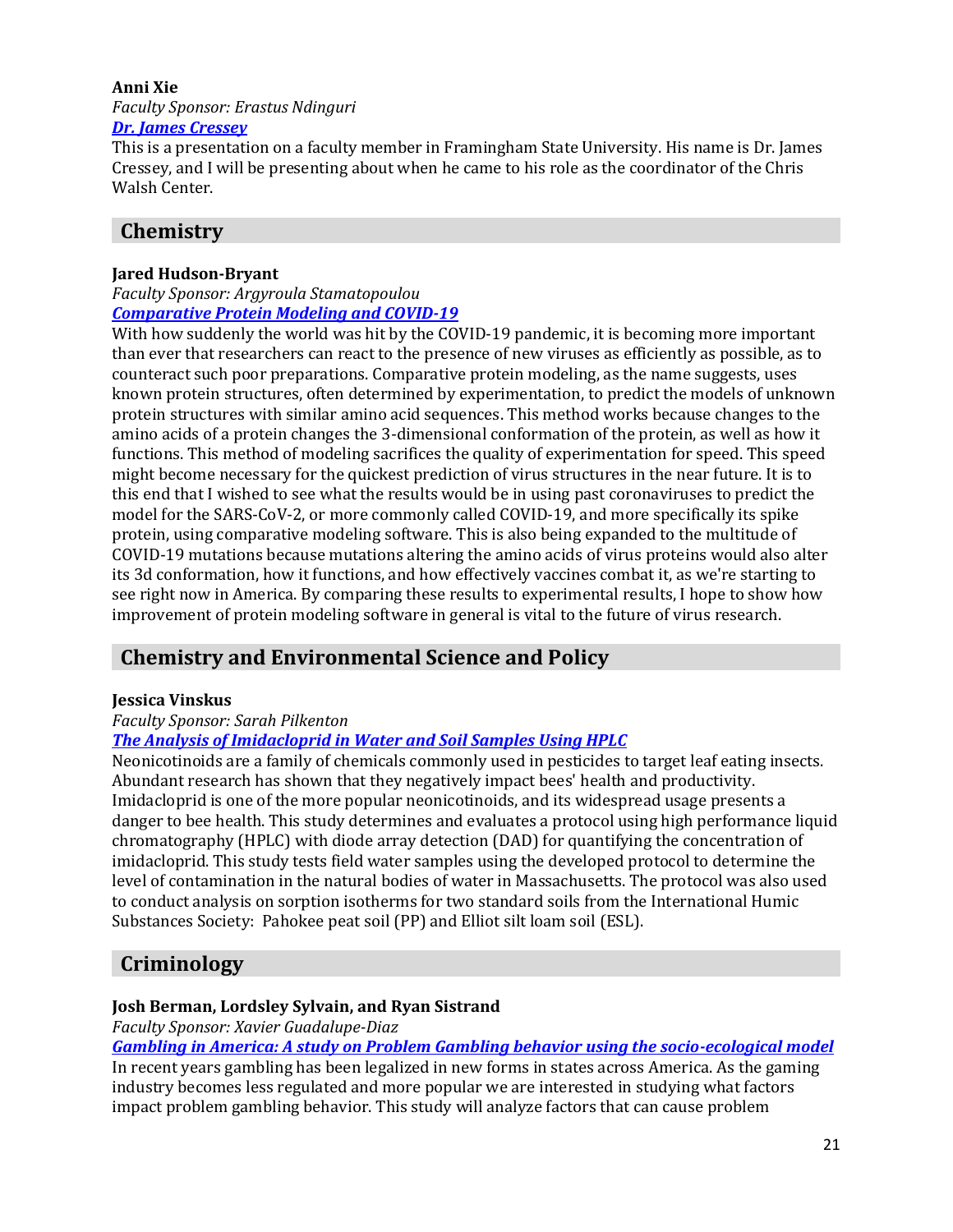gambling behavior using scholarly articles from the Framingham State University library database. In our research we used surveys conducted by the National Opinion Research Center at the University of Chicago. Using this codebook allowed us to gather indicators of problem gambling behaviors and indicators of what may influence problem gambling. By using the socio-ecological model we can analyze these factors that may lead to problem gambling behavior on an individual level, relationship level, community level, and societal level. Using this model allows us to look at the issue of problem gambling with a wide lens in an attempt to contribute further understanding towards problem gambling behavior. We expect to find that males and individuals from lower income areas have a higher risk to engage in problem gambling behaviors. These results can help better understand and prevent the issue as gambling comes more accessible to Americans.

# <span id="page-21-6"></span><span id="page-21-2"></span><span id="page-21-1"></span><span id="page-21-0"></span>**Gabriela Harmon, Tianna Keaney, Kyle Martin, and Issac Nascimento**

*Faculty Sponsor: Xavier Guadalupe-Diaz*

*[A study on the environmental factors that influence drug use](https://www.framingham.edu/Assets/uploads/the-fsu-difference/centers-and-institutes/celtss/_documents/keaney_tianna.pptx)* Drug Use: What environmental factors influence drug use?

# **Fashion Design**

## <span id="page-21-3"></span>**Mariah Yoder**

*Faculty Sponsor: Seunghye Cho*

## *[Can the fashion industry use child work ethically?](https://vimeo.com/536106307)*

This study investigates the current status of child workers focused on social factors in the fashion industry by analyzing current work environments and exploring the ways to regulate child work in the production of clothing. Consumers are now, more than ever, concerned with who made their clothes and how the people who made them were treated. A survey in 2019 found that 47% of internet users worldwide had ditched their products and services from a brand that violated their personal values with protecting the environment at the top of that list (Rosmarin). In this study, the investigator will distinguish child work from child labor; the former does not directly impede on the child's health or education whilst the latter does. This research showed the current status of child workers is a smaller number compared to children involved with child labor. With the findings, the investigator will explore a possible implementation of a program for two specific fashion brands that incorporates a collection relating to child work. The program will include branding and marketing that educates consumers on child work and how it could enrich the child's lives and minimize the number of children working in harmful child labor situations. It will also include educational opportunities for the children working which would be another reason consumers would be interested in purchasing.

# **Healthcare Administration – Graduate Program**

## <span id="page-21-4"></span>**Daniel Ackom**

## *Faculty Sponsor: Stephen Lemire*

*[Medication error and implementation of barcode scanner in Ghana Health service](https://www.framingham.edu/Assets/uploads/the-fsu-difference/centers-and-institutes/celtss/_documents/ackom_daniel2.pdf)*

<span id="page-21-5"></span>Patient safety and quality of care are a priority for the healthcare sector worldwide. The main objectives of this study is to determine the preparatory needs for introducing a Barcode Medication Administration System (BCMA) and to identify, categorize, and prioritize the main criteria for a successful implementation of this technology in healthcare facilities. especially in Ghana Health Service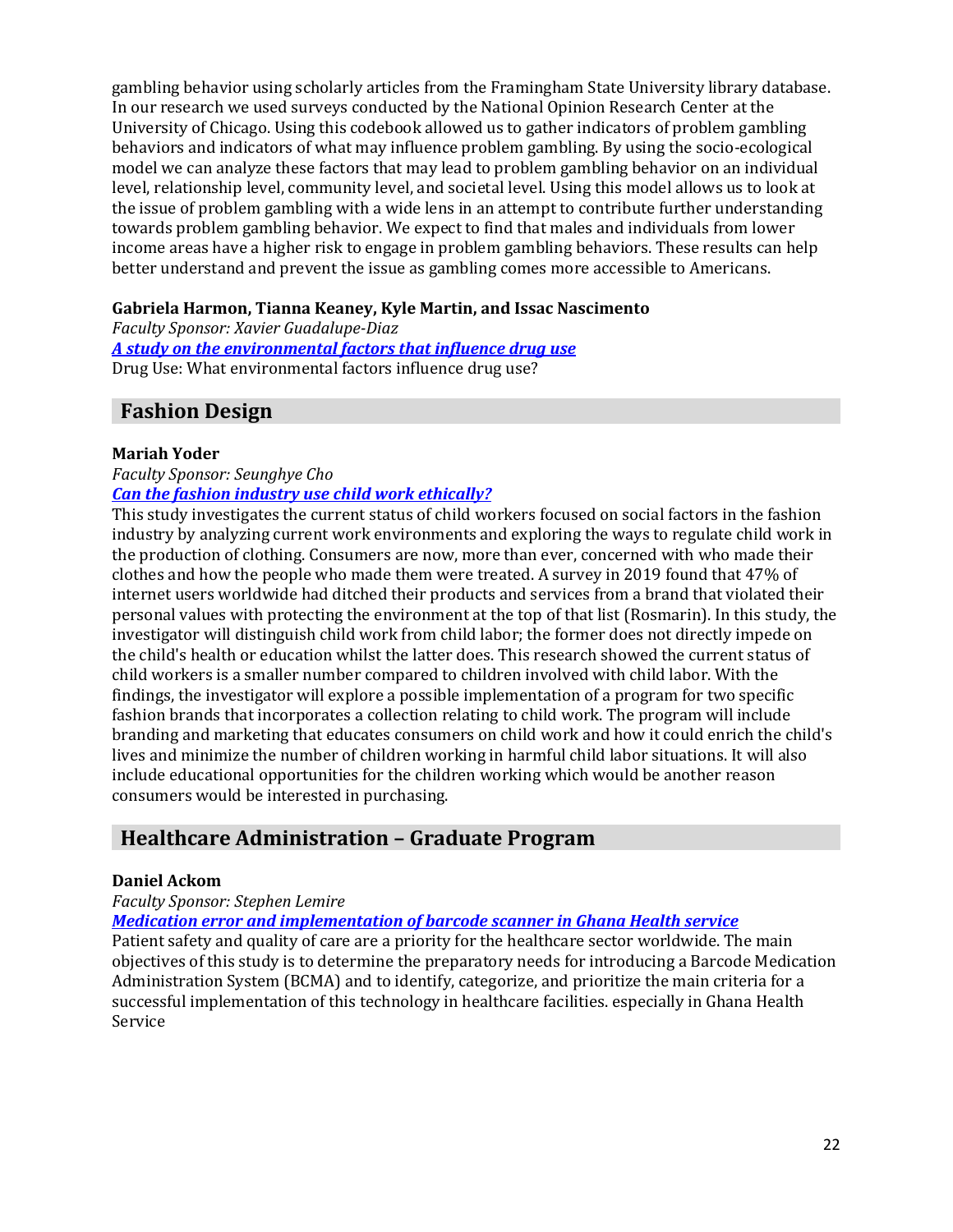### **Narosmi Auguste**

### *Faculty Sponsor: Stephen Lemire [How Telehealth is being Managed Post-Covid](https://www.framingham.edu/Assets/uploads/the-fsu-difference/centers-and-institutes/celtss/_documents/auguste_narosmi.pptx)*

What is Telehealth? Telehealth is a combination of telehealth, telecommunication, and telemedicine. It is the remote contact communication or long-distance transmission between clinicians and patients and between providers and clinicians. It encompasses a variety of clinics that include education, clinical advice, diagnosis, reminders for patients, intervention, monitoring, remote admissions, and many more. As in added bonus, it includes remote learning with providers and practitioners. Telehealth aids with underserved populations that would otherwise be missed in health services and it is currently helping to solve issues around the COVID19 pandemic that has evolved worldwide.

## <span id="page-22-0"></span>**Danise Benson**

*Faculty Sponsor: Stephen Lemire [Improving Patient Experience in Two-Risk Prone Communication Areas: Medication](https://www.framingham.edu/Assets/uploads/the-fsu-difference/centers-and-institutes/celtss/_documents/benson_danise.pdf)  [Communication and Discharge](https://www.framingham.edu/Assets/uploads/the-fsu-difference/centers-and-institutes/celtss/_documents/benson_danise.pdf)*

Improve on the reduction of patient readmissions by improving patient experience

## <span id="page-22-1"></span>**Jordan Bruso**

#### *Faculty Sponsor: Stephen Lemire [Barriers in Healthcare for Seniors](https://www.framingham.edu/Assets/uploads/the-fsu-difference/centers-and-institutes/celtss/_documents/bruso_jordan.pdf)*

Technology has become a fundamental tool in most industries, especially healthcare. Today, technology is heavily relied on to store patient information, collect health data, and even assist with healthcare operations and procedures. With technology advancing at such a rapid rate, there are growing concerns for the cost of technology adoption, training technology literacy, security and much more. A major issue that has been tremendously evident throughout the COVID-19 Pandemics is the access to healthcare services and platforms that solely depend on technology. As COVID-19 Vaccination plans began rolling out end of 2020 and early 2021, seniors across the world are experiencing additional barriers to receiving the COVID-19 Vaccine due to technological dependencies. This barrier to vaccine appointment registrations has become a growing concern for this high-risk population. As communities continue to roll out vaccination eligibility for categorized population sub-groups.

Throughout the COVID-19 Pandemic, social determinants of health and high-risk populations have shown to be greatly burdened by the insidious virus. Whether this is related to socio-economic status, underlying health conditions or other social pre-dispositions, COVID-19 has affected those most vulnerable. Targeting health inequities across the Commonwealth is necessary to educate and empower underserved communities to slow the spread and eventually eradicate the virus. As COVID-19 Vaccinations become available across the United States, many states have devised timelines to prioritize those at greatest risk of contracting and/or spreading the virus. In Massachusetts, Phase 2 of the State's vaccination timeline began February 1st, 2021, prioritizing residents age 75 or older. Vaccines for COVID-19 have been authorized by the FDA for emergency use, to end the pandemic. With emergency authorization, the State of Massachusetts has allowed for various online clinic management & appointment scheduling systems to promote interoperability between vaccination administrator sites and the Massachusetts Immunization Information System. Specific to the senior populations, there is a technological literacy gap, created a barrier for eligible seniors to search, book and get vaccinated. There are many other health disparities associated with these online systems that may hinder vulnerable or minority population groups from getting vaccinated. There is a need to identify disadvantages and obstacles these subgroup populations face as the vaccine becomes available.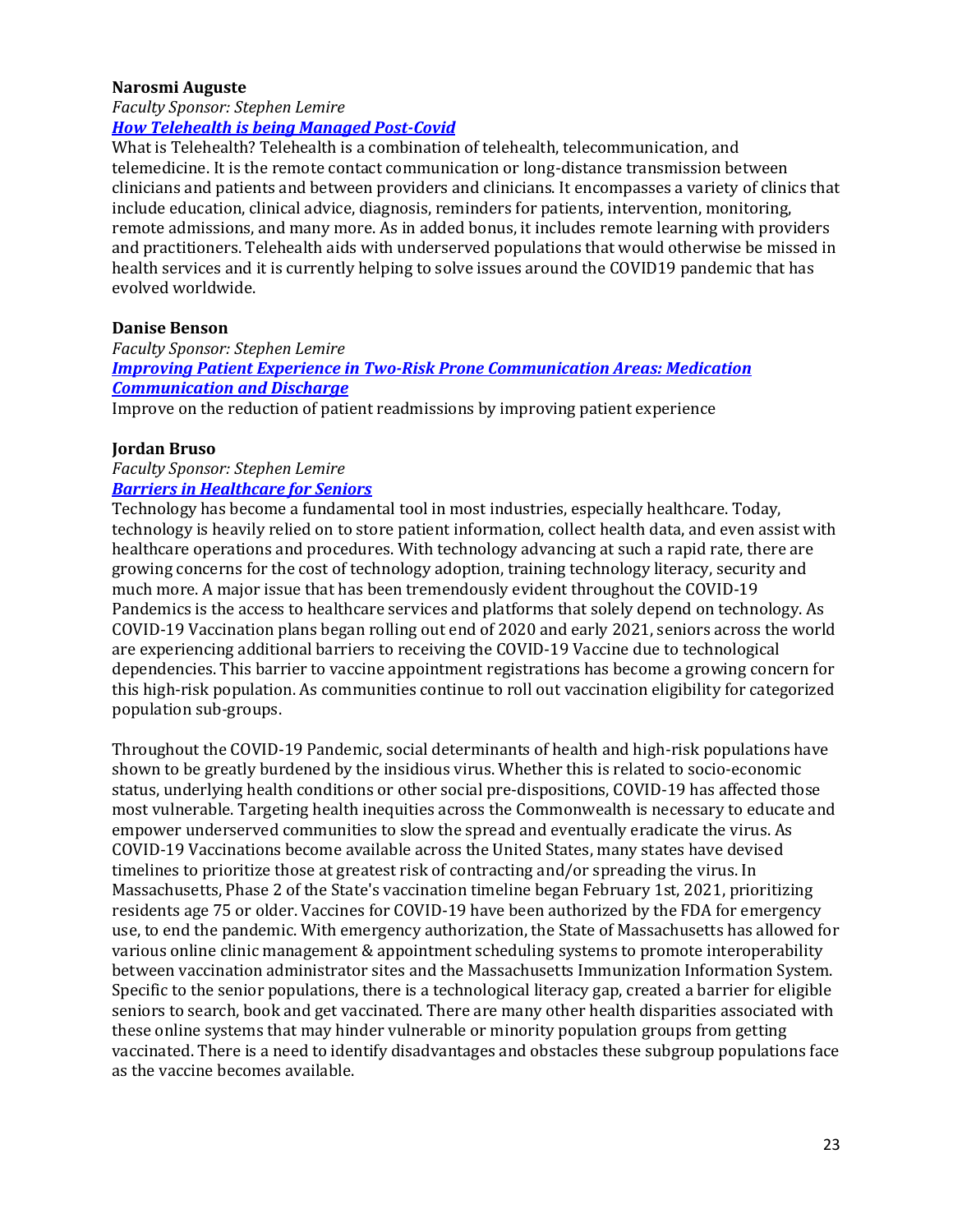## <span id="page-23-0"></span>**Erin Cote**

*Faculty Sponsor: Stephen Lemire*

*Paying for Gene Therapy – [A Social Dilemma Facing a World of Rapid Innovation](https://www.framingham.edu/Assets/uploads/the-fsu-difference/centers-and-institutes/celtss/_documents/cote_erin.pdf)*

Gene therapy treatments are usually one dose and are extremely expensive, typically over a million dollars. It begs the question; How are patients and payers going to pay for these treatments as they become more available? It was not until last year that the Center for Medicare Services (CMS) finalized a proposal, going into effect later in 2021, to create a new Medicare Severity Diagnosisrelated Group (DRG) for chimeric antigen receptor T-cell therapy (CAR-T), a type of gene therapy. This unique reimbursement model was based on whether the product worked. In other words, the CMS finally came up with a payment model that is not fee-for-service for these high cost gene therapy treatments, but rather a pay schedule gated on the effectiveness of the drug post-op. But this new DRG specific to CAR-T will not cover or be appropriate for all diseases, treatments and patients in the future. Society at large will need to figure out how these more readily available treatments and cures are going to be paid for and who will have access to them. In an already complex global healthcare system, innovators creating these drugs are adding another layer of complexity, and time to come together and figure out how to pay for these life-saving medicines is running out.

### <span id="page-23-1"></span>**Palok Das**

## *Faculty Sponsor: Stephen Lemire*

### *[Insights and Recommendations on Improving the Incident Reporting System \(IRS\)](https://www.youtube.com/watch?v=MAivS8vMGWk)*

In the healthcare space, one of the principal strategies used by organizations to reduce avoidable patient harm or medical errors is through the appropriate implementation of incident reporting system (IRS). IRS is a method to obtain alert signals pertaining to the provision of patient safety and healthcare quality. It is a valuable tool for the physicians/ providers, patients, policy makers, as it provides them critical information pertaining to patient safety, helps in strengthening accountability, adds to organizational learning & development. Despite the growing need and importance of IRS, it is yet to be used to its optimal potential.

My research was carried out at the Milford Regional Medical Center, Massachusetts through survey questionnaires with an aim to get insights to my research questions, to thereby help in designing recommendations for making improvement in the Incident Reporting System.

## <span id="page-23-2"></span>**Isabela De Araujo**

## *Faculty Sponsor: Stephen Lemire*

### *[Correlation between Quality Improvement Strategies and Reduction in High-Alert Medication](https://www.framingham.edu/Assets/uploads/the-fsu-difference/centers-and-institutes/celtss/_documents/dearaujo_isabela2.pdf)  [Errors: Literature Review](https://www.framingham.edu/Assets/uploads/the-fsu-difference/centers-and-institutes/celtss/_documents/dearaujo_isabela2.pdf)*

<span id="page-23-3"></span>A medication error is defined as any preventable event that leads to inadequate medication or patient harm, at any stage of the drug treatment process, and is considered a frequent problem, that can occur due to many different reasons. Worldwide, the cost associated with medication errors can reach US\$ 42 billion annually. Nationally, these errors can cost up to \$17 billion annually. High-alert medications bear a heightened risk of causing substantial harm to individuals when they are used in error. Although there are 19 categories, the current literature review focuses on the ones that represent the greatest harm, and thus the greatest opportunity for improvement – opioids and insulin. By knowing the correlation between the use of quality improvement (QI) strategies and reduction in opioid and insulin-related medication errors, it is possible to define the most efficient and effective QI strategies, and select the ones that can, eventually, be deployed in other hospitals around the world.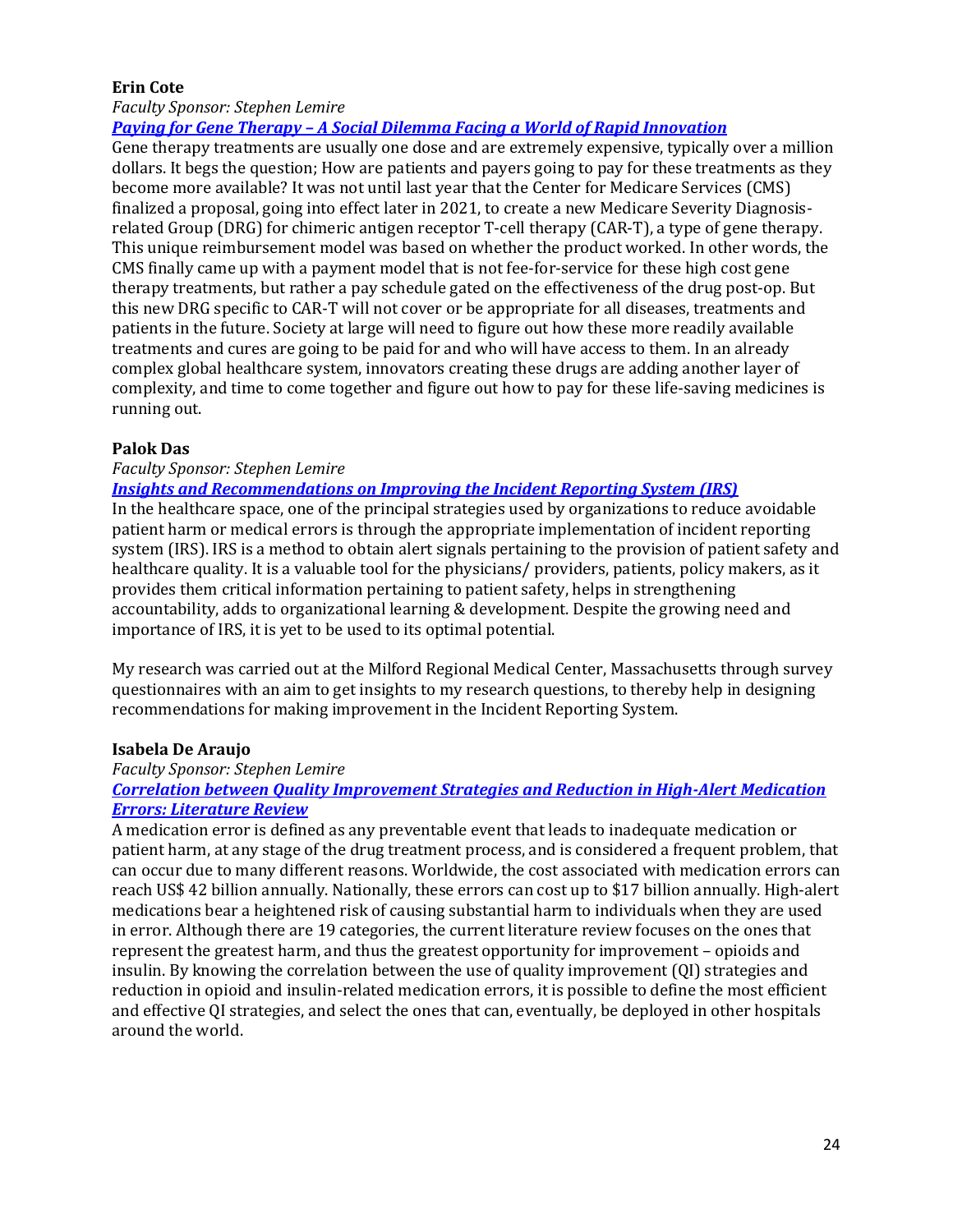### **Sara Freedman**

#### *Faculty Sponsor: Stephen Lemire [Improving wait times for pediatric brain tumor patients to receive proton radiation treatment](https://www.framingham.edu/Assets/uploads/the-fsu-difference/centers-and-institutes/celtss/_documents/freedman_sara.pdf)  [at Massachusetts General Hospital](https://www.framingham.edu/Assets/uploads/the-fsu-difference/centers-and-institutes/celtss/_documents/freedman_sara.pdf)*

Pediatric brain tumor patients at Massachusetts General Hospital often have to wait to start radiation therapy due to limited spots on the proton beam machines after their brain tumor resections. It is critical for pediatric patients to receive proton therapy within a certain amount of days in order for treatment to be more effective. Proton beam therapy is different than traditional photon radiation therapy because proton therapy only targets unhealthy tissue which is important for a child's developing brain and will not damage healthy brain tissue. Data was gathered on patients tumor resections and their start dates of treatments to observe the amount of days they have exceeded from their ideal start dates. From analyzing the data, it can be shown to the administration in the department that pediatric patients are not obtaining their ideal treatment start dates and justify different scheduling solutions.

# <span id="page-24-0"></span>**Lily Hannon**

## *Faculty Sponsor: Stephen Lemire*

# *[Navigating the Challenges of Covid-19 Vaccine Scheduling](https://www.framingham.edu/Assets/uploads/the-fsu-difference/centers-and-institutes/celtss/_documents/hannon_lily.pdf)*

The Covid-19 vaccine role out at Boston Children's Hospital presented an opportunity to research appointment scheduling. Scheduling is a major area of healthcare and one that can present many barriers to care for patients. The purpose of this project was to schedule patients for their vaccine while breaking down barriers that would interfere with the patient being able to schedule an appointment and in some cases physically make it to the appointment. The goal was to vaccinate all of our eligible patients that would like to receive the vaccine.

# <span id="page-24-1"></span>**Luanne Hills**

# *Faculty Sponsor: Stephen Lemire*

# *[Pressure Injury \(PI\) Prevention in the Intensive Care Unit \(ICU\): An Interprofessional](https://www.framingham.edu/Assets/uploads/the-fsu-difference/centers-and-institutes/celtss/_documents/hills_luanne.pdf)  [Collaborative Practice Approach](https://www.framingham.edu/Assets/uploads/the-fsu-difference/centers-and-institutes/celtss/_documents/hills_luanne.pdf)*

At one academic medical center in central Massachusetts, there has been a significant increase in Hospital Acquired Pressure Injuries in the Medical Intensive Care Units related to the critically ill COVID-19 positive patients who require the use of multiple medical devices, often in conjunction with prone positioning therapy. This correlates with an overall increase in pressure injuries across the organization. Since a recent cost model estimates that pressure injuries can add \$26.8 billion annually to U.S. healthcare costs and directly impact patient outcomes, pressure injury prevention and reducing pressure injuries is extremely important to the organization. The approach to this problem has a primary focus on interprofessional collaborative practice for use of medical devices, with and without prone positioning therapy in multiple patient populations, including COVID-19 positive patients. Since interdisciplinary communication and teamwork are essential for pressure injury prevention, this quality improvement project is focusing on implementing standard/best clinical practices and improving interprofessional communication and collaboration. This includes increasing education and awareness, identifying trends, and implementing corrective actions with ongoing monitoring and adjusting. Our ultimate goal is to develop and implement a sustainable interprofessional pressure injury prevention program across the medical center. This project is concentrating on three medical ICUs and is addressing an interdisciplinary administrative-clinical approach to this problem. The methodology applied includes direct observation of bedside nurses and respiratory therapists. The observers first assessed baseline pressure injury prevention knowledge and practice utilizing an interdisciplinary rounding tool that was developed internally to assess the following: 1) offloading of medical devices; 2) correct application of securement devices; 3) following the wound specialist recommendations when a wound consult had been placed for presence of skin issues. The observers provided real time education and feedback at the point of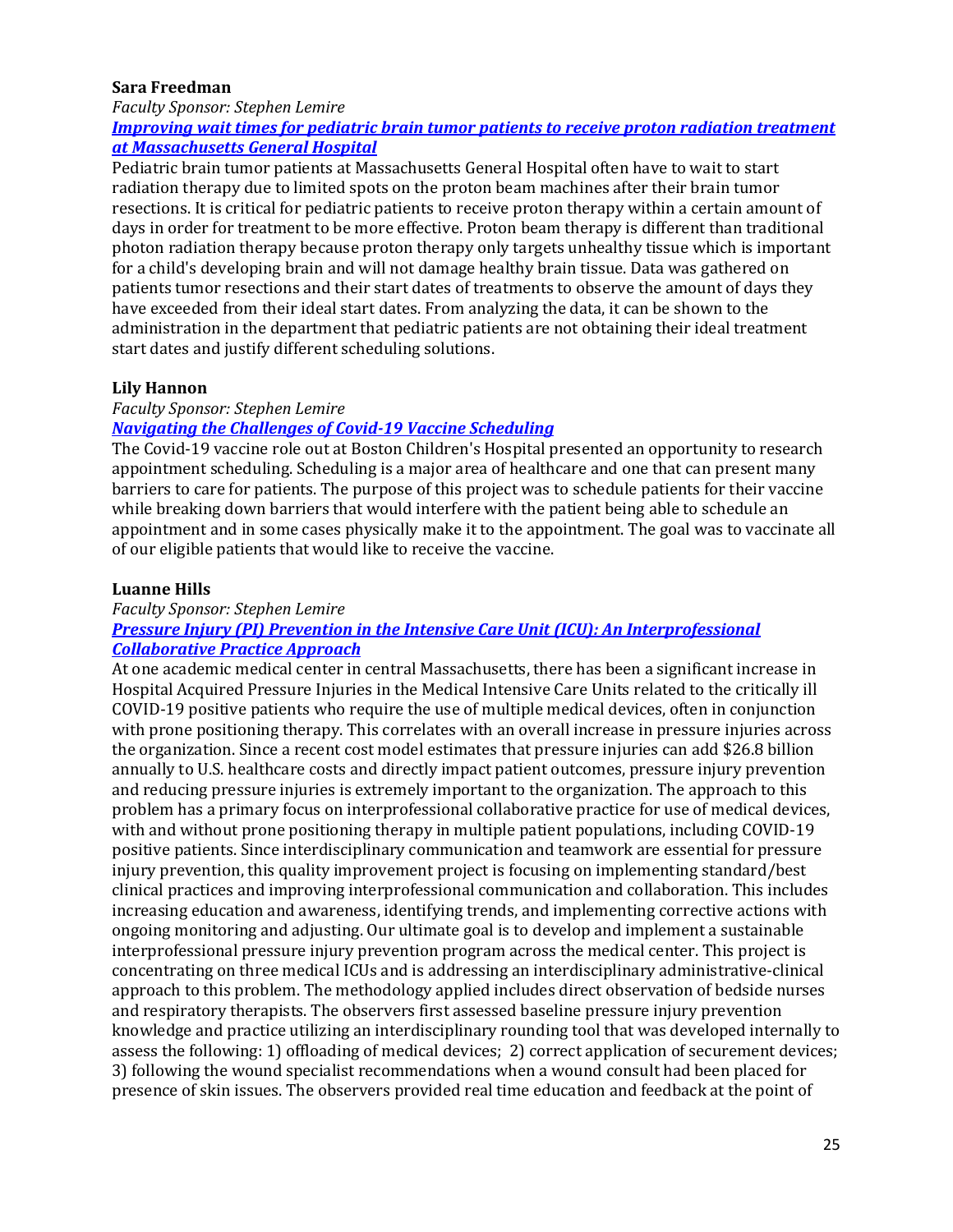care during this first phase. During the second phase, the observers provided additional education and training for the bedside clinicians that focused on pressure injury prevention, medical devices, prone positioning therapy, and the importance of ongoing communication and collaboration. The final phase included weekly rounding to observe the same bedside practices (post education), identify trends, and provide real time feedback across the three medical ICUs. The anticipated outcomes include increased awareness and improvement in pressure injury prevention bedside practice, ultimately leading to a reduction in hospital acquired pressure injuries associated with the use of medical devices.

# <span id="page-25-0"></span>**Gary Kersey**

#### *Faculty Sponsor: Stephen Lemire [The emergence of portal health applications within the hospital setting at Boston Children's](https://www.framingham.edu/Assets/uploads/the-fsu-difference/centers-and-institutes/celtss/_documents/kersey_gary.pdf)  [Hospital](https://www.framingham.edu/Assets/uploads/the-fsu-difference/centers-and-institutes/celtss/_documents/kersey_gary.pdf)*

In this presentation I will focus on the emergence of portal applications related to patient access (health records, messaging, appointment scheduling, screening questions, and forms) and how it influences healthcare hospital operations during COVID. Using data and reports, an analysis will be presented on the impact within the hospital and the Department of Dentistry in particular. At the end, I will propose recommendations for improved workflows and deliveries that could be implemented onto the portal application.

# <span id="page-25-1"></span>**Erin McGrath**

*Faculty Sponsor: Stephen Lemire [Healthcare inequalities in the State of Massachusetts](https://www.framingham.edu/Assets/uploads/the-fsu-difference/centers-and-institutes/celtss/_documents/mcgrath_erin.pdf)* Healthcare inequalities in the State of Massachusetts

## <span id="page-25-2"></span>**Cathleen Mendes**

### *Faculty Sponsor: Stephen Lemire [Incident Reporting and COVID-19's Impact](https://www.framingham.edu/Assets/uploads/the-fsu-difference/centers-and-institutes/celtss/_documents/mendes_cathleen.pdf)*

Due to COVID-19 work center trends in safety incidents have increased in various ways. Throughout my internship at "New England Imaging Experts" I have collected data from pre COVID-19 and COVID-19 incident reports over a two-month span to address current trends over the 48 facilities throughout the New England area. Patient safety is the priority across the board and although we can say not every incident is always reported, we can continue to promote and improve the open communication of reporting incidents so that we are able to identify trends and improve preventative and procedural measures that will ultimately improve patient safety. The research completed was done to answer the question if incident reporting improves patient safety and how can we take that information to make active improvements.

## <span id="page-25-3"></span>**Francine Murphy**

*Faculty Sponsor: Stephen Lemire [Factors which Influence Implementation and Success of Health Information Exchange](https://www.framingham.edu/Assets/uploads/the-fsu-difference/centers-and-institutes/celtss/_documents/murphy_francine.pdf)* Strategies of implementing health information exchange

## <span id="page-25-4"></span>**Ralph Valliere**

# *Faculty Sponsor: Stephen Lemire*

*[Awareness of Medical Laboratory Science Profession](https://www.framingham.edu/Assets/uploads/the-fsu-difference/centers-and-institutes/celtss/_documents/valliere_ralph.pdf)*

There is a dire need for people to enter the field of Medical Laboratory Science as it is becoming more difficult to find qualified employees to fill vacancies in hospitals and other healthcare settings. bringing awareness to the field is probably the very first approached to start addressing the crisis.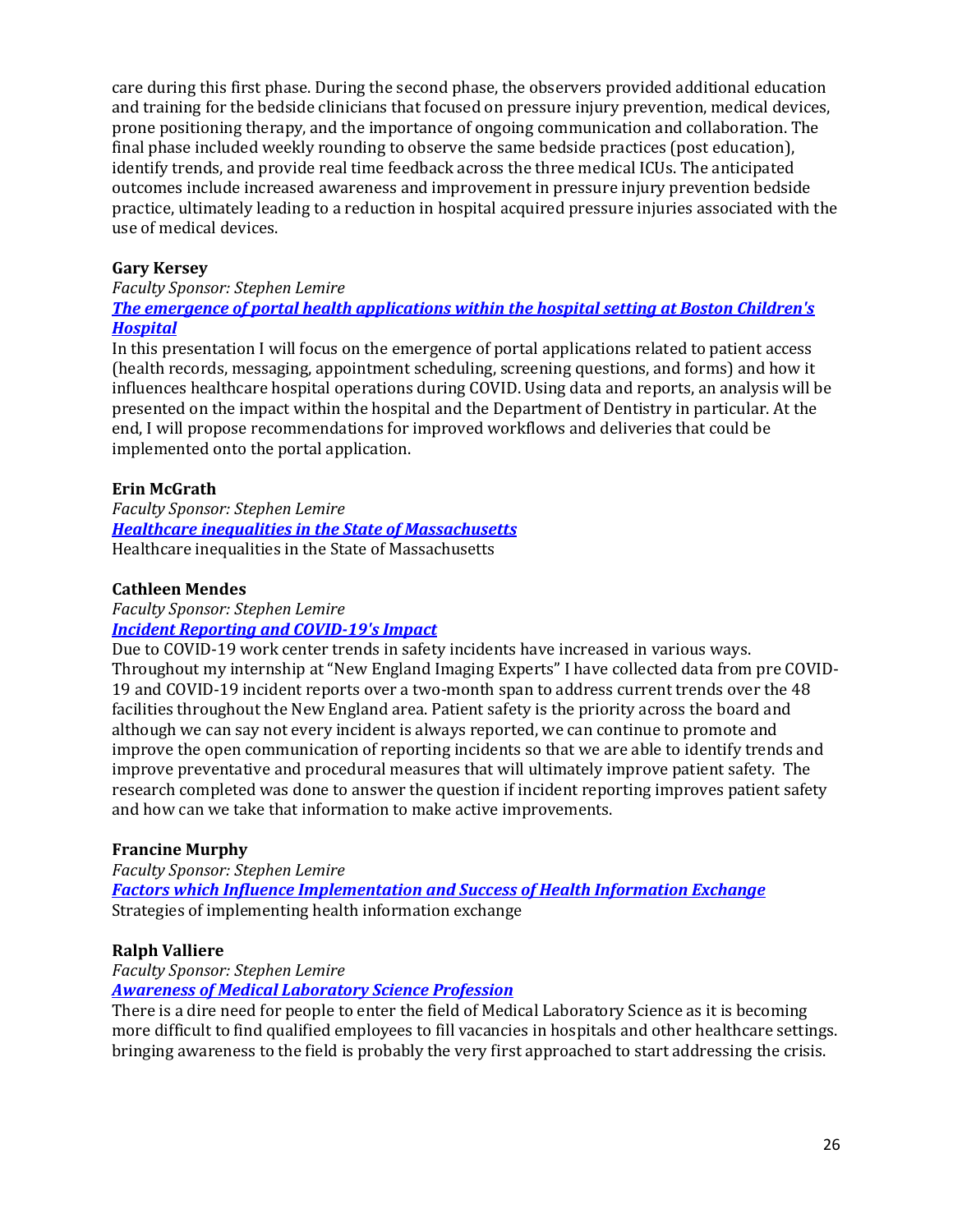# **History**

### <span id="page-26-0"></span>**Samantha Frost**

# *Faculty Sponsor: Maria Bollettino*

*["Not all the Gems that sparkle in the Mine, Can make the Fair with so much Lustre shine": The](https://vimeo.com/535921948/2c7e3e5c5f)  [Gendered Implications of Homespun during the American Revolution](https://vimeo.com/535921948/2c7e3e5c5f)*

The growing body of literature concerning the production and consumption of homespun textiles during the American Revolution includes analyses of the political and cultural contributions of men and women to the homespun movement. This paper rejects these either/or analyses and instead contends that men were also able to participate in the movement on a cultural level, while women were able to participate on a political and even diplomatic level. Primary source analysis reveals that men not only partook in the homespun movement on a political level through their efforts to promote manufacturing in the new nation, but so too did they publicly don homespun to promote the labors of their female counterparts. Women participated within the movement by creating homespun garments to clothe their families and communities, but also published poems and broadsides that encouraged fellow women to wear homespun in order to reject English imports and support domestic manufacturing. Additionally, some women sent homespun silks to the French monarchy in order to promote the Franco-American alliance during the war. The homespun movement was a cultural endeavor that engendered a new national identity while simultaneously shifting the economy towards domestic manufacturing; such a nuanced phenomenon was necessitated by cultural, political, and economic factors, and required the labors of men and women to ensure its success.

# **Illustration**

### <span id="page-26-1"></span>**Sage Ray**

*Faculty Sponsor: Erika Schneider*

# *[Salman Toor](https://www.framingham.edu/Assets/uploads/the-fsu-difference/centers-and-institutes/celtss/_documents/ray_sage2.pdf)*

Salman Toor was born in Lahore, Pakistan in 1983. He studied drawing and painting at Ohio Wesleyan University and received his MFA from Pratt Institute. Toor uses his art to express many different messages that cover homosexuality and the lives of his fictional characters through his paintings. These paintings tell a story for these characters that seem to hold a relatable experiences from the artist that make them all the more intriguing and give the viewers a chance to express their feeling about the subject matter. His work is very expressive in terms of subject matter and the feelings it can bring out of viewers of this work. The artist is able to use techniques from previous art movements like Impressionism, Baroque, Rococo, and etc. into his work and expand the characteristics of contemporary art.

# **Mathematics**

### <span id="page-26-2"></span>**Emma Gertje**

# *Faculty Sponsor: Chris Staniszewski*

*[Exploration of Filled Julia Sets in Non-Autonomous Iteration](https://youtu.be/y6aSJy3rikk)*

In classical complex dynamics, one considers the iteration of a single polynomial or rational function. In non-autonomous iteration, one considers the composition of arbitrary polynomials with suitably bounded degrees and coefficients. Here, we explore the behavior of certain sequences of quadratic polynomials. In particular, we describe properties of the filled Julia sets of these sequences.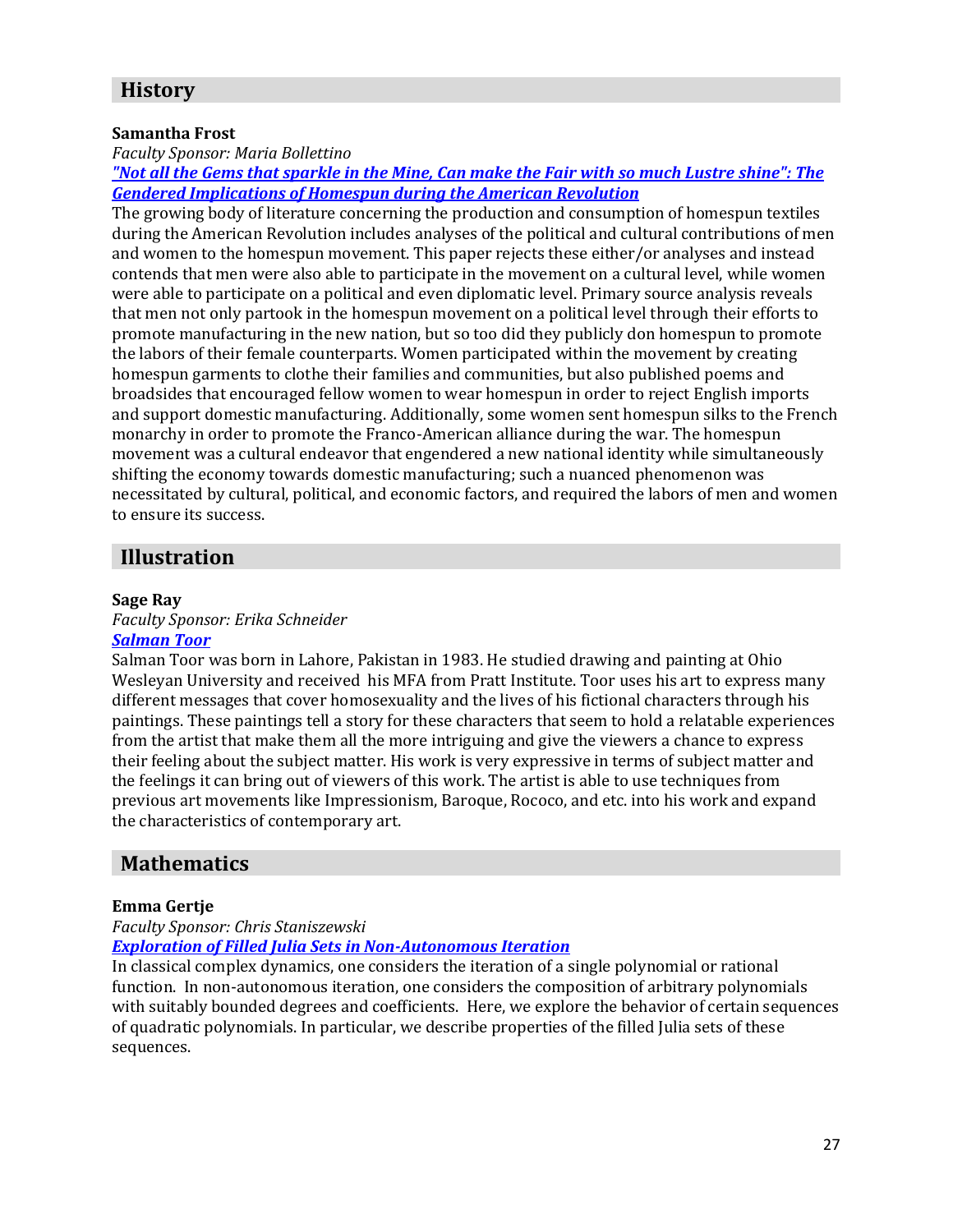# **Nursing Education – Graduate Program**

### <span id="page-27-0"></span>**Hannah Bosse**

*Faculty Sponsor: Kelly Fisher*

### *Comparison of Synchronous and Asynchronous Online Nursing Education: An Integrative Review*

Background: In the past several years there has been an increasing prevalence of nursing education provided online. There are two ways to provide online education, synchronously and asynchronously. Little research exists as to one method is more effective than the other, especially relating to online nursing education. The Community of Inquiry (CoI) framework suggests that there are three interwoven domains that must be supported in order to provide effective online education: social presence, cognitive presence, and instructor presence.

Objective: The purpose of this integrative review is to examine several studies related to the efficacy of synchronous and asynchronous nursing education through the lens of the CoI framework.

Methods: After a search of five databases using a variety of search terms and filters during a search period of December 2020-March 2021, a total of five articles were selected and screened for relevance and strength of the research using a critical appraisal tool. Articles were then reviewed for themes related to the CoI framework.

Findings: Synchronous online education likely facilitates social presence and instructor presence better than asynchronous methods, and has the potential to facilitate cognitive presence better as well. However, factors like technological difficulties, large class size, and increased student age are cited as negative influences on synchronous education. The choice between synchronous and asynchronous methods must be tailored to the learner demographics and the educator's proficiency with synchronous education technology.

## <span id="page-27-1"></span>**Caitlin Coveney**

*Faculty Sponsor: Kelly Fisher [Implementation and Outcomes of the End-of-Life Nursing Education Consortium: An](https://www.framingham.edu/Assets/uploads/the-fsu-difference/centers-and-institutes/celtss/_documents/coveney_caitlin.pdf)  [Integrative Review](https://www.framingham.edu/Assets/uploads/the-fsu-difference/centers-and-institutes/celtss/_documents/coveney_caitlin.pdf)*

Background: There is an increasing demand on nurses to provide competent end-of-life (EOL) care, but many nurses report feeling underprepared to provide EOL care. The End-of-Life Nursing Education Consortium (ELNEC) curriculum has expanded as an educational intervention to fill this gap, in both professional development and prelicensure education. Little literature, however, addresses the outcomes of ELNEC in the prelicensure setting.

Research Question: What are the learning outcomes of the integration of the End-of-Life Nursing Education Consortium (ELNEC) curriculum in prelicensure nursing education?

Methods: An integrative review methodology began with an extensive literature search, yielding nine pertinent results. These articles were scored with a critical appraisal tool, and then examined critically to extract relevant themes. These themes were synthesized for conclusions about the outcomes of the ELNEC curriculum.

Findings: Several themes emerged from the available literature, specifically regarding the nursing role, family and communication, resilience, comfort and confidence, clinical practice, and persistent learning needs. The ELNEC curriculum yields improved confidence, understanding of the nursing role, and communication skills at EOL. Many learners recommend the inclusion of a clinical, practical, or simulation component to optimize preparation for providing EOL care.

Keywords: end of life, ELNEC, prelicensure nursing education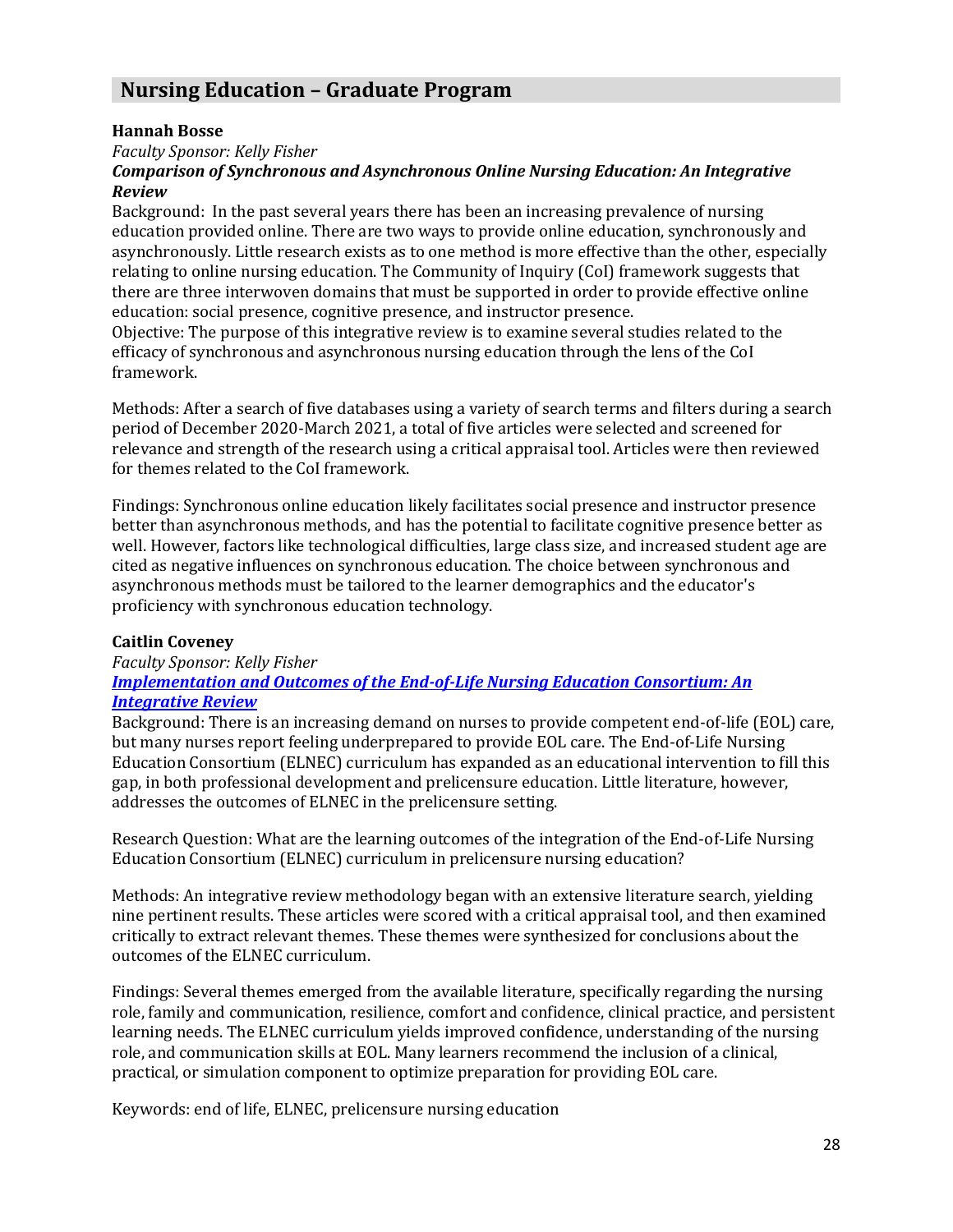### <span id="page-28-0"></span>**Tara Johnson**

### *Faculty Sponsor: Kelly Fischer*

*African American Cultural and Historical Barriers to Health Promotion: Integrative Review* The intent of this review is to appraise published nursing research to identify the barriers affecting health promotion among African Americans and effective nursing strategies to overcome barriers affecting health promotion among African Americans.

# <span id="page-28-1"></span>**Adriana Levy**

*Faculty Sponsor: Kelly Fisher*

*[The effect of nurse residency programs for new graduate nurses on patient safety in acute-care](https://www.framingham.edu/Assets/uploads/the-fsu-difference/centers-and-institutes/celtss/_documents/levy_adriana.pdf)  [hospitals: An integrative review](https://www.framingham.edu/Assets/uploads/the-fsu-difference/centers-and-institutes/celtss/_documents/levy_adriana.pdf)*

Purpose: Research shows that nurse residency programs (NRPs) increase retention and increase job satisfaction among new graduate nurses (NGNs). However, there is not adequate research on whether NRPs should be the standard onboarding process for hospitals in regards to patient safety. The purpose of this integrative review is to examine the impact of nurse residency programs on patient safety and how these programs can address the barriers and challenges of the new graduate nurse's transition to prevent medical errors.

Background: Medical errors and adverse events affect over 400,000 patients every year and can be very costly for hospitals. Transition shock experienced by NGNs puts them at higher risk for making mistakes than more experienced nurses. NRPs help ease transition for novice nurses, which might have an impact on patient safety.

Methods: The search strategy included searching five databases for articles from 2010-2021 by utilizing specific terms pertinent to the research question and Boolean operators. The strict adherence to inclusion and exclusion criteria and data extraction process narrowed down study selection to 11 articles for critical appraisal utilizing the Johns Hopkins Evidence-Based Practice appraisal tool. Results: Thorough analysis of the 11 research articles revealed six common themes among nurse residency programs that have a positive impact on patient safety.

Discussion: By increasing knowledge, confidence, competence, communication, and support, and decreasing stress, NRPs can improve patient safety practices among NGNs. Hospitals and nurse leaders should use the principles of NRPs to guide their orientation models for new graduates. Conclusion: Despite the positive impact of NRPs on patient safety, there still remains a lack of research regarding the specific effects of nurse residency programs on patient safety metrics and if nurse residency programs should be the standard for all hospitals despite upfront costs.

# **Nursing Leadership – Graduate Program**

# <span id="page-28-2"></span>**Lynn Barry and Lauren Van Luling**

*Faculty Sponsor: Kelly Fisher*

### *[Fall Prevention Education as an Inpatient Strategy to Reduce Falls Post Discharge in the](https://www.framingham.edu/Assets/uploads/the-fsu-difference/centers-and-institutes/celtss/_documents/vanluling_lauren.pdf)  [Elderly Population: An Integrative Review](https://www.framingham.edu/Assets/uploads/the-fsu-difference/centers-and-institutes/celtss/_documents/vanluling_lauren.pdf)*

Posthospital fall-related injuries are a leading cause for readmission and yet little has been learned on how to prevent these injuries and even less has been done to educate at-risk patients during the discharge process from a hospital stay (Hoffman et al., 2019). The purpose of this integrative review was to identify in-patient fall prevention education programs to decrease 30-day readmission rates for falls in the elderly population. A rigorous review of the literature was conducted using multiple electronic databases. Studies were included if they examined fall prevention strategies or tools for the elderly to decrease readmission after discharge from an acute care hospital. A total of 9 articles were chosen for this integrative review. This review of the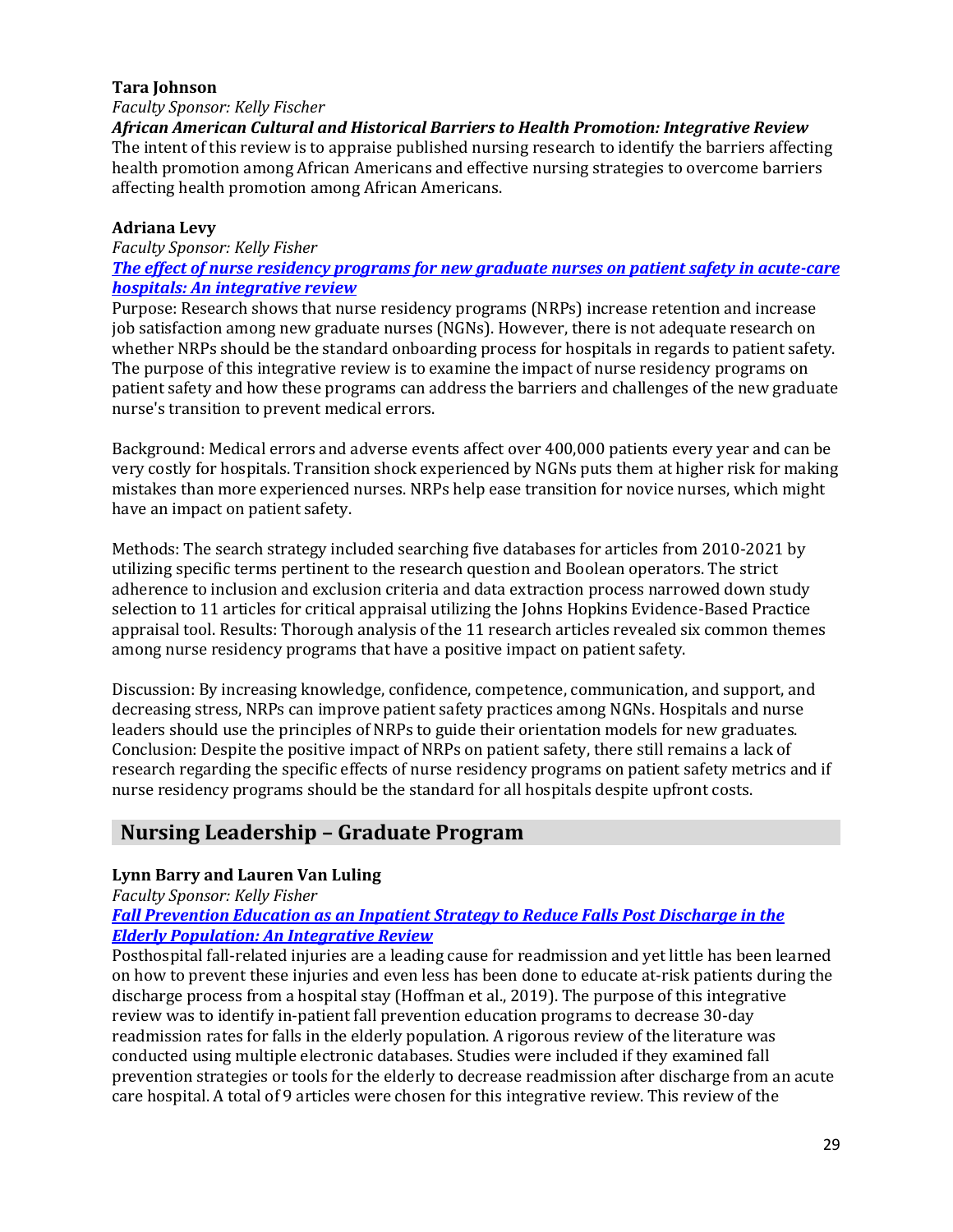literature found that although posthospital fall-related injuries are a leading cause for readmission, evidence-based, quality tools, and preventative discharge education fail to exist. Taking into consideration the rapidly growing elder population and the costs associated with these mostly nonfatal falls payers and hospitals are appreciating the enormity of this problem. There is an urgent need for further research to develop effective interventions that will reduce falls in this population during the post-discharge period.

## <span id="page-29-3"></span>**Deborah Bossey and Kate Morse**

*Faculty Sponsor: Kelly Fisher*

*[Resiliency Training for the Acute Care Nurse: An Integrative Review](https://www.framingham.edu/Assets/uploads/the-fsu-difference/centers-and-institutes/celtss/_documents/bossey_deborah.pdf)*

This integrative review sought to determine the current state of research about building resilience in nurses and combating the symptoms of compassion fatigue, secondary traumatic stress, and burnout.

### <span id="page-29-0"></span>**Shelby Butwell**

*Faculty Sponsor: Kelly Fisher [What Has a Greater Impact on Nurse Job Satisfaction: Monetary Reward or Personalized](https://www.framingham.edu/Assets/uploads/the-fsu-difference/centers-and-institutes/celtss/_documents/butwell_shelby.pdf)  [Recognition? An Integrative Review](https://www.framingham.edu/Assets/uploads/the-fsu-difference/centers-and-institutes/celtss/_documents/butwell_shelby.pdf)*

With a record number of nurses leaving the beside each year, it is essential for nursing leadership to understand what keeps staff nurses satisfied in the workplace. The purpose of this study was to determine which retention strategy increases job satisfaction more, monetary reward or personalized recognition.

This integrative review analyzed articles to identify various retention strategies used in the workforce to increase nurse job satisfaction levels and decrease turnover rates. Between September 2020 and January 2021, a search of MEDLINE and CINAHL Full text Plus databases, and an ancestry search was conducted. 9 articles were chosen to be included into the integrative review. Each was assessed using the John Hopkins Research Evidence Appraisal Tool to determine the strengths of the findings. The articles were formally reviewed for retention strategies used in nursing, as well as nurse job satisfaction strategies. A synthesis of the comparable retention strategies was completed.

Four main themes emerged from the data collected: Salary, Leadership Support, Relationships, and Performance incentives. It was concluded that all four of these retention strategies work in unison to increase nurse satisfaction levels. There are minimal studies that compare retention approaches. Further research is necessary to determine which strategies work best.

## <span id="page-29-1"></span>**Joanne Cassell**

*Faculty Sponsor: Kelly Fisher*

*[Effectiveness of Acuity-Based Staffing on Nurse Satisfaction](https://www.framingham.edu/Assets/uploads/the-fsu-difference/centers-and-institutes/celtss/_documents/cassell_joanne.pdf)*

The purpose of this study was to determine the effectiveness of acuity-based staffing on nurse satisfaction.

### <span id="page-29-2"></span>**Amy Edwards**

*Faculty Sponsor: Kelly Fisher*

*[The Impact of Leadership on Compassion Fatigue and Burn Out in the Emergency Department:](https://www.framingham.edu/Assets/uploads/the-fsu-difference/centers-and-institutes/celtss/_documents/edwards_amy.pdf)  [An Integrative Review](https://www.framingham.edu/Assets/uploads/the-fsu-difference/centers-and-institutes/celtss/_documents/edwards_amy.pdf)*

Background: The quality of leadership, as well as the style of leadership can greatly impact the department's nursing staff. The characteristics and traits of a nursing leader impact their staff. If leadership does not support quality nursing care and shared decision making, it increases the risk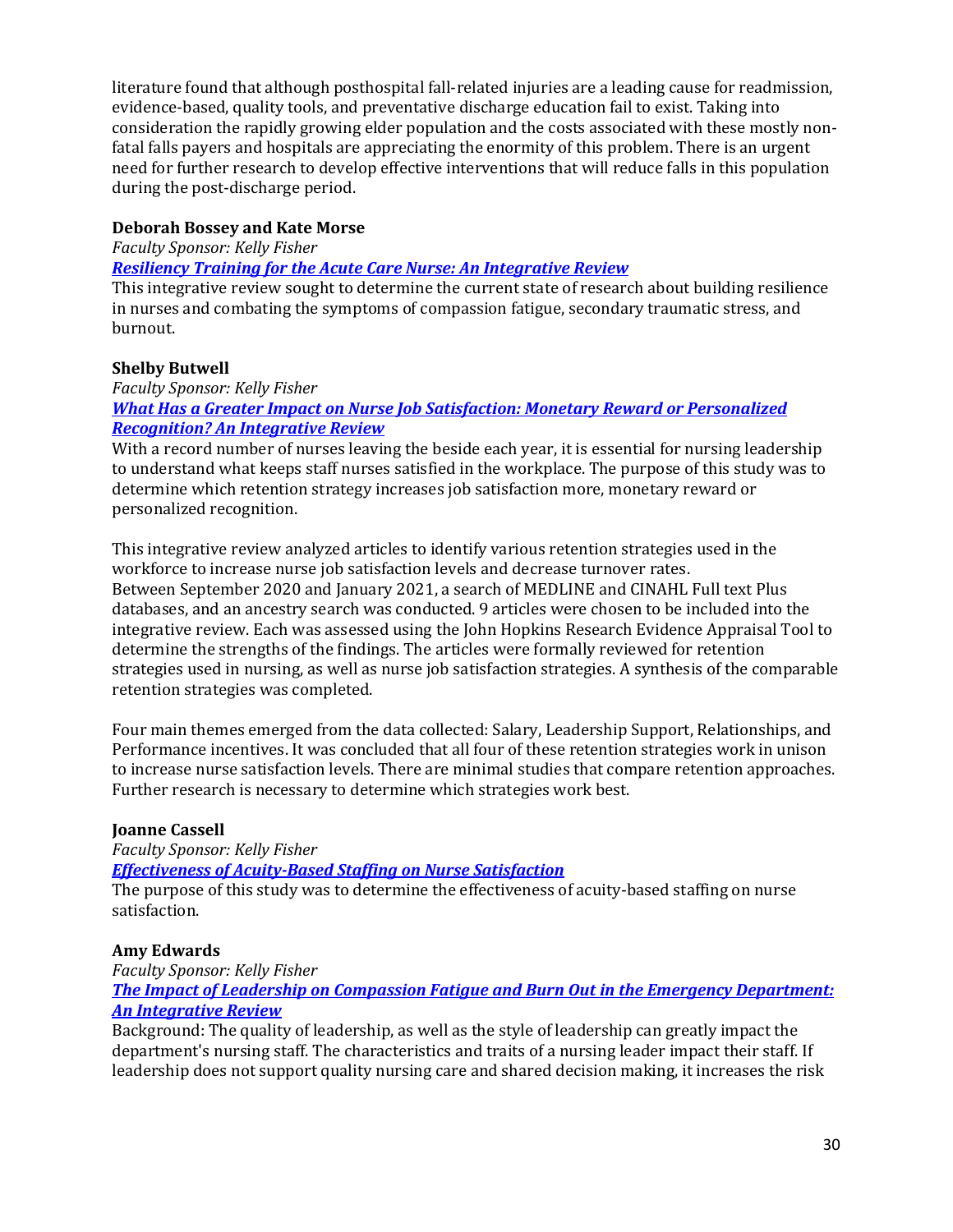for compassion fatigue and burnout among their staff. It is estimated that one in five RNs leaves the profession within one year of hire, while up to one-third leave within two years.

Objective: The aim of this integrative review is to examine the available literature about nursing leadership and the impact leadership style has on compassion fatigue and burnout for nurses in the emergency department. What specific leadership style, quality, traits, and characteristics of nurse leaders decrease emergency room nurse turnover, improve the nurse's resilience and increase job satisfaction and retention?

Methods: An integrative review was preformed and allows for exploration of previous literature. Systematic reviews are pivotal to the nursing profession with the connection to evidence-based practice allowing better practice and clinical guidelines. 5 scholarly articles were critically appraised using a critique tool to assess the quality and strength of each article.

Findings: The research reviews in this integrative review support the value and quality of nursing leadership have on the prevention of nurse burnout and compassion fatigue. Both leadership styles illustrated the traits, qualities and characteristics that impact the work environment therefore, decreasing burnout and compassion fatigue. There was no specific answer directly correlated to the emergency department. However, there was literature that clearly discussed certain styles of leadership that can be impactful to decrease burnout and compassion fatigue.

Conclusion: It is evident regardless of clinical area that manager and leadership support is a key predictor to burnout, compassion fatigue, compassion satisfaction, and engagement. If an increase in awareness from the institution may aid in improving leadership trust, therefore, preventing leadership burnout as well as preventing staff burnout. It is vital to the nursing profession to have holistic approach to continue to address, support, and find solutions to facilitate higher work engagement and work-life balance among nurses.

### <span id="page-30-0"></span>**AnneMarie Fleming**

# *Faculty Sponsor: Kelly Fisher*

### *[Barriers to oral tuberculosis medication completion in the latent tuberculosis infection](https://www.framingham.edu/Assets/uploads/the-fsu-difference/centers-and-institutes/celtss/_documents/fleming_annemarie.pdf)  [population: An integrative review](https://www.framingham.edu/Assets/uploads/the-fsu-difference/centers-and-institutes/celtss/_documents/fleming_annemarie.pdf)*

INTRODUCTION: 13 million people in the United States (U.S.) have latent tuberculosis infections (LTBI) and more than 85% of all TB cases in the U.S. are from reactivation of LTBI. Understanding the barriers to LTBI treatment completion will facilitate the development of interventions to improve completion of treatment and reduce the number of cases progressing to active TB disease. METHODS: A systematic search was conducted in multiple online databases including Cinahl, Medline, PubMed, and Google Scholar among others. Search terms were used and limitations were applied. Articles were excluded if non-English, before 2015, pediatric, or not of North American origin or focus. Six articles were selected to review. All articles were assessed for quality using Polit and Beck's analysis and scored. Barriers to treatment completion were extracted and themes were assigned to a socio-ecological framework according to spheres of impact. The spheres were intrapersonal, interpersonal, organizational, community, and public policy. A narrative synthesis of the results was conducted.

RESULTS: The identified barriers to treatment completion for intrapersonal/individual factors were: age (<38, >65), being female, unmarried, smoking, alcohol/drug use, methadone treatment, concomitant medications, chronic medical conditions, cirrhosis, adverse effects from LTBI medications, higher education, U. S. born, lack of LTBI knowledge, fear of tolerability/toxicity of LTBI medications, missed clinic visit early in treatment, forgetfulness, being a health care worker. Interpersonal/staff barriers: unsympathetic staff, strained provider/patient relationship,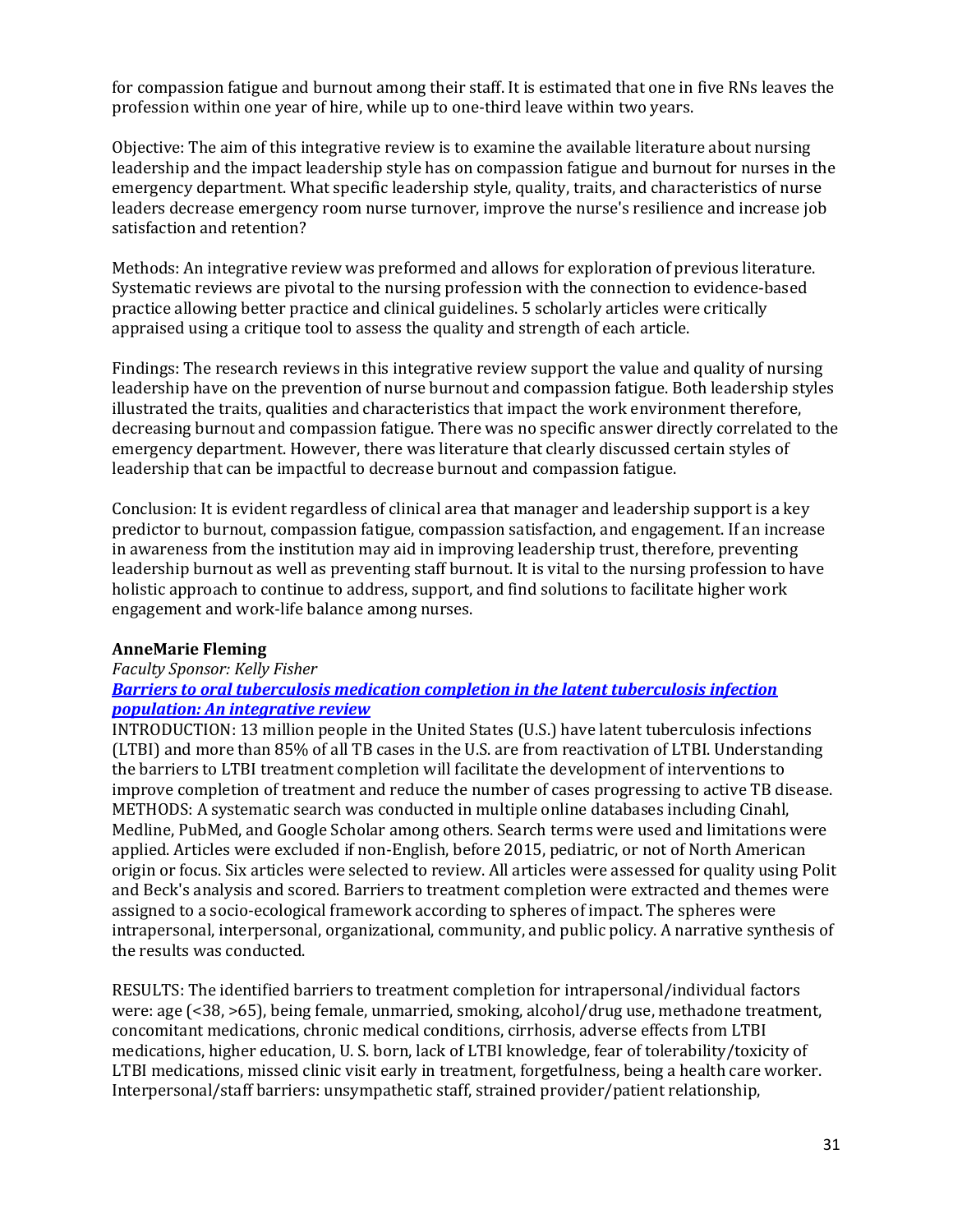inconsistent messaging, unsatisfactory experience with a provider, lack of LTBI knowledge, lack of cultural awareness. Organizational/clinic barriers: inaccessibility, inconvenient hours, long wait times, lack of prioritization for LTBI, inadequate resources, lack of incentives/enablers, lengthy drug regimes, Social Worker on site. Community/environmental barriers identified: homelessness, lack of transportation, stigma, job loss, barriers to care. Public policy barriers: lack of health insurance/inadequate, medication costs, poverty/charity care, lack of LTBI Control strategies, inadequate LTBI resources.

CONCLUSION: Barriers to LTBI treatment completion occur at all levels of the socio-ecological framework. Identifying barriers to treatment for individuals would allow tailored interventions to address the risk of non-completion.

Key Words: Latent TB; LTBI; treatment completion/adherence; barriers; obstacles; challenges; difficulties; issues; problems.

### **Christine Howe**

*Faculty Sponsor: Kelly Fisher*

### *[Peer Support compared to Resiliency Training](https://www.framingham.edu/Assets/uploads/the-fsu-difference/centers-and-institutes/celtss/_documents/howe_christine.pdf)*

Medical errors have been estimated at between 44,000-250,000 preventable adverse events per year. Rates of compassion fatigue, burnout, and nurse retention have increased dramatically. Peer Support programs & Resiliency training have been developed to address this issue. The shift from shame & blame to a "Just Culture," needs to be hard wired into the organization for compassion fatigue to be changed to compassion satisfaction.

### <span id="page-31-0"></span>**Laura Moriarty**

### *Faculty Sponsor: Kelly Fisher*

### *[Best Practice in Providing Nursing Care for Patients with Autism in the Pediatric Emergency](https://www.framingham.edu/Assets/uploads/the-fsu-difference/centers-and-institutes/celtss/_documents/moriarty_laura.pdf)  [Department: An integrative Review](https://www.framingham.edu/Assets/uploads/the-fsu-difference/centers-and-institutes/celtss/_documents/moriarty_laura.pdf)*

Background: While a visit to the emergency department (ED) can be nerve-racking and stressful for any child, children with Autism Spectrum Disorder (ASD) face heightened and unique challenges in visiting the ED. A visit to the ED can be challenging for a child with ASD due to the overstimulating environment combined with their potential developmental impairments, emotional dysregulation, cognitive disability, sensory sensitivities, communication difficulties, and poor social interaction. The innately challenging aspects of a visit to the ED can make a child with ASD at risk of displaying adverse behaviors which can lead to poor outcomes or poor satisfaction of the patient, family, or caregiver. Children with ASD have unique needs from children without, and therefore it is crucial that nurses feel adequately prepared to care for them in their ED visits to achieve optimal outcomes. Research Aim: A formal Integrative Review of literature was conducted to identify best practice nursing techniques for caring for patients with ASD in the pediatric ED. Methods: A formal literature search was conducted September 2020 through February 2021 on electronic database CINAHL, along with a hand search and ancestral search of references. Strict inclusion/exclusion criteria were identified and followed. Fourteen articles were selected for final inclusion, which were then critically appraised and analyzed to identify conclusions related to the aim of this project. Results: Five themes strongly emerged from the literature: (a) Identification of ASD early in the ED visit for prompt awareness and recognition of sensory needs, (b) Collaboration with families/caregivers in decision-making, (c) Modification of ED environment to decrease stimuli, (d) Utilization of sensory-friendly resources to calm and distract child, (e) Education and training for staff on ASD to improve comfort and knowledge. Conclusion: Five themes were strongly consistent in the literature with regards to the aim of this study, and may be used to guide evidence-based nursing practice.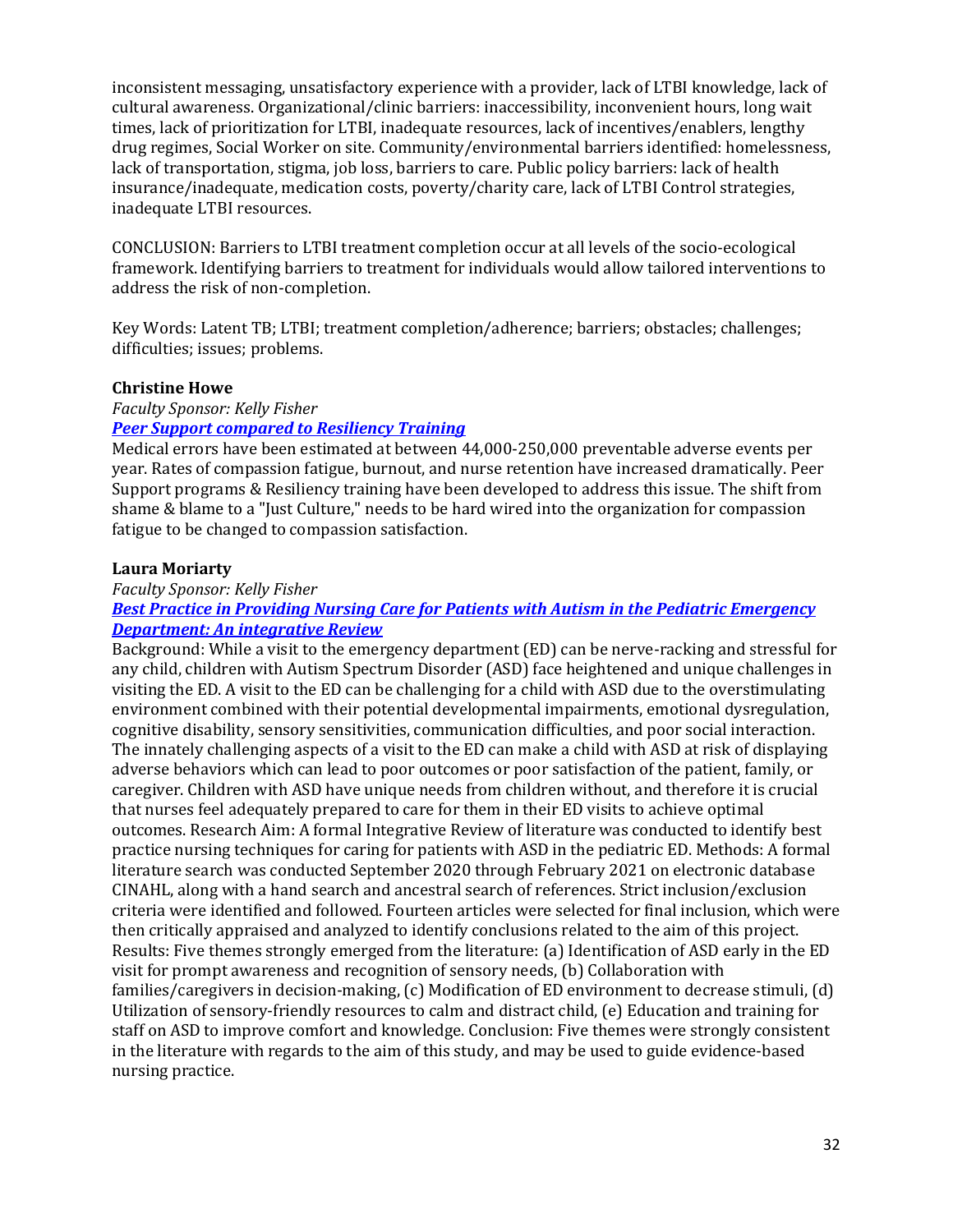# **Psychology**

### <span id="page-32-4"></span><span id="page-32-0"></span>**Abigail Adams and Adriana Cogliandro-Vaughan**

*Faculty Sponsor: Kim Arditte Hall*

### *[Attitudes Towards Binge Drinking Based on Age and Gender](https://www.framingham.edu/Assets/uploads/the-fsu-difference/centers-and-institutes/celtss/_documents/adams_abigail.pdf)*

There is stigma surrounding binge drinking as it can become a problematic practice. People face judgement for their drinking habits, and it is believed in this study that young women suffer the most from this type of judgement. This poster presentation will outline a proposed research study to address this issue. The proposed study will be an experimental study. The study will be a 2x2 factorial design where participants react and respond to a vignette and survey. The independent variables to be manipulated will be both the gender and age of the character presented in the vignette and survey, and the dependent variable to measure will be the binge drinking stigma the participants show against the character. The poster presentation will include an introduction outlining previously published research on the topic, the methods to be used, including a description of the study participants, experimental manipulations and/or measures, and procedures. Finally, the presentation will include a preliminary data analytic plan explaining how collected data will be analyzed.

### <span id="page-32-7"></span><span id="page-32-5"></span><span id="page-32-1"></span>**Samirah Antenor, Caetlin Johnson, and Autumn Nisby**

*Faculty Sponsor: Kim Arditte Hall*

### *[Color's Effect on Test Performance](https://www.framingham.edu/Assets/uploads/the-fsu-difference/centers-and-institutes/celtss/_documents/johnson_caetlin.pdf)*

This study will be assessing how the color of paper could affect the test performance of a college student. This is important because it could provide support that colored paper will help students perform better on exams. This poster presentation will outline a proposed research study to address this issue. The proposed study will be an experimental study. The study will be an experimental design with a 3-level independent variable, color of the paper. The three levels will be hot pink, light yellow, and dark blue. The dependent variable with be the test performance score. The poster presentation will include an introduction outlining previously published research on the topic, the methods to be used, including a description of the study participants, experimental manipulations and/or measures, and procedures. Finally, the presentation will include a preliminary data analytic plan explaining how collected data will be analyzed.

## <span id="page-32-6"></span><span id="page-32-2"></span>**Danaejah Buissereth and Diana Marte**

*Faculty Sponsor: Kim Arditte Hall*

## *[The Effect of Exercise on Psychological Mood](https://www.framingham.edu/Assets/uploads/the-fsu-difference/centers-and-institutes/celtss/_documents/marte_diana.pdf)*

<span id="page-32-3"></span>The proposed study includes measuring how a participant feels after engaging in various exercise types. This particular information is useful for individuals to understand how exercise can affect mood. The exercising techniques will include walking, running, and jogging. After a participant is assigned to an exercise technique, they will be asked to report their mood. This poster presentation will outline a proposed research study to address this issue. The proposed study will be an experimental study. The study design will include a 3 level independent variable of walking, running and jogging. The dependent variable will be measuring psychological emotion. The poster presentation will include an introduction outlining previously published research on the topic, the methods to be used, including a description of the study participants, experimental manipulations and/or measures, and procedures. Finally, the presentation will include a preliminary data analytic plan explaining how collected data will be analyzed.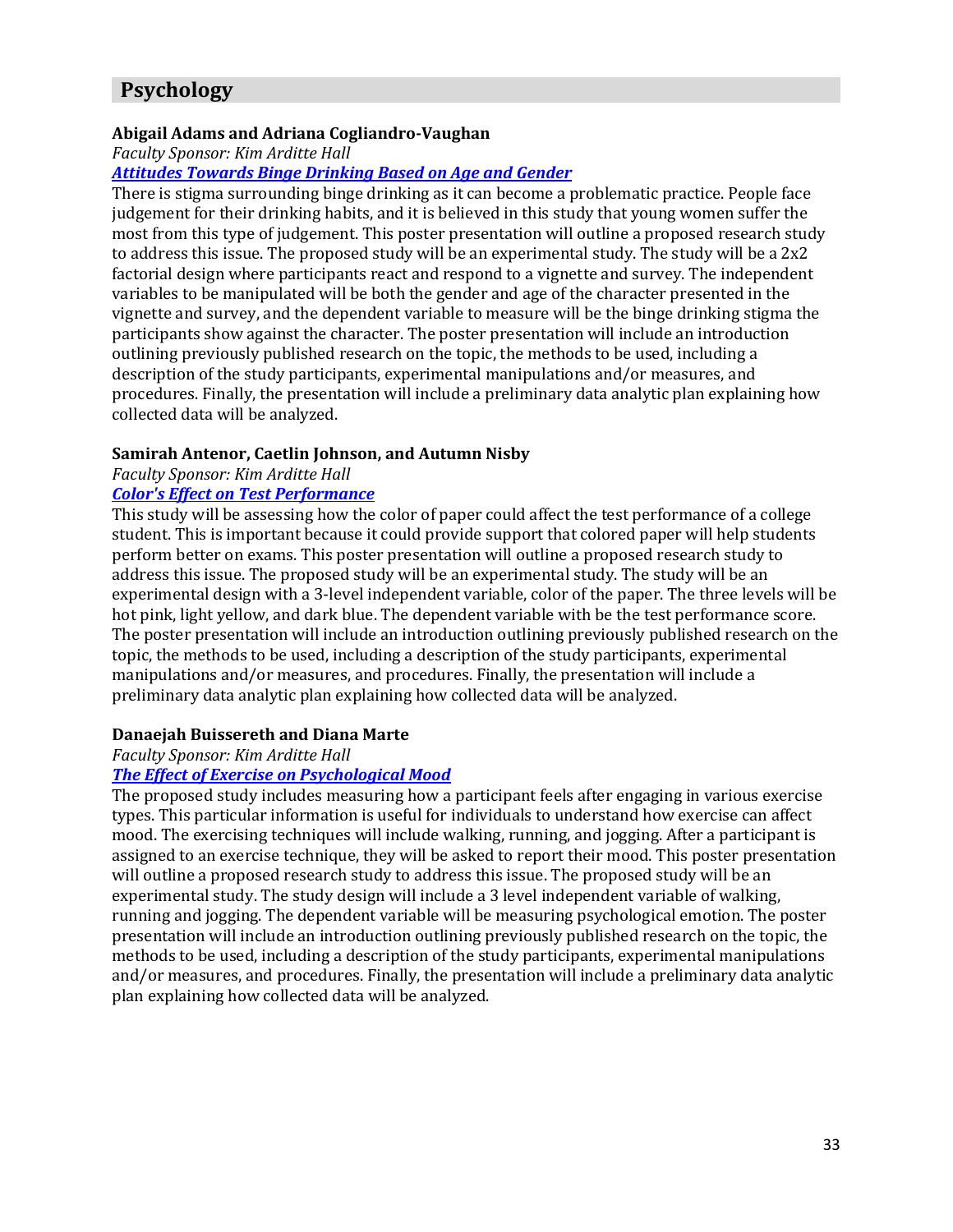## **Eryca Carrier**

*Faculty Sponsor: Aline Davis*

# *[The Lasting Effects of Chronic Stress on the Human Animal](https://framingham.voicethread.com/share/17623984/)*

Stress is one of the largest motivating factors behind an animal's behavior, and that certainly includes humans. Stress hormones are secreted by the hypothalamic-pituitary-adrenal (HPA) axis any time an animal's basic needs or ability to survive are compromised. As humans have evolved, the number of stimuli that arouse the stress response has increased exponentially. Debilitating stress responses may be frequently evoked by events that do not directly pose a threat to survival. Lively social gatherings, relationship conflicts, and piles of work responsibilities are a few common human-specific stressors that are enough to stimulate the HPA axis. Humans share a set of universal stress triggers, but more are apt to develop throughout a person's lifetime. Additionally, dysfunction in the HPA axis can also alter its reactivity on several fronts. This dysfunction may be due to genetic or epigenetic factors. Recurrent HPA axis activation leads to observable damage in humans. Memory impairments, emotion dysregulation, cardiovascular issues, and compromised immune function are but a few of the potential consequences. So, what is there to do when our survivals mechanisms are posing the largest threats to our mortality? In this thesis, I have critically examined the role of the HPA axis in mediating the stress response, HPA axis dysfunction, the behaviors that result from stress, the relationship between stress and the development of psychopathologies, and skills that can be utilized to effectively cope with stress and its consequences.

# <span id="page-33-3"></span><span id="page-33-0"></span>**Jennifer Correa and Vilmary Martinez**

*Faculty Sponsor: Deborah McMakin*

# *[Women's Perceptions of Pro-Eating Disorder Websites](https://drive.google.com/file/d/1ZlCKg8yY_B5n4tB1NIscVRY3WNukBkGQ/view?usp=sharing)*

On the internet, there are many websites that are not monitored and unfortunately there may be no age restriction on who can see this content. The internet makes everything easily accessible to anyone of any age, including pro-eating disorder websites. Pro-eating disorder websites that encourage unhealthy behaviors such as skipping meals and purging. This study aims to understand how aware women especially of these websites. In this study, there will be a sample of approximately 70 students that are currently enrolled in a small state university who will complete a survey regarding their own eating habits, pro-eating disorder websites and how they view them. Participant variables will be assessed through a survey demographics section (age, year of education, race, hours spent online). Findings and implications will be discussed.

## <span id="page-33-2"></span><span id="page-33-1"></span>**Ivan Delacruz and Daniel Fuentes**

*Faculty Sponsor: Kim Arditte Hall*

## *[How does negative, positive, and neutral attitudes toward vaccination relate to COVID-19](https://www.framingham.edu/Assets/uploads/the-fsu-difference/centers-and-institutes/celtss/_documents/fuentes_dan.pdf)  [vaccine success?](https://www.framingham.edu/Assets/uploads/the-fsu-difference/centers-and-institutes/celtss/_documents/fuentes_dan.pdf)*

The research of COVID-19 in all facets of life is of vital importance. People should know current data about the efficacy of the vaccine since their beliefs, the denials, and the neutral attitude individuals have towards taking the vaccination are influential. This poster presentation will outline a proposed research study to address this issue. The proposed study will be an experimental study.

We're using the ANOVA 2x2 study design. The independent variables are the 3 groups were going to control, we're giving each group an informational article, Group A (Vaccine Success), Group B (Vaccine Failure) and Group C (Neutral Vaccine Attitude). The dependent variable is vaccine rates. Does manipulating information on the vaccine relate to vaccination success?

The poster presentation will include an introduction outlining previously published research on the topic, the methods to be used, including a description of the study participants, experimental manipulations and/or measures, and procedures. Finally, the presentation will include a preliminary data analytic plan explaining how collected data will be analyzed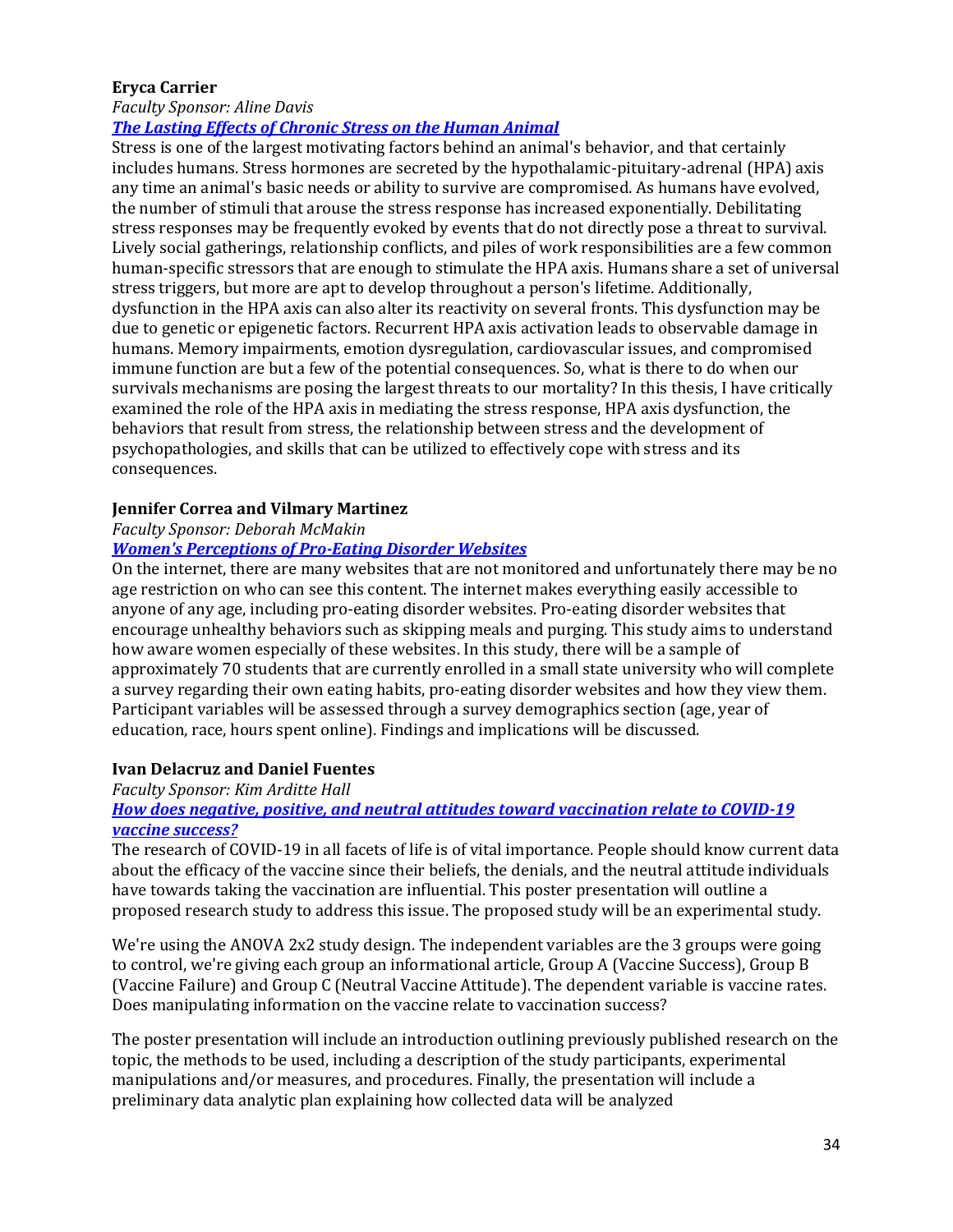### <span id="page-34-5"></span><span id="page-34-1"></span><span id="page-34-0"></span>**Julia Dudek, Alana Gardner, and Jacquelynn Schwalm**

*Faculty Sponsor: Kim Arditte Hall*

*[Examining the Relationships of Environment and Time Constraint on Test Performance](https://www.framingham.edu/Assets/uploads/the-fsu-difference/centers-and-institutes/celtss/_documents/schwalm_jacquelynn.pdf)*

With the prevalence of online usage in both academic and professional settings due to the COVID-19 pandemic, it is important to understand how this shift in environment relates to overall performance of tasks. Additionally, both online and in-person learning creates the need for time constraints on certain assignments. The purpose of this study is to understand the relationship between both the environment and the presence/absence of a time constraint on the overall performance on a basic arithmetic test. This study aims to find this relationship using a 2 (Environment; online, in-person) X 2 (Time Constraint; presence, absence) study design. This will be done by taking a random sample of our target population (college students age 18-24) and recording their performance on a basic arithmetic test in each of these conditions. The poster presentation will include an introduction outlining previously published research on the topic, the methods to be used, including a description of the study participants, experimental manipulations and/or measures, and procedures. Finally, the presentation will include a preliminary data analytic plan explaining how collected data will be analyzed.

# <span id="page-34-6"></span><span id="page-34-2"></span>**Vanessa Guerrero and Gabby Synk**

*Faculty Sponsor: Deborah McMakin*

# *[How Social and Financial Stressors can impact Undergraduate Anxiety and Academic](https://www.framingham.edu/Assets/uploads/the-fsu-difference/centers-and-institutes/celtss/_documents/synk_gabrielle.pptx)  [Preformance](https://www.framingham.edu/Assets/uploads/the-fsu-difference/centers-and-institutes/celtss/_documents/synk_gabrielle.pptx)*

Often students experience different levels of anxiety and stress while attending college. The present study examined how social and financial stressors can affect undergraduates' anxiety and academic performance in college. Specifically, how first and second year student's anxiety and stressors lessen, stays the same or gets worse compared to juniors and senior students and how that affects their academic performance. There were (# of participants, male and female) who were giving a survey on campus assessing their anxiety, social & financial stressors. Several scales were used to assess social and financial stressors, as well as coping strategies. This study aims to explore how different stressors and coping mechanisms may help or hinder students' academic performance. Results are discussed.

# <span id="page-34-4"></span><span id="page-34-3"></span>**Jacqueline Hill and Brian Kozek**

## *Faculty Sponsor: Deborah McMakin*

## *Season Cancellations and the Impact on Collegiate Student Athletes' Mental Health*

With the recent COVID-19 pandemic, athletes face day-to-day disruptions stemming from cancelled seasons and practices. Past literature indicates that these disruptions can come with negative side effects, both mental and physical. Since the pandemic is relatively new, there are few studies examining what kind of impacts these daily disruptions may have on student athletes' mental health. This research examined the impact of season cancellations on college student athletes' stress, anxiety, social support and athletic identity. A sample of approximately 60 student athletes attending a small university completed a series of self-report measures of athletic identity, social support, mental well-being. It is hypothesized that athletes who have had their season's cancelled due to COVID-19 will report higher levels of stress and anxiety than athletes who have not had their seasons cancelled. It is also hypothesized that athletes who have had their season cancelled will report different levels of mental health problems, athletic identity, and social support than athletes who did not have had their season cancelled. A series of one–way ANOVAS and correlations will be computed to examine the relationships among athletic identity, social support, and mental wellbeing in student athletes who had their seasons cancelled and those who did not. Implications for student athletes and athletic departments aiming to promote student athlete well-being will be discussed.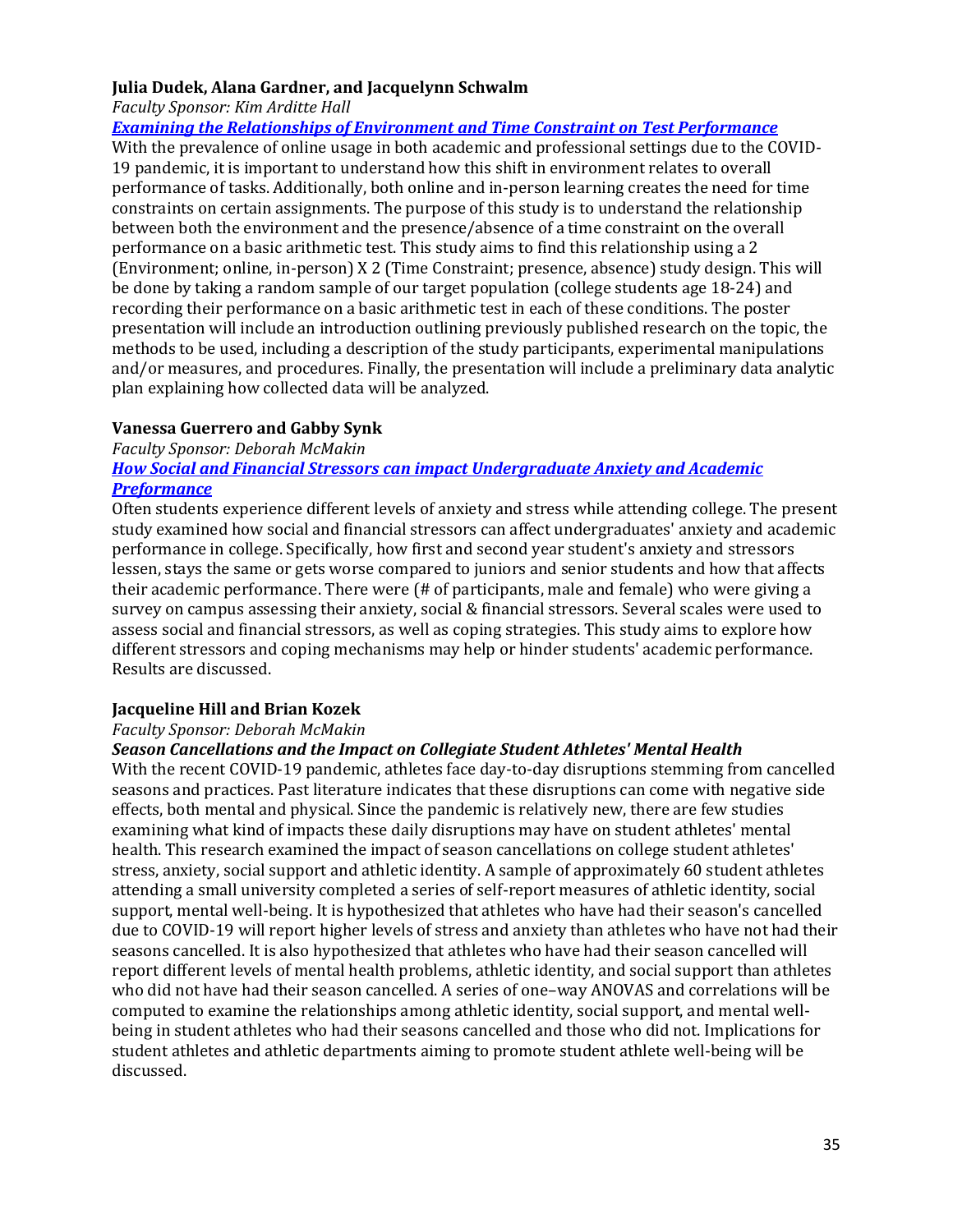### <span id="page-35-5"></span><span id="page-35-2"></span><span id="page-35-0"></span>**Hannah Lima, Kelsey Milinazzo, and Sarah Rullie**

*Faculty Sponsor: Kim Arditte Hall*

### *[The Effect of Dunkin's Coffees on College Students' Heart Rate](https://www.framingham.edu/Assets/uploads/the-fsu-difference/centers-and-institutes/celtss/_documents/lima_hannah.pdf)*

Framingham State University has a Dunkin's on its campus that is popular among its professors, staff, and students. Caffeine is a stimulant in coffee that when consumed in excess, can lead to health complications such as anxiety, dependency, and high blood pressure. It is cause for concern when individuals are regularly consuming more than the daily recommended amount of caffeine from coffee. This poster presentation will outline a proposed research study to address this issue. The proposed study will be an experimental study. The study will use one independent variable with three levels in a single-blind study. The independent variable and its levels will be the type of coffee participants are told they have been given (regular iced coffee, decaf iced coffee, cold brew coffee). However, all participants will receive the same control of decaf iced coffee. The dependent variable will be the perceived anxiety after drinking the coffee. The poster presentation will include an introduction outlining previously published research on the topic, the methods to be used, including a description of the study participants, experimental manipulations and/or measures, and procedures. Finally, the presentation will include a preliminary data analytic plan explaining how collected data will be analyzed.

## <span id="page-35-7"></span><span id="page-35-6"></span><span id="page-35-1"></span>**Knile McDowall, Elizabeth Siok, and Zariah Thompson**

### *Faculty Sponsor: Kim Arditte Hall [Autism Stigma](https://www.framingham.edu/Assets/uploads/the-fsu-difference/centers-and-institutes/celtss/_documents/siok_liz.pdf)*

With over three million people in America having ASD, also known as Autism Spectrum Disorder, the lack of knowledge surrounding this disorder is concerning. A lack of knowledge can lead to a lot of stigma surrounding the disorder which leads to an importance in studies to determine what factors lead to increased stigma around ASD. This study used a 2x2 design in which the independent variables used being gender and age. The two levels of the independent variable gender are male and female, while the age independent variables are distinguished through autistic children and adults. The dependent variable at hand is the stigma shown towards ASD from the participants reacting to the scenario presented to them in the study. The poster presentation will include an introduction outlining previously published research on the topic, the methods to be used, including a description of the study participants, experimental manipulations and/or measures, and procedures. Finally, the presentation will include a preliminary data analytic plan explaining how collected data will be analyzed.

## <span id="page-35-4"></span><span id="page-35-3"></span>**Julianne Mola and Sara Price**

### *Faculty Sponsor: Deborah McMakin*

### *[The impact of alcohol policies on university life for students](https://www.framingham.edu/Assets/uploads/the-fsu-difference/centers-and-institutes/celtss/_documents/price_sara.mp4)*

Institutions of higher education have varying types of alcohol policies. The goal of implementing alcohol policies at universities is to restrict alcohol related problems. However, less is known about the impact of the alcohol policy have on student perceptions of their campus and their willingness to risk the consequences of alcohol consumption. Some research has suggested that gender and age affects alcohol consumption. There's limited research on whether a university's alcohol policy influences a student's college experience and their desire to stay all four years at their university. The purpose of this study is to understand how alcohol policies impact a students' university life and their desire to stay at that university. A sample of approximately 40 college students will complete an online survey regarding questions and statements about alcohol consumption and the university's alcohol policy. A series of correlational analysis will be computed to examine the relationship between student perceptions of the alcohol policy and their willingness to risk consequences for consuming alcohol on campus. It is predicted that students' willingness to accept risk and consequences from breaking alcohol policies will be related to knowledge of alcohol policies. It is also predicted that the majority of students will have low knowledgeable of the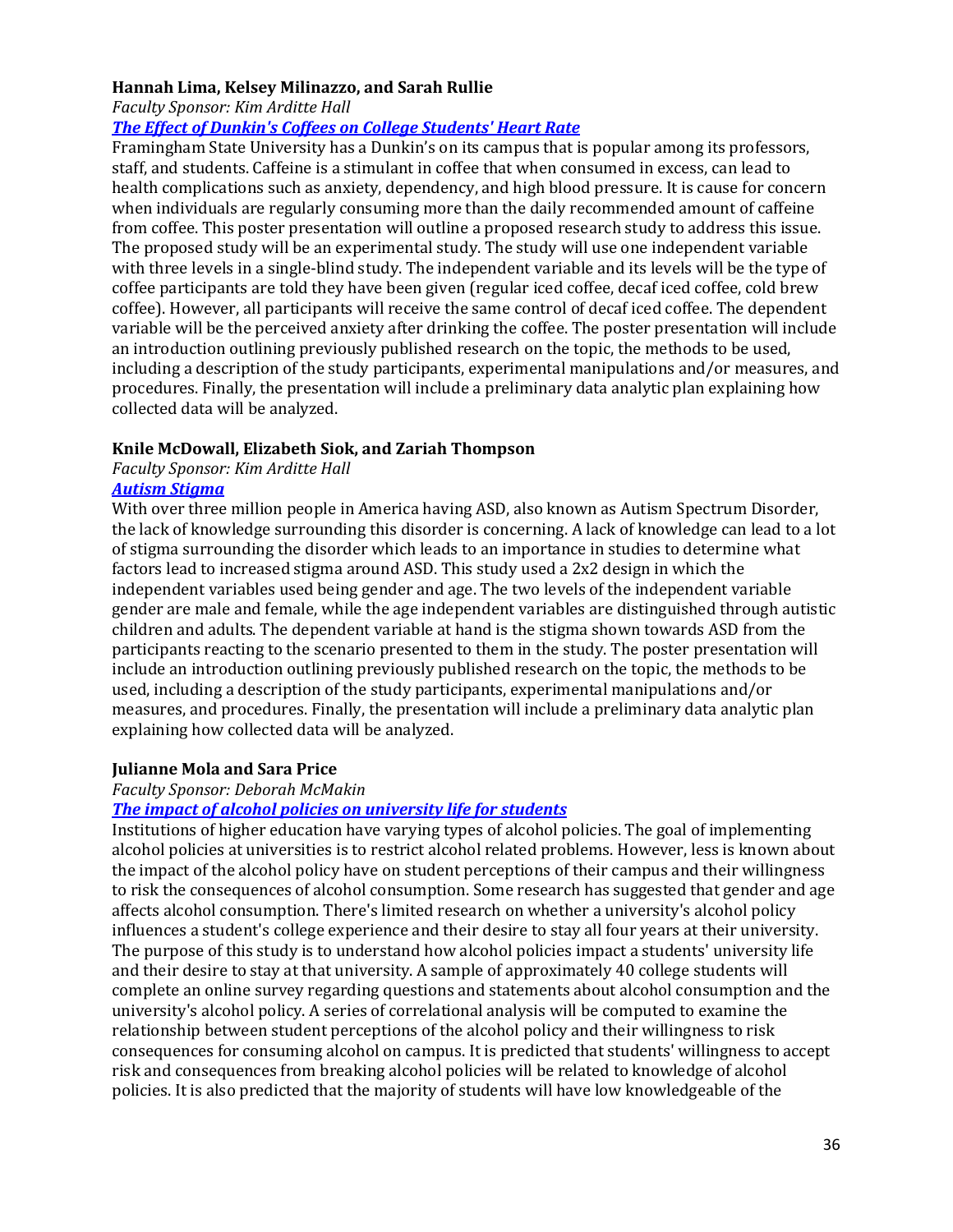university alcohol policy and that there will be a correlation between alcohol consumption and risk taking. Findings will be addressed relating to the relationships between student perceptions of the university's alcohol policy and their willingness to accept risk and consequences that come from consuming alcohol on campus. Results will be discussed as they address the knowledge students report on the alcohol policy over the years they attended their university.

# <span id="page-36-1"></span><span id="page-36-0"></span>**Kaylin Patterson-Soar and Kyle Smith**

### *Faculty Sponsor: Kim Arditte Hall*

### *[Appropriate Sexual Harassment Punishments for Different Aged Perpetrators](https://www.framingham.edu/Assets/uploads/the-fsu-difference/centers-and-institutes/celtss/_documents/patterson-soar_kaylin.pdf)*

This study will examine the difference in what the public views as appropriate punishments for sexual harassment perpetrators of different ages. Sexual harassment is an issue affecting people of all ages, but will the age of the perpetrator change what punishment is considered appropriate? This poster presentation will outline a proposed research study to address this issue. The proposed study will be an experimental study. This study consists of one 3-level independent variable, age of the perpetrator including 15 years, 25 years, and 45 years of age. The study will measure the severity of the punishment the participants deem fit for the perpetrator. The poster presentation will include an introduction outlining previously published research on the topic, the methods to be used, including a description of the study participants, experimental manipulations and/or measures, and procedures. Finally, the presentation will include a preliminary data analytic plan explaining how collected data will be analyzed.

# <span id="page-36-5"></span>**Sociology**

## <span id="page-36-3"></span><span id="page-36-2"></span>**Natasha DeLeon, Kathyuska Gaitan, and Melikke Van Alstyne**

*Faculty Sponsor: Xavier Guadalupe-Diaz [Acculturation: A Study on Language, Identity, and Cultural Conformity within Second](https://www.framingham.edu/Assets/uploads/the-fsu-difference/centers-and-institutes/celtss/_documents/deleon_natasha.mp4)* 

# *[Generation Immigrants](https://www.framingham.edu/Assets/uploads/the-fsu-difference/centers-and-institutes/celtss/_documents/deleon_natasha.mp4)*

Emigrating to a new country brings about challenges across many spectrums, especially when it comes to raising children. Second-generation immigrant children, or U.S born children to immigrant parents, probably face the greatest challenge of all: navigating their native culture and American culture. Using data from the Children of Immigrants Longitudinal Study (1991-2006), this research seeks to examine how children of immigrants experience exposure to their native culture and American culture. The initial survey included children in the 8th and 9th grade with an original sample size of 5,262. The study lasted 15 years. The goal of the present research is to analyze how second-generation children maintain aspect of their heritage culture while adopting American culture. We expect to find that children who are exposed to their heritage culture along with American culture are more likely to experience biculturalism. The results will be consistent with our original hypotheses. This is because the hypotheses are based on the selective assimilation theory that posits that children who are exposed to their ethnic culture while learning the American way can maintain biculturalism. The results of these findings disprove the notion that American culture conflicts with development and maintaining of ethnic cultures. It shows that cultures can blend. The current research can be used as a base to analyze second-generation immigrant children that may not experience biculturalism.

## <span id="page-36-4"></span>**Abigail Salvucci**

*Faculty Sponsor: Lina Rincón*

*[The Overlooked Victims of Insecurity: A Look into a 4-Year Public University's Handling of Food](https://youtu.be/kKgzwQV4B-4)  [and Housing Insecurity](https://youtu.be/kKgzwQV4B-4)*

Food and housing insecurity continues to be a growing concern within the United States (Freudenberg, Goldrick-Rab and Poppendieck 2019). By 2016, 39% of college students were from households with incomes at or below 130% of the federal poverty line, an increase from 20% in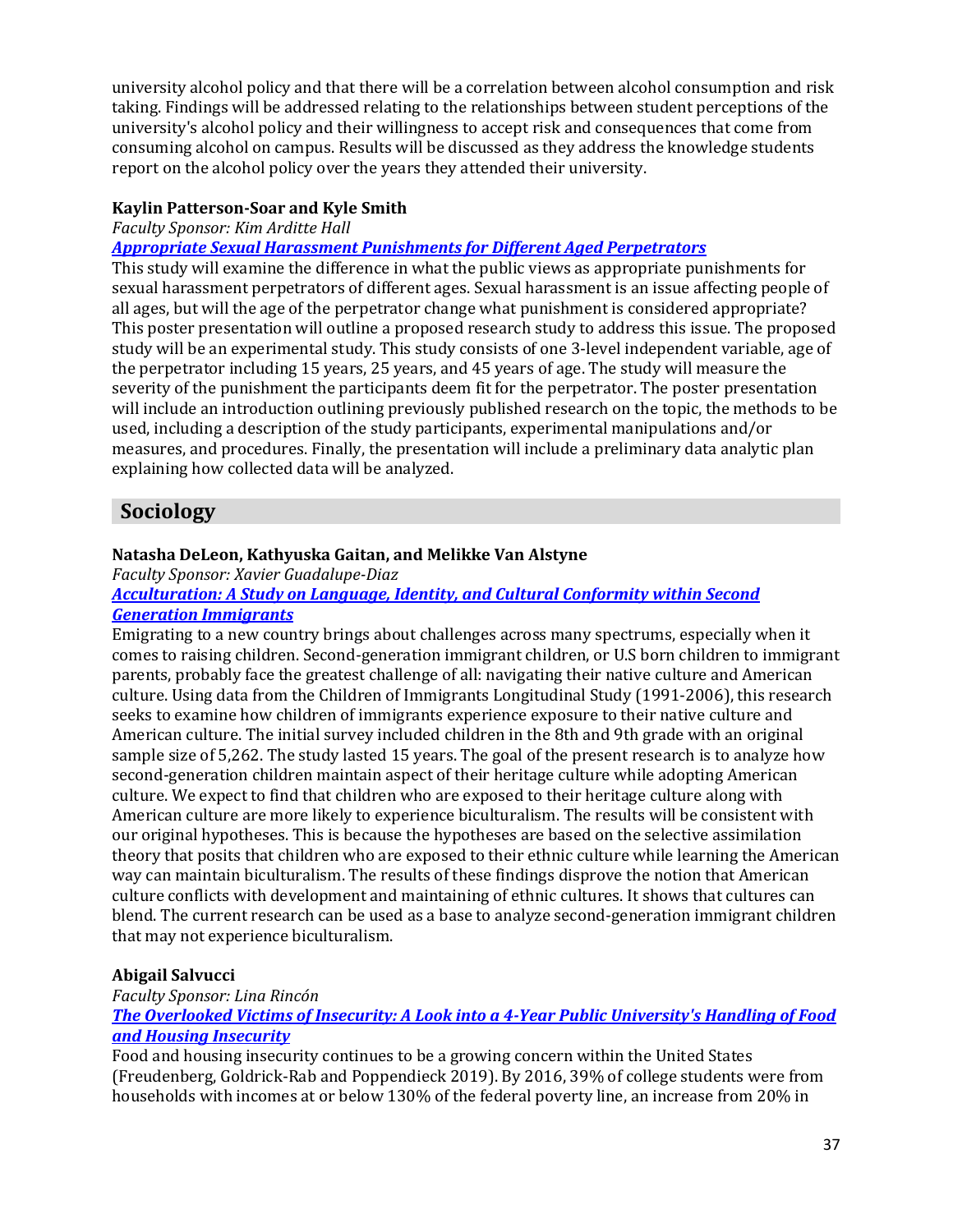1996 (Freudenberg et al. 2019). This issue of food and housing insecurity amongst college students is often ignored or overlooked. This research is an exploratory case-study examining a public fouryear university in the Northeast, and the experience of students in regards to food and housing insecurity. This research utilized in-depth qualitative interviews with two staff members at the university involved in the student support network, and three undergraduate students with experiences of housing and food insecurity. The current research reveals that the case-study university utilizes many of the recommended safeguards from the literature, such as on-campus food pantries, emergency funding, and meal vouchers. However, students indicate that they are unaware of many of the resources offered by the university. The findings indicate that the interviewed professional members are aware of the disconnect between the safeguards offered and the students' knowledge of safeguards, but question if the ability to build this connection is capable within their limited resources. This study uncovers how universities handle student housing and food insecurity often does not stem from a lack of care from the university, but a lack of understanding on the issue of insecurity and how to dismantle the stigma that students experiencing food and housing insecurity face when it comes to accessing and using support resources offered by universities and other organizations.

# **Studio Art**

# <span id="page-37-0"></span>**John Paul Blanchette**

#### *Faculty Sponsor: Erika Schneider [Godstar: The Art of Genesis Breyer P-Orridge](https://www.framingham.edu/Assets/uploads/the-fsu-difference/centers-and-institutes/celtss/_documents/blanchette_john.pdf)*

The presentation will focus Genesis' artistic output. Covering his controversial performance art work with the group COUM and later artistic output.

## <span id="page-37-1"></span>**Haley Donahue**

*Faculty Sponsor: Erika Schneider*

## *[Humanities Quest for Utopia: Lee Bul](https://www.framingham.edu/Assets/uploads/the-fsu-difference/centers-and-institutes/celtss/_documents/donahue_haley.pdf)*

Lee Bul's career in art investigates the intersections between the human body and technology, her juxtaposition of the human body with the technological advances of utopian and dystopian futures creates a body of work that scrutinizes the sexualization of the female body and the predominance of the male gaze in the world . Through works such as Transhuman? Cyborg W1-W4, 1998 and Aubade V, 2019 Bul represents the effect of technology on our society and perceived self improvements through those technological advancements. Bul also draws on her childhood in Korea to highlight the connection between continued technological advancements and militarization.

## <span id="page-37-2"></span>**Daniele Farias de Pontes**

# *Faculty Sponsor: Erika Schneider*

## *[Jay Lynn Gomez](https://www.framingham.edu/Assets/uploads/the-fsu-difference/centers-and-institutes/celtss/_documents/fariasdepontes_daniele.pdf)*

<span id="page-37-3"></span>Jay Lynn Gomez, formerly Ramiro Gomez, is an American artist who seeks to bring visibility to social inequality and the struggles of immigrant and/or Latine workers in Los Angeles. Her work can take many forms, from original paintings to appropriations of famous artists. But what stays constant is her subject. By painting everyday scenes of the Latine working class performing their jobs, Gomez invites us to stop and consider the people we often overlook and the romanticization of life in Los Angeles.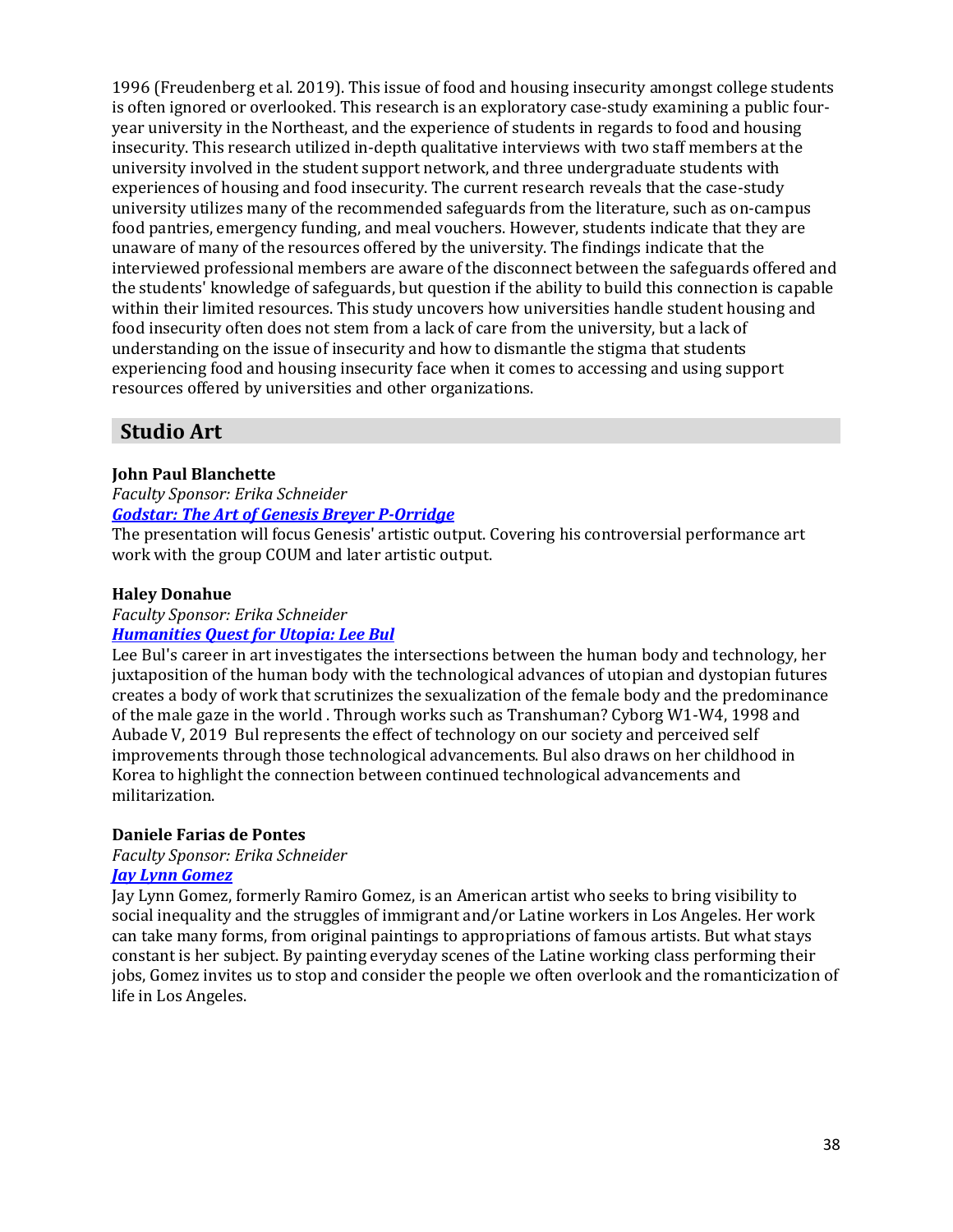### **Jennifer Hensel**

### *Faculty Sponsor: Erika Schneider [Teresa Margolles: Giving Power to the Voiceless](https://www.framingham.edu/Assets/uploads/the-fsu-difference/centers-and-institutes/celtss/_documents/hensel_jennifer.pdf)*

The social causes and consequences of death, destruction, and civil war take center stage in contemporary Mexican Visual Artist Teresa Margolles installations and performances. Margolles offers a voice to the deceased- often overlooked because of gender or social status, those that can no longer speak for themselves in the wake of extreme violence and tragedy. Margolles not only uses city morgues as inspiration but sources her materials from them as well. Whether it's the vaporization of liquid that was once used to wash the bodies of a morgue into a gallery space; or the utilization of architectural remnants from the center of the city of Juarez, a cite of femicide where those responsible ultimately were granted impunity by the state, Margolles' work calls for recognition to the many that are deemed worthless in the eyes of society.

### <span id="page-38-0"></span>**Erin Kapurch**

# *Faculty Sponsor: Erika Schneider*

# *[Teresita Fernandez](https://www.framingham.edu/Assets/uploads/the-fsu-difference/centers-and-institutes/celtss/_documents/kapurch_erin.pdf)*

Teresita Fernandez is a conceptual artist who creates a wide range of work in varying mediums, but she is best known for her sculptures. Her work deals with the intersection between nature and society. She is inspired by the historical tradition of landscape painting, as well as by land artists, such as Robert Smithson. She manipulates space and perception in her exhibits to create an immersive experience.

### <span id="page-38-1"></span>**Sayana Medina-Carrasco**

### *Faculty Sponsor: Erika Schneider*

# *[Rebecca Belmore](https://www.framingham.edu/Assets/uploads/the-fsu-difference/centers-and-institutes/celtss/_documents/medina-carrasco_sayana.pdf)*

Rebecca Belmore reflects contemporary art trends because she combines subjects and concepts of culture with her sculptures and performances.

Rebecca Belmore is diverse by adding a new performance vocabulary for women of First Nations individuality in the art world. She expresses her work by using a female as her canvas and creates different narratives in each work.

### <span id="page-38-2"></span>**Danielle Ray**

### *Faculty Sponsor: Erika Schneider*

### *[Joe Minter](https://www.framingham.edu/Assets/uploads/the-fsu-difference/centers-and-institutes/celtss/_documents/ray_danielle2.pdf)*

<span id="page-38-3"></span>The Hanging Tree, is a sculpture created out of steel rods, chains, and a tree like tripod structure.This piece represents the trees used for the lynching and hanging of African Americans. The steel rods represent the bodies of these African Americans who lost their lives. When you view this piece the shadows casted by the hanging rods produce an eery feeling and we are confronted by the horrors they represent. This sculpture created in 1996 by Joe Minter and others like it, educate us of the mistreatment and displacement of African Americans in America. Minter uses objects that have been thrown away and discarded to echo the manner in which he feels African Americans were and are still treated and made invisible. His sculptures of welded together found objects are strong symbols that speak to the years African Americans spent in slavery and in chain gangs and to the brutality that awaited them in their "freedom". With everything going on in today's society these pieces are crucial to cultivating an environment where people do not turn a blind eye but look at them and then make a change for a different future.